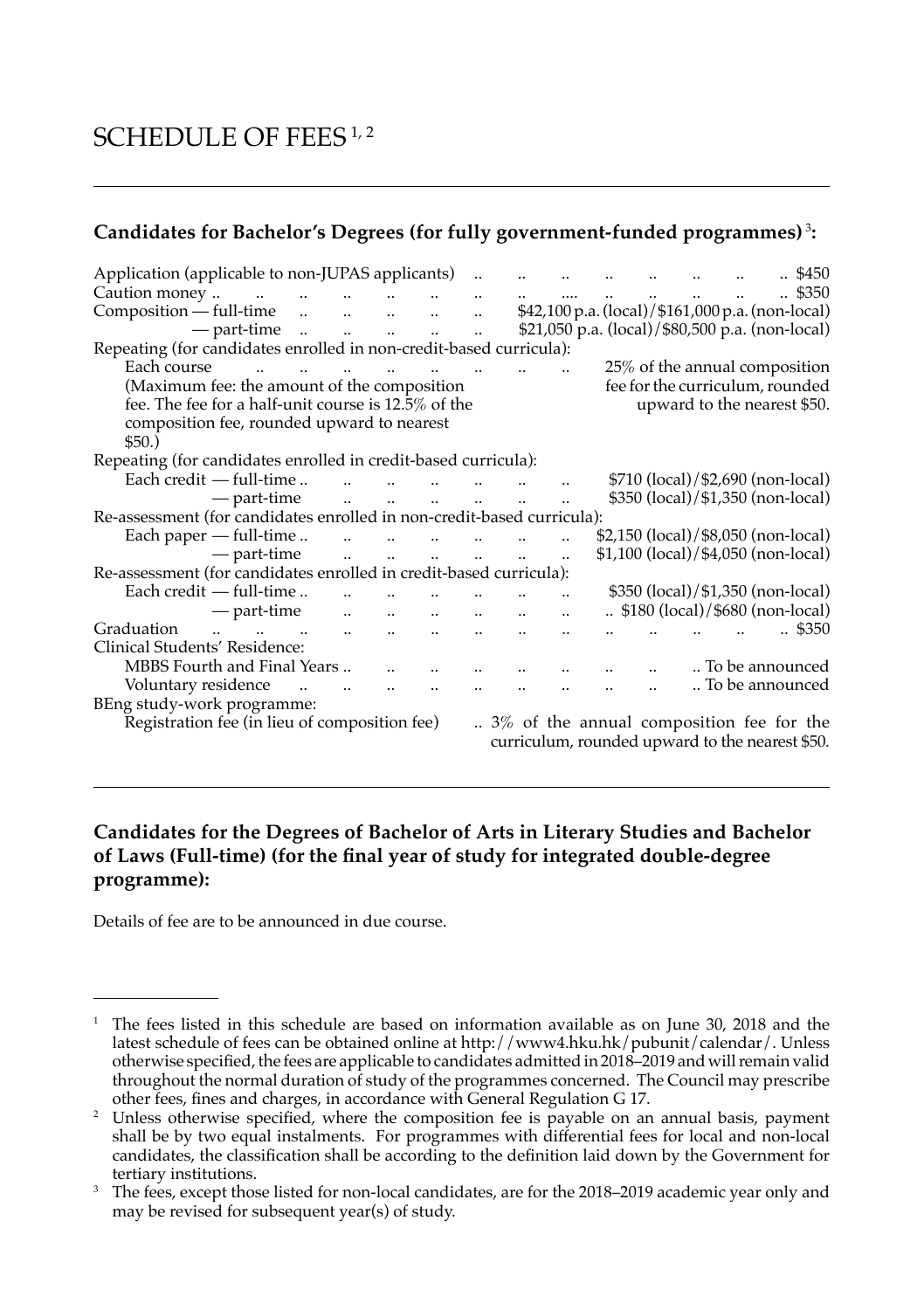#### **Candidates for the Degree of Bachelor of Business Administration awarded in conjunction with the Degree of Bachelor of Engineering (Full-time):**

Details of fee are to be announced in due course.

#### **Candidates for the Degrees of Bachelor of Business Administration (Law) and Bachelor of Laws (Full-time) (for the final year of study for integrated double-degree programme):**

Details of fee are to be announced in due course.

#### **Candidates for the Degree of Bachelor of Engineering (Computer Science) awarded in conjunction with the Degree of Bachelor of Business Administration (Information Systems) (Full-time):**

Details of fee are to be announced in due course.

#### **Candidates for the Degree of Bachelor of Housing Management (Part-time):**

| Application<br>$\ddotsc$                   | $\sim$ 100 $\mu$     | $\sim$               | $\sim$    |                          |                          |                          |                       |                  |           |           | \$350<br>$\cdot$ . |
|--------------------------------------------|----------------------|----------------------|-----------|--------------------------|--------------------------|--------------------------|-----------------------|------------------|-----------|-----------|--------------------|
| Caution money                              | $\ddot{\phantom{a}}$ | $\ddot{\phantom{a}}$ |           | $\ddot{\phantom{a}}$     |                          | $\ddot{\phantom{a}}$     | $\cdot$ .             |                  |           |           | $\therefore$ \$350 |
| Composition (payable by three instalments) |                      |                      |           | $\ddotsc$                | $\sim 100$ km s $^{-1}$  | $\sim 100$ km s $^{-1}$  | <b>Contract State</b> | $\sim$ 100 $\mu$ |           | $\cdot$ . | \$109.380          |
| Repeating:                                 |                      |                      |           |                          |                          |                          |                       |                  |           |           |                    |
| Each course                                |                      |                      |           |                          |                          |                          |                       |                  | $\cdot$ . |           | \$12,150           |
| Research project                           |                      | $\cdot$ .            | $\cdot$ . | <br>$\ddot{\phantom{a}}$ | $\overline{\phantom{a}}$ | $\overline{\phantom{a}}$ | $\cdot$               |                  |           |           | \$24,300           |
| Re-assessment:                             |                      |                      |           |                          |                          |                          |                       |                  |           |           |                    |
| Each course                                |                      |                      |           |                          |                          |                          |                       |                  |           |           | \$2,430            |
| Graduation<br>                             |                      |                      |           |                          |                          |                          |                       |                  |           |           | . \$350            |
|                                            |                      |                      |           |                          |                          |                          |                       |                  |           |           |                    |

#### **Candidates for the Degree of Bachelor of Laws awarded in conjunction with the Degree of Bachelor of Business Administration (Full-time):**

Details of fee are to be announced in due course.

**Candidates for the Degrees of Bachelor of Laws awarded in conjunction with the Degree of Bachelor of Business Administration (Law), Bachelor of Laws awarded in conjunction with the Degree of Bachelor of Social Sciences (Government and Laws) and Bachelor of Laws awarded in conjunction with the Degree of Bachelor of Engineering in Civil Engineering (Law) (Full-time):** 

Details of fee are to be announced in due course.

#### **Candidates for the Degree of Bachelor of Nursing (Part-time):**

Details of fee are to be announced in due course.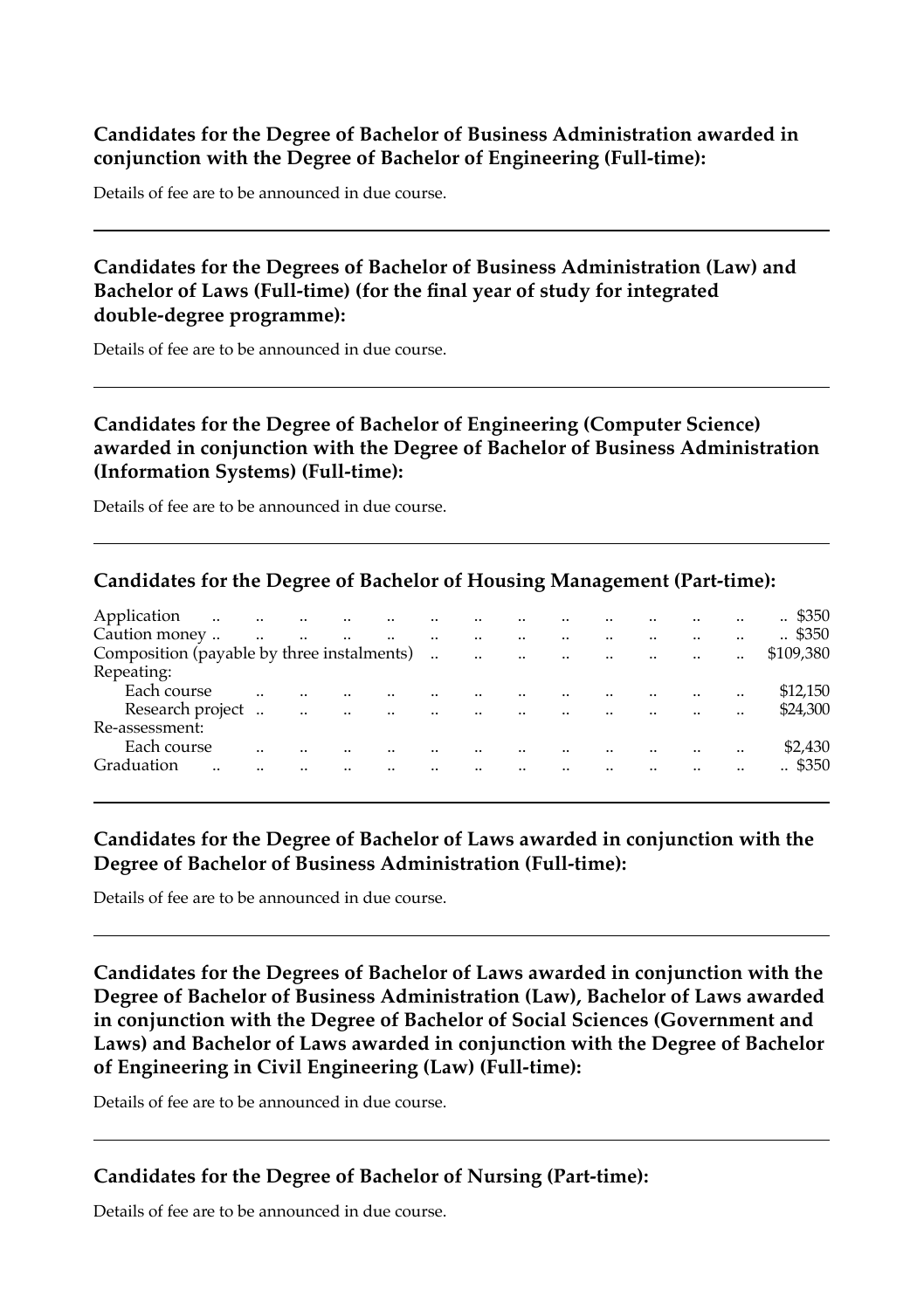#### **Candidates for the Degrees of Bachelor of Social Sciences (Government and Laws) and Bachelor of Laws (Full-time) (for the final year of study for integrated double-degree programme):**

Details of fee are to be announced in due course.

#### **Candidates for Master's Degrees by coursework (for fully government-funded programmes) and the Degrees of Master of Philosophy, Doctor of Philosophy and Doctor of Legal Science**<sup>4</sup>**:**

| Application:                                  |  |  |  |  |  |                                                  |
|-----------------------------------------------|--|--|--|--|--|--------------------------------------------------|
| MPhil, PhD and SID                            |  |  |  |  |  | \$150 (on-line)/\$400 or US\$53 (paper)          |
| Master's by coursework                        |  |  |  |  |  | \$300 (on-line)                                  |
| Qualifying examination:                       |  |  |  |  |  |                                                  |
| Each paper                                    |  |  |  |  |  | \$50                                             |
| (Maximum fee: \$100)                          |  |  |  |  |  |                                                  |
| Caution money                                 |  |  |  |  |  | \$350                                            |
| Composition:                                  |  |  |  |  |  |                                                  |
| MPhil <sup>5</sup> , PhD <sup>5</sup> and SJD |  |  |  |  |  |                                                  |
| — full-time                                   |  |  |  |  |  | \$42,100 p.a.                                    |
| - part-time                                   |  |  |  |  |  | \$63,000 p.a.                                    |
| Master's by coursework                        |  |  |  |  |  |                                                  |
| — full-time                                   |  |  |  |  |  | \$42,100 p.a. (local)/\$161,000 p.a. (non-local) |
| — part-time                                   |  |  |  |  |  |                                                  |
| 3-year programme equivalent to a              |  |  |  |  |  |                                                  |
| 2-year full-time programme                    |  |  |  |  |  | \$28,070 p.a. (local)/\$107,340 p.a. (non-local) |
| 2-year programme equivalent to a              |  |  |  |  |  |                                                  |
| 1-year full-time programme                    |  |  |  |  |  | \$21,050 p.a. (local)/\$80,500 p.a. (non-local)  |
| other programmes with no full-time            |  |  |  |  |  |                                                  |
| equivalent                                    |  |  |  |  |  | \$21,050 p.a. (local)/\$80,500 p.a. (non-local)  |
| Continuation (MPhil, PhD and SJD):            |  |  |  |  |  |                                                  |
| Each 3-month period (or part thereof)         |  |  |  |  |  | \$4,250                                          |
| Examination:<br>MPhil                         |  |  |  |  |  |                                                  |
| PhD and SJD                                   |  |  |  |  |  | \$1,000                                          |
|                                               |  |  |  |  |  | \$1,500                                          |

 initial date of registration of the MPhil candidature. A PhD student transferred from an MPhil <sup>5</sup> For candidates who transfer from the MPhil programme to the PhD programme (and *vice versa*), the composition fee will be calculated as follows: *MPhil to PhD:* The period of study of such a student for the PhD degree shall be counted from the candidature shall be subject to a study period of 36 months (part-time 54 months) under the three-

<sup>&</sup>lt;sup>4</sup> The fees, except those listed for non-local candidates studying Master's degrees by coursework and for part-time students studying the Degree of Master of Philosophy, or Doctor of Philosophy, or Doctor of Legal Science, are for the 2018–2019 academic year only and may be revised for subsequent year(s) of study.

year programme and 48 months (part-time 72 months) under the four-year programme. The student shall pay the composition fee for this said period calculated from the initial date of registration of the MPhil degree.

*PhD to MPhil:* The period of study of such a student for the MPhil degree shall be counted from the initial date of registration of the PhD candidature. An MPhil student transferred from a PhD candidature shall be subject to a study period of 24 months (part-time 36 months) and pay the composition fees for this said period calculated from the initial date of registration of the PhD degree.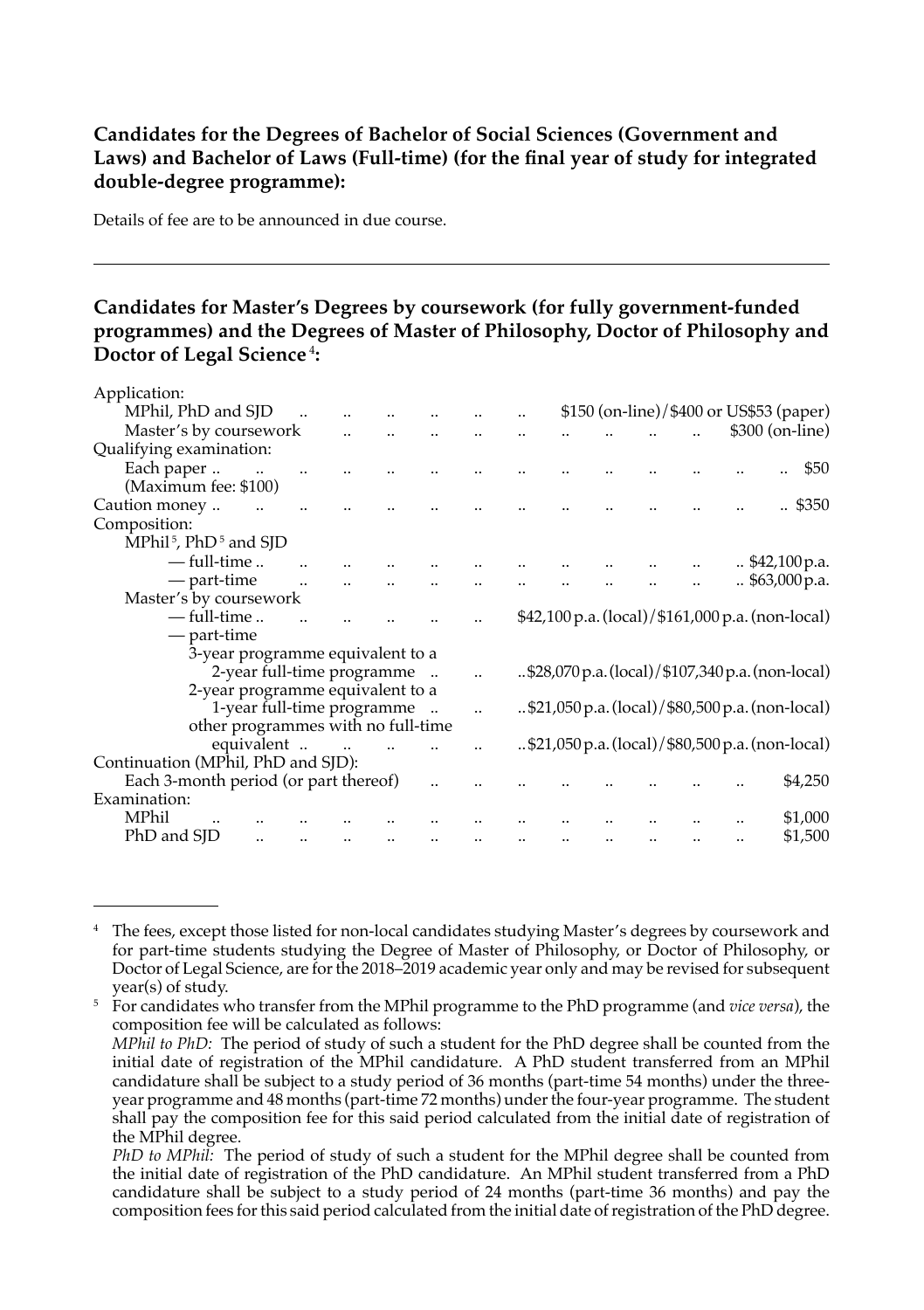| Repeating (Master's by coursework):                 |             |                                    |  |  |  |                                        |
|-----------------------------------------------------|-------------|------------------------------------|--|--|--|----------------------------------------|
| Each course                                         |             |                                    |  |  |  | 25% of the annual composition          |
| (Maximum fee: the amount of the composition         |             |                                    |  |  |  | fee for the curriculum, rounded        |
| fee. The fee for a half-unit course is 12.5% of the |             |                                    |  |  |  | upward to the nearest \$50.            |
| composition fee, rounded upward to nearest          |             |                                    |  |  |  |                                        |
| \$50.)                                              |             |                                    |  |  |  |                                        |
| Re-assessment (Master's by coursework):             |             |                                    |  |  |  |                                        |
| Each paper                                          |             |                                    |  |  |  |                                        |
|                                                     | — full-time |                                    |  |  |  | \$2,150 (local)/\$8,050 (non-local)    |
|                                                     | — part-time |                                    |  |  |  |                                        |
|                                                     |             | 3-year programme equivalent to a   |  |  |  |                                        |
|                                                     |             | 2-year full-time programme         |  |  |  | $$1,450$ (local)/ $$5,370$ (non-local) |
|                                                     |             | 2-year programme equivalent to a   |  |  |  |                                        |
|                                                     |             | 1-year full-time programme         |  |  |  | $$1,100$ (local)/ $$4,050$ (non-local) |
|                                                     |             | other programmes with no full-time |  |  |  |                                        |
|                                                     |             | equivalent                         |  |  |  | $$1,100$ (local)/ $$4,050$ (non-local) |
| Graduation                                          |             |                                    |  |  |  | \$350                                  |
|                                                     |             |                                    |  |  |  |                                        |

## **Candidates for the Degree of Juris Doctor (Full-time):**

| Application    | the contract of the contract of the contract of the contract of |                         |                         |            |                                   |                                   |                         |               |                                                  | $\ddotsc$            | and the contract of the con- |         | $\ddotsc$             | $\therefore$ \$300 |
|----------------|-----------------------------------------------------------------|-------------------------|-------------------------|------------|-----------------------------------|-----------------------------------|-------------------------|---------------|--------------------------------------------------|----------------------|------------------------------|---------|-----------------------|--------------------|
| Caution money  |                                                                 | $\ddotsc$<br>$\sim 100$ | $\sim 100$ km s $^{-1}$ | $\sim 100$ |                                   | and the state of the state of the |                         | $\sim$        |                                                  |                      | $\ddotsc$                    | $\cdot$ | $\ddotsc$             | $\therefore$ \$350 |
| Composition    | $\sim$<br><b>Contract</b>                                       | $\sim 100$ km s $^{-1}$ |                         |            |                                   |                                   |                         |               | المتاريخ والمتاريخ والمتاريخ والمتاريخ والمتاريخ |                      |                              |         |                       | $$190,000$ p.a.    |
| Repeating:     |                                                                 |                         |                         |            |                                   |                                   |                         |               |                                                  |                      |                              |         |                       |                    |
| Each 6 credits |                                                                 | $\ddotsc$               | $\ddot{\phantom{a}}$    |            | <b>Contractor</b>                 |                                   |                         |               | المناصب المناصب المناصب المناصب                  |                      |                              |         | $\dddot{\phantom{0}}$ | \$15,840           |
| Re-assessment: |                                                                 |                         |                         |            |                                   |                                   |                         |               |                                                  |                      |                              |         |                       |                    |
| Each 6 credits |                                                                 |                         |                         |            | $\ddot{\phantom{a}}$<br>$\sim 10$ | $\sim$ $\sim$                     | $\sim 100$ km s $^{-1}$ | $\sim$ $\sim$ |                                                  | $\ddot{\phantom{a}}$ | and the contract of the      |         | $\cdot$               | \$3,170            |
| Graduation     |                                                                 |                         | $\sim$<br>              |            | $\ddot{\phantom{a}}$              | and the state of the              |                         | $\sim$ $\sim$ |                                                  | $\ddot{\phantom{a}}$ | $\ddot{\phantom{a}}$         |         | $\ddotsc$             | $\therefore$ \$350 |
|                |                                                                 |                         |                         |            |                                   |                                   |                         |               |                                                  |                      |                              |         |                       |                    |

## **Candidates for the Degree of Master of Accounting (Full-time):**

| Application |           |  |                                |           |                   |                                            |        |                          | $\cdot$ .            | and the contract of the contract of the contract of the contract of the contract of the contract of the contract of | $\ddotsc$            | $\cdot$ \$300      |
|-------------|-----------|--|--------------------------------|-----------|-------------------|--------------------------------------------|--------|--------------------------|----------------------|---------------------------------------------------------------------------------------------------------------------|----------------------|--------------------|
|             |           |  | and the company of the company |           |                   | $\sim$ $\sim$                              |        | $\sim$                   | $\ddotsc$            | $\mathbf{r}$ and $\mathbf{r}$ and $\mathbf{r}$                                                                      |                      | $\therefore$ \$350 |
|             |           |  |                                |           |                   |                                            |        |                          |                      |                                                                                                                     | $\ddotsc$            | \$279,000          |
| Repeating:  |           |  |                                |           |                   |                                            |        |                          |                      |                                                                                                                     |                      |                    |
| Each course |           |  |                                | $\sim$    | <b>Contractor</b> |                                            | $\sim$ |                          |                      | and the company of the company of the                                                                               | $\ddot{\phantom{a}}$ | \$23,250           |
| Graduation  | $\cdot$ . |  | $\sim$ $\sim$                  | $\ddotsc$ |                   | and the state of the state of the state of |        | $\overline{\phantom{a}}$ | $\ddot{\phantom{a}}$ | $\sim$ $\sim$ $\sim$ $\sim$ $\sim$                                                                                  | $\ddot{\phantom{a}}$ | .4350              |
|             |           |  |                                |           |                   |                                            |        |                          |                      |                                                                                                                     |                      |                    |

#### **Candidates for the Degree of Master of Arts in the field of Chinese Historical Studies (Part-time):**

| Application       | $\ddot{\phantom{a}}$ | $\cdot$ . | $\cdot$              | $\cdot$ . |         | $\sim$ $\sim$ |           |                      |                                                 |                                                    |  | $. \$300$          |
|-------------------|----------------------|-----------|----------------------|-----------|---------|---------------|-----------|----------------------|-------------------------------------------------|----------------------------------------------------|--|--------------------|
| Caution money     |                      |           |                      |           |         |               | $\cdot$   | $\ddot{\phantom{a}}$ |                                                 |                                                    |  | $\therefore$ \$350 |
| Composition       | $\ddot{\phantom{a}}$ | $\cdot$ . | $\ddot{\phantom{a}}$ | $\cdot$ . | $\cdot$ |               | $\cdot$ . |                      | \$57,500 p.a. (local)/\$71,500 p.a. (non-local) |                                                    |  |                    |
| Repeating:        |                      |           |                      |           |         |               |           |                      |                                                 |                                                    |  |                    |
| Each course       |                      |           |                      |           |         |               |           | $\cdot$ .            |                                                 | $\therefore$ \$11,500 (local)/\$14,300 (non-local) |  |                    |
| Each dissertation |                      |           |                      |           |         |               |           |                      |                                                 | $\therefore$ \$23,000 (local)/\$28,600 (non-local) |  |                    |
| Re-assessment:    |                      |           |                      |           |         |               |           |                      |                                                 |                                                    |  |                    |
| Each course       |                      |           |                      |           |         |               |           |                      |                                                 | \$2,300 (local)/\$2,860 (non-local)                |  |                    |
| Graduation        |                      |           |                      |           |         |               |           |                      |                                                 |                                                    |  | \$350              |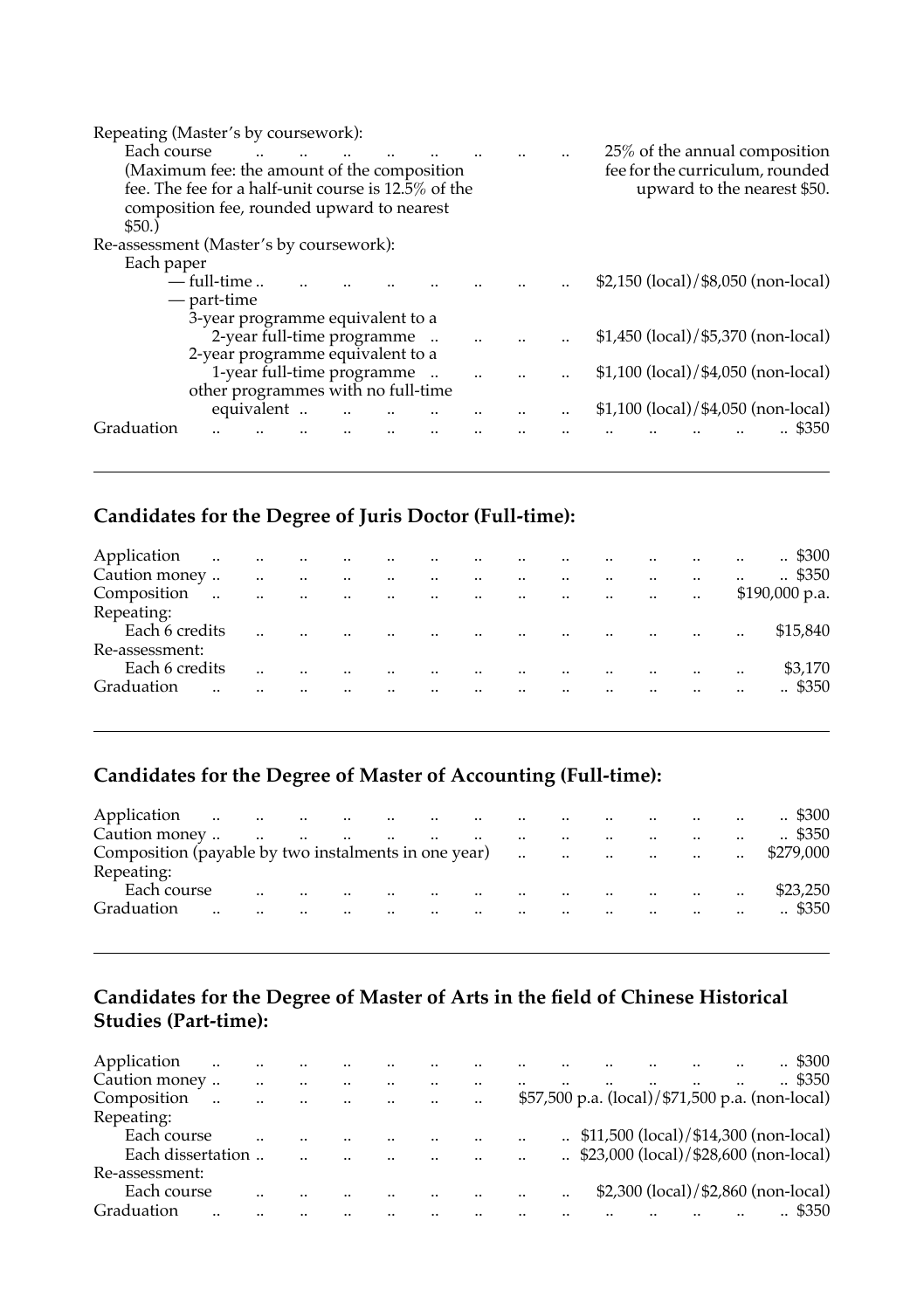#### **Candidates for the Degree of Master of Arts in the field of Chinese Language and Literature (Part-time):**

| Application       | $\cdot$              |                          |  |           |               |                                                    |  |  | $\therefore$ \$300 |
|-------------------|----------------------|--------------------------|--|-----------|---------------|----------------------------------------------------|--|--|--------------------|
| Caution money     |                      | <br>                     |  | <br>      |               |                                                    |  |  | $\therefore$ \$350 |
| Composition       | $\ddot{\phantom{a}}$ | <br>$\ddot{\phantom{a}}$ |  | $\cdot$ . |               | \$57,500 p.a. (local)/\$71,500 p.a. (non-local)    |  |  |                    |
| Repeating:        |                      |                          |  |           |               |                                                    |  |  |                    |
| Each course       |                      |                          |  |           |               | $\therefore$ \$11,500 (local)/\$14,300 (non-local) |  |  |                    |
| Each dissertation |                      |                          |  |           |               | $\therefore$ \$23,000 (local)/\$28,600 (non-local) |  |  |                    |
| Re-assessment:    |                      |                          |  |           |               |                                                    |  |  |                    |
| Each course       |                      |                          |  |           | <br>$\cdot$ . | \$2,300 (local)/\$2,860 (non-local)                |  |  |                    |
| Graduation        |                      |                          |  |           |               |                                                    |  |  | \$350              |
|                   |                      |                          |  |           |               |                                                    |  |  |                    |

## **Candidates for the Degree of Master of Arts in the field of English Studies:**

| Application    |                        |                      |  |                      |                      |                      |                      |                      |           |                                                    |  |  | .5300 |
|----------------|------------------------|----------------------|--|----------------------|----------------------|----------------------|----------------------|----------------------|-----------|----------------------------------------------------|--|--|-------|
| Caution money  |                        | $\ddotsc$            |  |                      |                      |                      |                      |                      |           |                                                    |  |  | \$350 |
| Composition:   |                        |                      |  |                      |                      |                      |                      |                      |           |                                                    |  |  |       |
| $-$ full-time  |                        |                      |  |                      |                      |                      | $\ddotsc$            |                      |           | \$120,000 p.a. (local)/\$150,000 p.a. (non-local)  |  |  |       |
| — part-time    |                        | $\ddot{\phantom{a}}$ |  |                      |                      |                      |                      |                      |           | \$55,000 p.a. (local)/\$68,500 p.a. (non-local)    |  |  |       |
| Repeating:     |                        |                      |  |                      |                      |                      |                      |                      |           |                                                    |  |  |       |
| Each course    |                        |                      |  |                      |                      |                      |                      |                      |           |                                                    |  |  |       |
|                | - full-time 6 credits  |                      |  |                      |                      |                      |                      |                      |           | $\therefore$ \$12,000 (local)/\$15,000 (non-local) |  |  |       |
|                | — full-time 9 credits  |                      |  |                      |                      |                      |                      | $\ddot{\phantom{a}}$ |           | $.$ \$18,000 (local)/\$22,500 (non-local)          |  |  |       |
|                | — full-time 18 credits |                      |  |                      |                      |                      |                      | $\ddot{\phantom{a}}$ |           | $\therefore$ \$36,000 (local)/\$45,000 (non-local) |  |  |       |
|                | - part-time 6 credits  |                      |  |                      |                      |                      |                      |                      |           | $\therefore$ \$11,000 (local)/\$13,700 (non-local) |  |  |       |
|                | - part-time 9 credits  |                      |  |                      | $\ddot{\phantom{a}}$ | $\ddot{\phantom{a}}$ | $\ddot{\phantom{a}}$ |                      |           | \$16,500 (local)/\$20,550 (non-local)              |  |  |       |
|                | - part-time 18 credits |                      |  |                      |                      |                      |                      |                      |           | $\therefore$ \$33,000 (local)/\$41,100 (non-local) |  |  |       |
| Re-assessment: |                        |                      |  |                      |                      |                      |                      |                      |           |                                                    |  |  |       |
| Each course    |                        |                      |  |                      |                      |                      |                      |                      |           |                                                    |  |  |       |
|                | - full-time 6 credits  |                      |  |                      |                      |                      |                      |                      |           | \$2,400 (local)/\$3,000 (non-local)                |  |  |       |
|                | — full-time 9 credits  |                      |  |                      |                      | $\ddot{\phantom{a}}$ |                      | $\ddot{\phantom{a}}$ | $\cdot$   | \$3,600 (local)/\$4,500 (non-local)                |  |  |       |
|                | - part-time 6 credits  |                      |  |                      | $\ddot{\phantom{a}}$ | $\ddot{\phantom{a}}$ |                      | $\ddot{\phantom{a}}$ |           | \$2,200 (local)/\$2,740 (non-local)                |  |  |       |
|                | - part-time 9 credits  |                      |  | $\ddot{\phantom{a}}$ |                      | $\ddot{\phantom{a}}$ |                      |                      | $\ddotsc$ | \$3,300 (local)/\$4,110 (non-local)                |  |  |       |
| Graduation     |                        |                      |  |                      |                      |                      |                      |                      |           |                                                    |  |  | \$350 |
|                |                        |                      |  |                      |                      |                      |                      |                      |           |                                                    |  |  |       |

#### **Candidates for the Degree of Master of Arts in the field of Linguistics (Full-time):**

| $\therefore$ \$300                                   |
|------------------------------------------------------|
| $\therefore$ \$350                                   |
| $$125,000$ p.a. (local)/ $$156,000$ p.a. (non-local) |
|                                                      |
| $\therefore$ \$12,500 (local)/\$15,600 (non-local)   |
| $\therefore$ \$37,500 (local)/\$46,800 (non-local)   |
|                                                      |
| \$2,500 (local)/\$3,120 (non-local)                  |
| \$350                                                |
|                                                      |

#### **Candidates for the Degree of Master of Arts in the field of Literary and Cultural Studies:**

| Application   |  |                                                                                                                 | the contract of the contract of | $\cdots$ | $\cdot$ . | $\cdot$ . | $\cdot$ . | $\sim$ $\sim$<br>$\sim$ |           | $\cdots$ | $\cdots$ | $\sim$        | \$300 |
|---------------|--|-----------------------------------------------------------------------------------------------------------------|---------------------------------|----------|-----------|-----------|-----------|-------------------------|-----------|----------|----------|---------------|-------|
| Caution money |  | the contract of the contract of the contract of the contract of the contract of the contract of the contract of |                                 |          | $\cdot$ . | $\cdot$ . | $\cdot$ . | $\sim$ $\sim$           | $\cdot$ . | $\sim$   |          | $\sim$ $\sim$ | \$350 |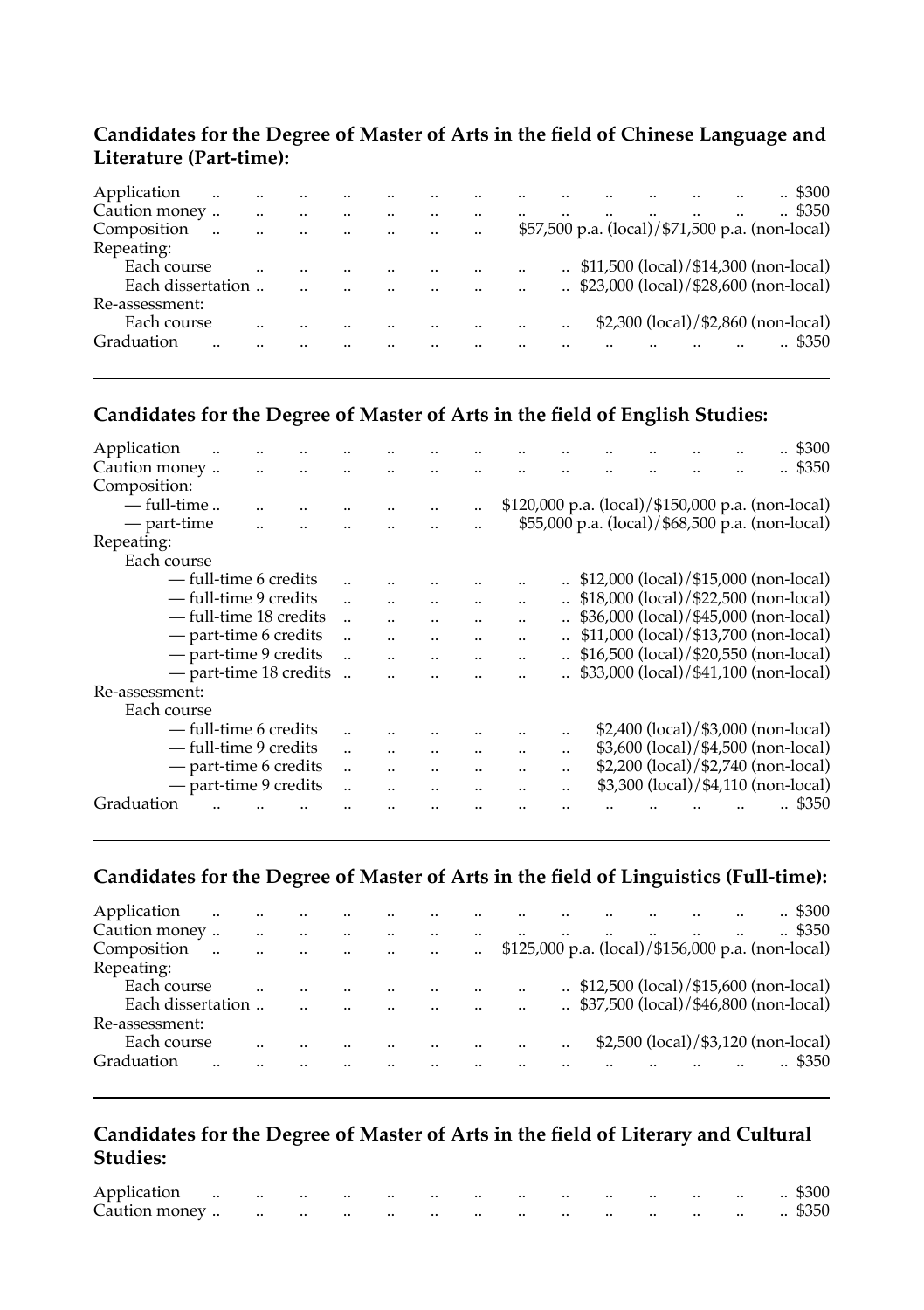| Composition:    |  |  |                                                        |  |
|-----------------|--|--|--------------------------------------------------------|--|
| $-$ full-time   |  |  | $$125,000$ p.a. (local)/ $$156,000$ p.a. (non-local)   |  |
| — part-time<br> |  |  | \$62,500 p.a. (local)/\$78,000 p.a. (non-local)        |  |
| Repeating:      |  |  |                                                        |  |
| Each course     |  |  |                                                        |  |
| $-6$ credits    |  |  | $\therefore$ \$12,500 (local)/\$15,600 (non-local)<br> |  |
| $-9$ credits    |  |  | $\therefore$ \$18,750 (local)/\$23,400 (non-local)<br> |  |
| $-15$ credits   |  |  | $\therefore$ \$31,250 (local)/\$39,000 (non-local)<br> |  |
| Re-assessment:  |  |  |                                                        |  |
| Each course     |  |  |                                                        |  |
| $-6$ credits    |  |  | \$2,500 (local)/\$3,120 (non-local)<br>                |  |
| $-9$ credits    |  |  | \$3,750 (local)/\$4,680 (non-local)<br>$\cdot$ .       |  |
| Graduation      |  |  | \$350                                                  |  |
|                 |  |  |                                                        |  |
|                 |  |  |                                                        |  |

## **Candidates for the Degree of Master of Arts in Applied Linguistics:**

| Application<br>$\ddotsc$       |           |  |               |         |  |  |  | . \$300                                            |
|--------------------------------|-----------|--|---------------|---------|--|--|--|----------------------------------------------------|
| Caution money                  |           |  |               |         |  |  |  | $\therefore$ \$350                                 |
| Composition:                   |           |  |               |         |  |  |  |                                                    |
| $-$ full-time                  |           |  |               | $\cdot$ |  |  |  | \$125,000 p.a (local)/\$156,000 p.a. (non-local)   |
| — part-time                    | $\cdot$ . |  |               |         |  |  |  | \$62,500 (local)/ \$78,000 p.a. (non-local)        |
| Repeating:                     |           |  |               |         |  |  |  |                                                    |
| Each course                    |           |  |               |         |  |  |  | $\therefore$ \$10,870 (local)/\$13,570 (non-local) |
| Each dissertation or portfolio |           |  | <br>$\cdot$ . |         |  |  |  | $\therefore$ \$27,180 (local)/\$33,920 (non-local) |
| Re-assessment:                 |           |  |               |         |  |  |  |                                                    |
| Each course                    |           |  |               |         |  |  |  | \$2,180 (local)/\$2,720 (non-local)                |
| Graduation<br>                 |           |  |               |         |  |  |  | \$350                                              |
|                                |           |  |               |         |  |  |  |                                                    |

## **Candidates for the Degree of Master of Arts in China Development Studies:**

| Application<br>$\ddotsc$<br>Qualifying examination:    |                      |                      |  |  |  |  | $\therefore$ \$300                      |
|--------------------------------------------------------|----------------------|----------------------|--|--|--|--|-----------------------------------------|
| Each paper<br>(Maximum fee: \$100)                     | $\ddot{\phantom{a}}$ |                      |  |  |  |  | \$50<br>                                |
| Caution money                                          |                      |                      |  |  |  |  | $\therefore$ \$350                      |
| Composition<br>$\sim 100$ km s $^{-1}$                 | $\ddot{\phantom{a}}$ | $\ddot{\phantom{a}}$ |  |  |  |  | \$100,000 (local)/\$110,000 (non-local) |
| — full-time (payable by two instalments in one year)   |                      |                      |  |  |  |  |                                         |
| - part-time (payable by four instalments in two years) |                      |                      |  |  |  |  |                                         |
| Repeating:                                             |                      |                      |  |  |  |  |                                         |
| Each course                                            |                      |                      |  |  |  |  | \$10,000                                |
| Re-assessment:                                         |                      |                      |  |  |  |  |                                         |
| Each course                                            |                      |                      |  |  |  |  | <br>\$2,000                             |
| Graduation                                             |                      |                      |  |  |  |  | \$350                                   |

### **Candidates for the Degree of Master of Arts in Teaching English to Speakers of Other Languages (Full-time):**

Details of fee are to be announced in due course.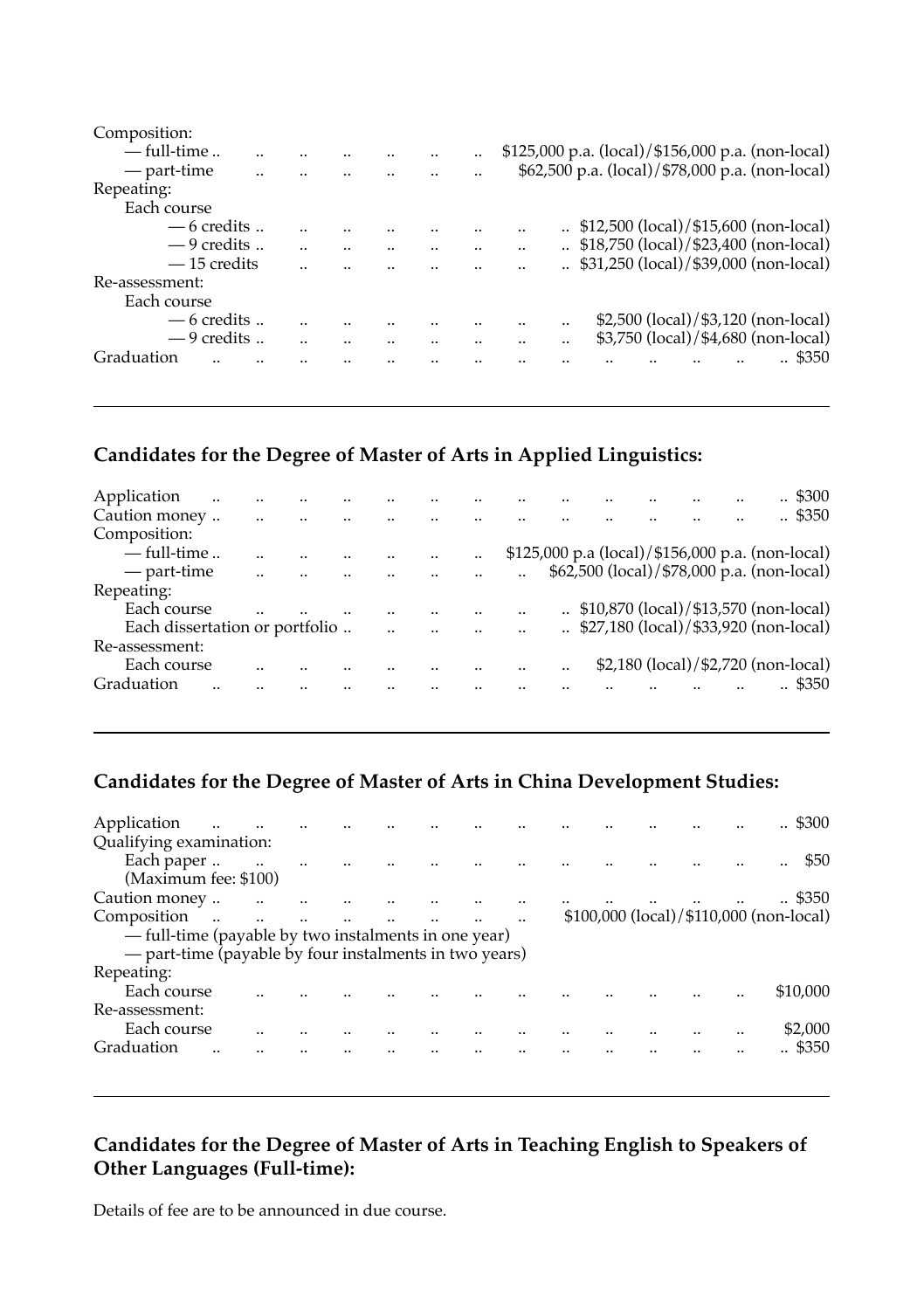## **Candidates for the Degree of Master of Arts in Transport Policy and Planning:**

| Application                                                    |  |  |  |  |      |      | $\therefore$ \$300 |
|----------------------------------------------------------------|--|--|--|--|------|------|--------------------|
| Qualifying examination:                                        |  |  |  |  |      |      |                    |
| Each paper                                                     |  |  |  |  |      |      | \$50               |
| (Maximum fee: \$100)                                           |  |  |  |  |      |      |                    |
| Caution money                                                  |  |  |  |  |      |      | \$350              |
| Composition:                                                   |  |  |  |  |      |      |                    |
| — full-time (payable by two instalments in one year)           |  |  |  |  |      | <br> | \$125,000          |
| -2-year part-time (payable by four instalments in two years)   |  |  |  |  | <br> | <br> | \$125,000          |
| - 3-year part-time (payable by six instalments in three years) |  |  |  |  | <br> | <br> | \$124,980          |
| Repeating:                                                     |  |  |  |  |      |      |                    |
| Each course                                                    |  |  |  |  |      |      | \$10.420           |
| Re-assessment:                                                 |  |  |  |  |      |      |                    |
| Each course                                                    |  |  |  |  |      |      | \$2,080            |
| Graduation                                                     |  |  |  |  |      |      | \$350              |
|                                                                |  |  |  |  |      |      |                    |
|                                                                |  |  |  |  |      |      |                    |

## **Candidates for the Degree of Master of Buddhist Counselling:**

| Application    | $\ddotsc$                        | $\cdot \cdot$        |                      |           | <br>                     |                      |         |                      |         |                      |         | <br>.5300     |
|----------------|----------------------------------|----------------------|----------------------|-----------|--------------------------|----------------------|---------|----------------------|---------|----------------------|---------|---------------|
| Caution money  |                                  | $\ddot{\phantom{a}}$ | $\ddot{\phantom{a}}$ | $\cdot$ . | <br>                     |                      |         |                      |         |                      |         | <br>.4350     |
| Composition:   |                                  |                      |                      |           |                          |                      |         |                      |         |                      |         |               |
|                | $-$ full-time                    |                      |                      |           |                          |                      |         |                      |         |                      |         | \$95,000 p.a. |
|                | — part-time                      |                      |                      |           |                          |                      |         |                      |         |                      |         | \$47,500 p.a. |
| Repeating:     |                                  |                      |                      |           |                          |                      |         |                      |         |                      |         |               |
|                | Each course                      |                      |                      |           |                          |                      |         |                      |         |                      |         |               |
|                | $-6$ credits                     |                      |                      |           |                          |                      |         |                      |         |                      |         | <br>\$9,050   |
|                | $-9$ credits                     |                      |                      |           | <br>$\ddot{\phantom{a}}$ | $\ddot{\phantom{a}}$ | $\cdot$ | $\ddot{\phantom{a}}$ | $\cdot$ | $\ddot{\phantom{a}}$ | $\cdot$ | <br>\$13,580  |
|                | - 12 credits capstone experience |                      |                      |           | $\ddot{\phantom{a}}$     |                      |         |                      |         |                      |         | <br>\$18,100  |
| Re-assessment: |                                  |                      |                      |           |                          |                      |         |                      |         |                      |         |               |
|                | Each course                      |                      |                      |           |                          |                      |         |                      |         |                      |         |               |
|                | $-6$ credits.                    |                      |                      |           |                          |                      |         |                      |         |                      |         | <br>\$1,810   |
|                | $-9$ credits                     |                      |                      |           | <br>                     |                      |         |                      |         |                      |         | <br>\$2,720   |
| Graduation     |                                  |                      |                      |           |                          |                      |         |                      |         |                      |         | <br>\$350     |
|                |                                  |                      |                      |           |                          |                      |         |                      |         |                      |         |               |

## **Candidates for the Degree of Master of Buddhist Studies:**

| Application<br>$\ddotsc$<br><br>        |           |                      |                      |                      |                      |                      |                      |           |         |           | . \$300            |
|-----------------------------------------|-----------|----------------------|----------------------|----------------------|----------------------|----------------------|----------------------|-----------|---------|-----------|--------------------|
| Caution money<br>$\ddotsc$<br>$\ddotsc$ | $\ddotsc$ |                      |                      |                      |                      |                      |                      |           |         |           | .4350              |
| Composition:                            |           |                      |                      |                      |                      |                      |                      |           |         |           |                    |
| $-$ full-time                           |           |                      |                      |                      |                      |                      | $\cdot$ .            |           |         |           | \$87,000 p.a.      |
| — part-time<br>$\ddotsc$<br>            | $\ddotsc$ |                      | $\ddotsc$            | $\ldots$             | $\ldots$             | $\cdot$              | $\ddotsc$            | $\ddotsc$ |         |           | $$43,500$ p.a.     |
| - for occasional students               |           |                      |                      | $\sim$ $\sim$        | $\ddot{\phantom{a}}$ | $\ddot{\phantom{a}}$ | $\ddot{\phantom{a}}$ |           |         |           | \$9,000 per course |
| Repeating:                              |           |                      |                      |                      |                      |                      |                      |           |         |           |                    |
| Each course                             |           |                      |                      |                      |                      |                      |                      |           |         |           |                    |
| — 6 credits                             |           |                      |                      |                      |                      |                      |                      |           |         |           | \$8,290            |
| - 9 credits/capstone                    |           | $\ddot{\phantom{a}}$ | $\ddot{\phantom{a}}$ | $\ddot{\phantom{a}}$ | $\ddotsc$            |                      |                      |           |         |           | \$12,430           |
| Re-assessment:                          |           |                      |                      |                      |                      |                      |                      |           |         |           |                    |
| Each course                             |           |                      |                      |                      |                      |                      |                      |           |         |           |                    |
| — 6 credits                             |           |                      |                      |                      |                      |                      |                      |           |         |           | \$1,660            |
| $-9$ credits                            |           |                      |                      |                      |                      |                      |                      |           | $\cdot$ | $\cdot$ . | \$2,490            |
| Graduation                              |           |                      |                      |                      |                      |                      |                      |           |         |           | . \$350            |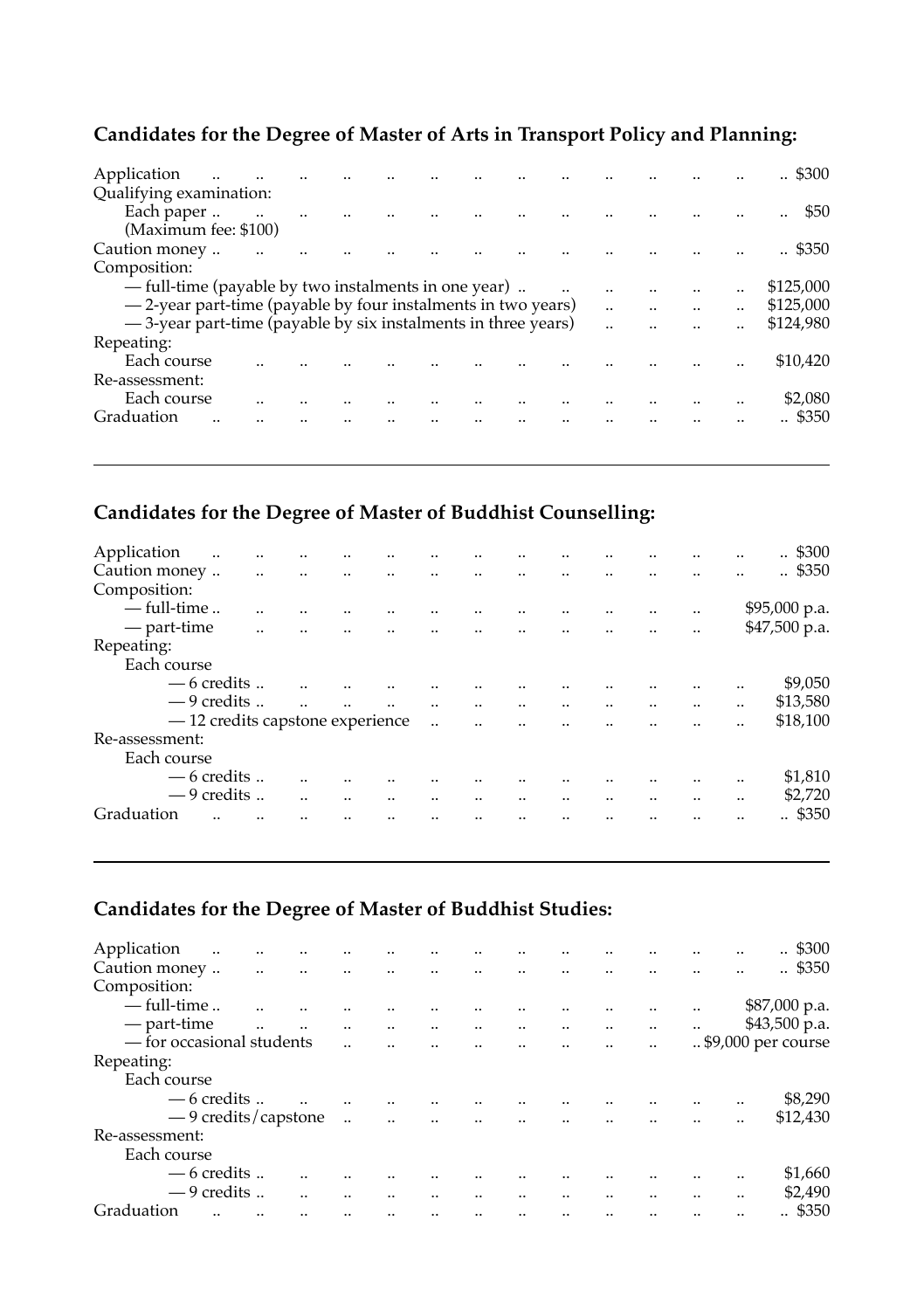#### **Candidates for the Degree of Master of Business Administration:**

| Application                                            | $\ddotsc$     |      |      |  |      |      |               | $\therefore$ \$300 |
|--------------------------------------------------------|---------------|------|------|--|------|------|---------------|--------------------|
| Caution money                                          |               | <br> | <br> |  | <br> |      |               | $\therefore$ \$350 |
| Composition:                                           |               |      |      |  |      |      |               |                    |
| - full-time (payable by three instalments in one year) |               |      |      |  |      | <br> | <br>          | \$552.000          |
| - part-time (payable by six instalments in two years)  |               |      |      |  |      | <br> | <br>$\cdot$ . | \$396,000          |
| Repeating:                                             |               |      |      |  |      |      |               |                    |
| Each course                                            |               |      |      |  |      |      |               |                    |
|                                                        | $-$ full-time |      |      |  |      |      |               | \$30,670           |
|                                                        | — part-time   |      |      |  |      |      |               | \$22,000           |
| Graduation                                             |               |      |      |  |      |      |               | .4350              |
|                                                        |               |      |      |  |      |      |               |                    |

### **Candidates for the Degree of Master of Business Administration (Executive Stream) (Part-time):**

| Application                                                             |        |                      | الموارد الموارد الموارد الموارد الموارد | and the control of the              |  |  |  |           | USD <sub>200</sub>       |
|-------------------------------------------------------------------------|--------|----------------------|-----------------------------------------|-------------------------------------|--|--|--|-----------|--------------------------|
|                                                                         |        |                      | $\sim$ $\sim$                           | الموارد المتوارد المتوارد والمتوارد |  |  |  | $\cdot$ . | $\cdot$ \$350            |
| Composition                                                             | $\sim$ | $\ddot{\phantom{a}}$ | $\sim$<br>$\cdots$                      | the company's company's company's   |  |  |  |           | $\therefore$ \$1,420,848 |
| — Company-sponsored (payable by two equal instalments in twenty months) |        |                      |                                         |                                     |  |  |  |           |                          |
| -Self-funded (payable by four equal instalments in twenty months)       |        |                      |                                         |                                     |  |  |  |           |                          |
| Repeating:                                                              |        |                      |                                         |                                     |  |  |  |           |                          |
| Each 6 credits                                                          |        |                      |                                         |                                     |  |  |  | $\cdot$ . | \$71,043                 |
| Graduation                                                              |        |                      |                                         |                                     |  |  |  |           | \$350                    |
|                                                                         |        |                      |                                         |                                     |  |  |  |           |                          |

### **Candidates for the Degree of Master of Business Administration (International) (Part-time):**

| Application                                                         | $\ddotsc$          | $\ddotsc$ |                    |                      |                                     |  |                      |           | <br><b>RMB300</b>  |
|---------------------------------------------------------------------|--------------------|-----------|--------------------|----------------------|-------------------------------------|--|----------------------|-----------|--------------------|
| Caution money                                                       |                    | $\ddotsc$ | and the control of | $\ddot{\phantom{a}}$ | $\cdots$ $\cdots$ $\cdots$ $\cdots$ |  |                      |           | $\therefore$ \$350 |
| Composition:                                                        |                    |           |                    |                      |                                     |  |                      |           |                    |
| — General stream (payable by four equal instalments in two years)   |                    |           |                    |                      |                                     |  | $\ddot{\phantom{a}}$ | $\cdot$ . | RMB339,800         |
| - Executive stream (payable by four equal instalments in two years) |                    |           |                    |                      |                                     |  |                      |           | RMB388.000         |
| Repeating:                                                          |                    |           |                    |                      |                                     |  |                      |           |                    |
| Each course                                                         |                    |           |                    |                      |                                     |  |                      |           |                    |
|                                                                     | — General stream   |           |                    |                      |                                     |  |                      |           | RMB18,878          |
|                                                                     | — Executive stream |           |                    |                      |                                     |  |                      |           | RMB21.556          |
| Graduation                                                          |                    |           |                    |                      |                                     |  |                      |           | \$350              |
|                                                                     |                    |           |                    |                      |                                     |  |                      |           |                    |

### **Candidates for the Degree of Master of Chinese Medicine in the stream of Internal Medicine (Part-time):**

Details of fee are to be announced in due course.

#### **Candidates for the Degree of Master of Chinese Medicine in Acupuncture and Moxibustion (Part-time):**

Details of fee are to be announced in due course.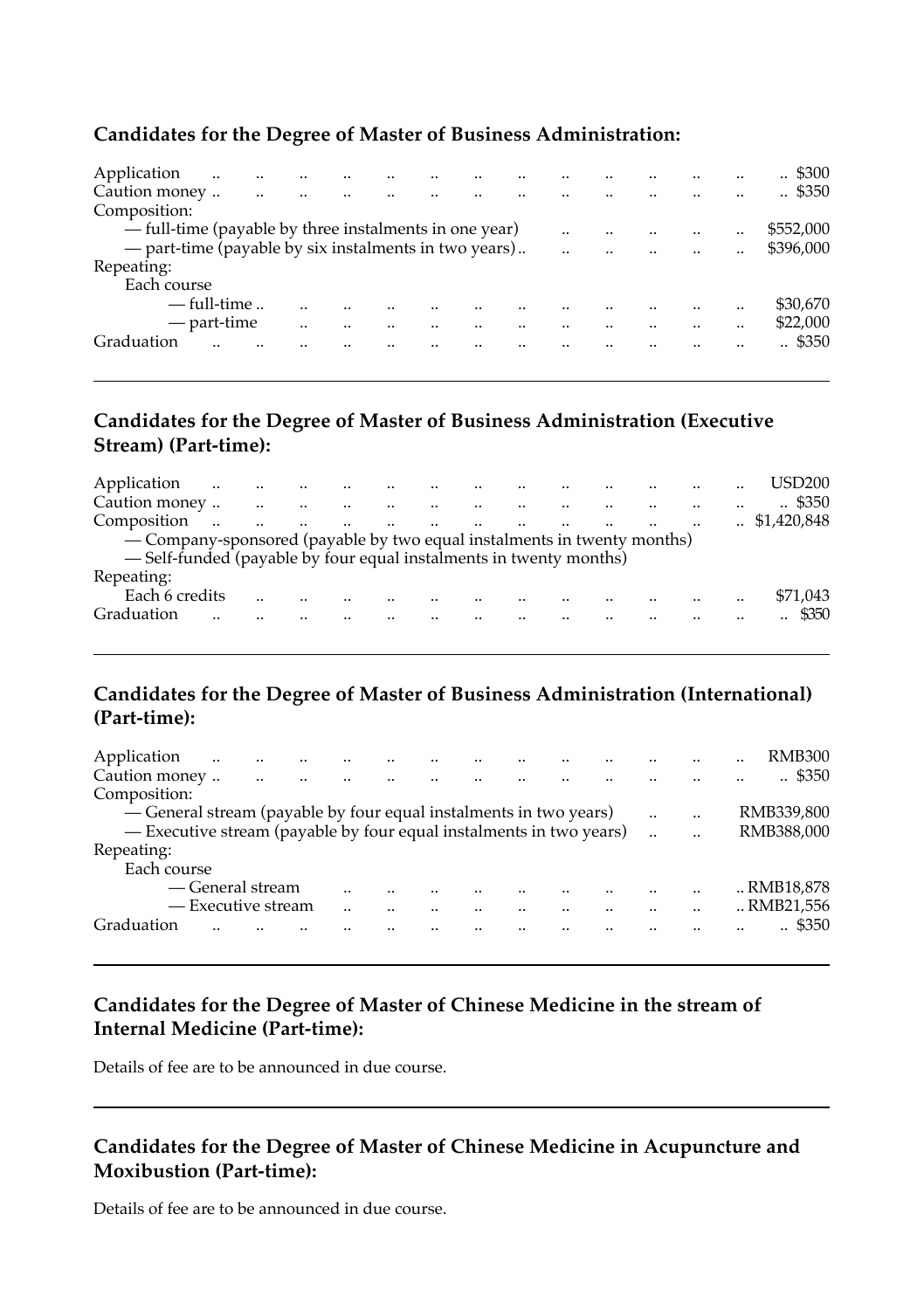### **Candidates for the Degree of Master of Clinical Pharmacy (Part-time):**

Details of fee are to be announced in due course.

#### **Candidates for the Degree of Master of Common Law (Full-time):**

| Application    | $\ddotsc$             | $\cdot$ .            | $\ddotsc$<br>$\sim$ 100 $\mu$ |                         | $\ddotsc$            | $\cdot$ .            |         | $\sim$    | $\sim$    |                                                    |  |  | .4300              |
|----------------|-----------------------|----------------------|-------------------------------|-------------------------|----------------------|----------------------|---------|-----------|-----------|----------------------------------------------------|--|--|--------------------|
| Caution money  |                       |                      |                               |                         | $\ddot{\phantom{a}}$ | $\ddot{\phantom{a}}$ | $\cdot$ | $\ddotsc$ |           | $\ddot{\phantom{a}}$                               |  |  | $\therefore$ \$350 |
| Composition    | $\dddot{\phantom{0}}$ | $\ddot{\phantom{a}}$ | $\ddotsc$                     | and the contract of the |                      |                      |         |           |           |                                                    |  |  |                    |
| Repeating:     |                       |                      |                               |                         |                      |                      |         |           |           |                                                    |  |  |                    |
| Each 9 credits |                       |                      |                               |                         |                      |                      |         | $\cdots$  |           | $\therefore$ \$15,880 (local)/\$19,170 (non-local) |  |  |                    |
| Re-assessment: |                       |                      |                               |                         |                      |                      |         |           |           |                                                    |  |  |                    |
| Each 9 credits |                       |                      |                               |                         |                      | $\cdot$ .            |         | $\sim$    | $\cdot$ . | \$3,180 (local)/\$3,840 (non-local)                |  |  |                    |
| Graduation     |                       |                      |                               |                         |                      |                      |         |           |           |                                                    |  |  | $\therefore$ \$350 |

### **Candidates for the Degree of Master of Data Science:**

| Application                 | $\ddotsc$ | $\ddotsc$            | $\ddotsc$            | $\ddotsc$            | $\cdot$              | $\ddotsc$               |                                   |                      |                       |                       |                 |           | $\cdot$ | . \$300                         |
|-----------------------------|-----------|----------------------|----------------------|----------------------|----------------------|-------------------------|-----------------------------------|----------------------|-----------------------|-----------------------|-----------------|-----------|---------|---------------------------------|
| Caution money               |           | $\ddotsc$            | $\sim 10$            | and the control of   |                      | $\sim 100$ km s $^{-1}$ | <b>Contract Contract</b>          | $\sim 100$ m $^{-1}$ | <b>Contract State</b> |                       |                 |           |         | $\therefore$ \$350              |
| Composition:                |           |                      |                      |                      |                      |                         |                                   |                      |                       |                       |                 |           |         |                                 |
| $-$ full-time               |           |                      |                      |                      |                      |                         |                                   | $\ddot{\phantom{a}}$ |                       | $\sim$                | $\sim$ $\sim$   | $\ddotsc$ |         | \$134,660 p.a.                  |
| — part-time                 |           | $\ddot{\phantom{a}}$ | $\ddot{\phantom{a}}$ | $\ddot{\phantom{a}}$ | $\ddot{\phantom{a}}$ |                         | and the state of the              |                      | $\sim$ 100 $\mu$      | $\dddot{\phantom{0}}$ | <b>Contract</b> | $\ddotsc$ |         | \$80,800 p.a.                   |
| $-$ for occasional students |           |                      |                      |                      | $\ddot{\phantom{a}}$ |                         | $\mathbf{m}^{\mathrm{max}}$ , and | $\sim$               | $\sim$ 100 $\mu$      | $\sim 100$ km $^{-1}$ | <b>Contract</b> |           |         | $\therefore$ \$2,810 per credit |
| Repeating:                  |           |                      |                      |                      |                      |                         |                                   |                      |                       |                       |                 |           |         |                                 |
| Each credit                 |           |                      |                      |                      |                      |                         |                                   |                      |                       |                       |                 |           |         | \$2,810                         |
| Re-assessment:              |           |                      |                      |                      |                      |                         |                                   |                      |                       |                       |                 |           |         |                                 |
| Each credit                 |           |                      |                      |                      |                      |                         |                                   |                      |                       |                       |                 |           |         | $\therefore$ \$560              |
| Graduation                  |           |                      |                      |                      |                      |                         |                                   |                      | $\cdot$               |                       |                 |           |         | \$350<br>$\cdot$ .              |
|                             |           |                      |                      |                      |                      |                         |                                   |                      |                       |                       |                 |           |         |                                 |

### **Candidates for the Degree of Master of Dental Surgery in Endodontics (Full-time):**

Details of fee are to be announced in due course.

#### **Candidates for the Degree of Master of Dental Surgery in Implant Dentistry (Full-time):**

Details of fee are to be announced in due course.

### **Candidates for the Degree of Master of Dental Surgery in Orthodontics and Dentofacial Orthopaedics (Full-time):**

Details of fee are to be announced in due course.

### **Candidates for the Degree of Master of Dental Surgery in Paediatric Dentistry (Full-time):**

Details of fee are to be announced in due course.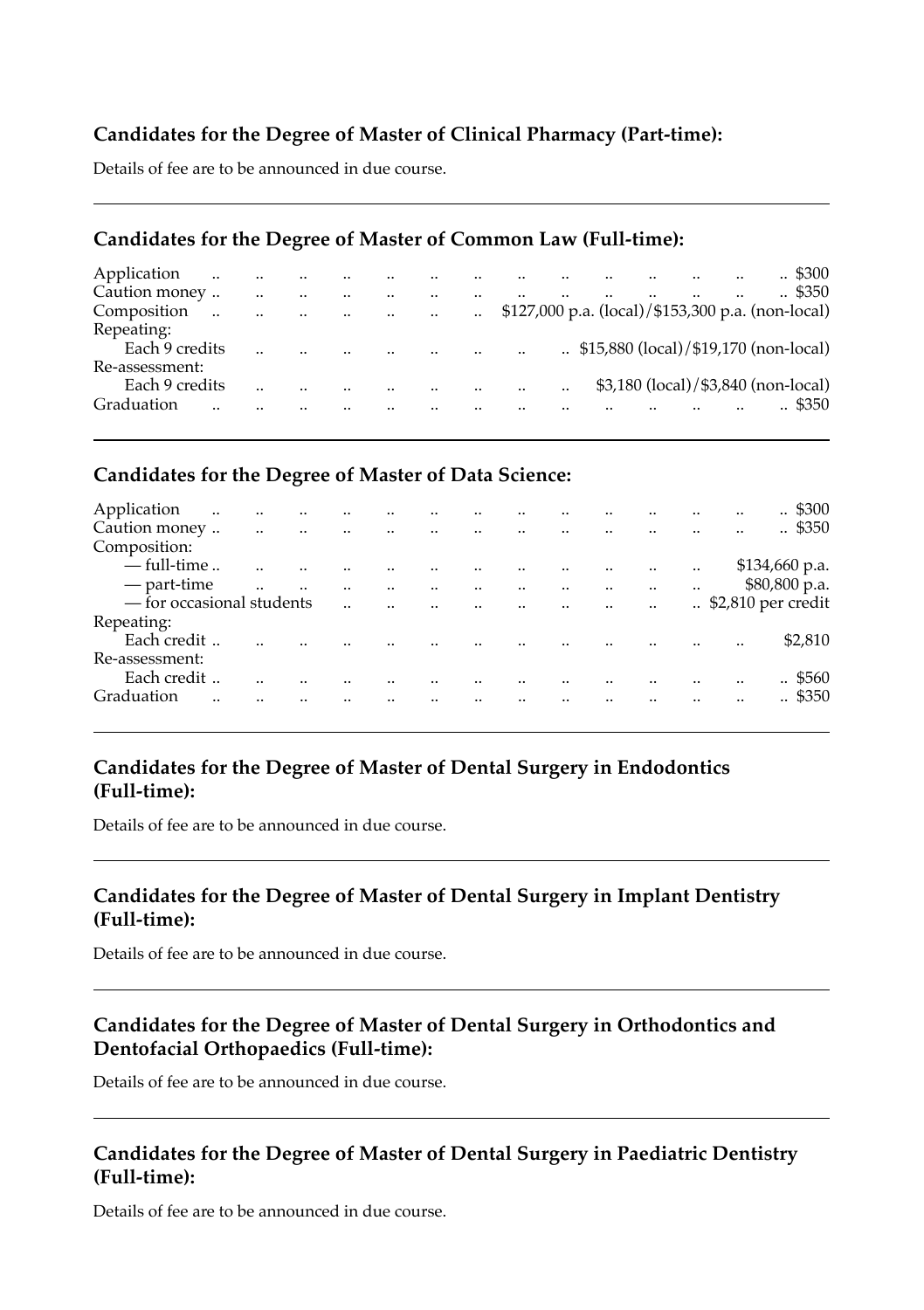#### **Candidates for the Degree of Master of Dental Surgery in Periodontology (Full-time):**

Details of fee are to be announced in due course.

#### **Candidates for the Degree of Master of Dental Surgery in Prosthodontics (Full-time):**

Details of fee are to be announced in due course.

#### **Candidates for the Degree of Master of Economics (Full-time):**

| Application                                          |        |                      |                 |                      |           |                          |                      |           | $\cdot$ .            | $\cdots$ $\cdots$                                                                                                   |               | $\ddot{\phantom{a}}$ | $\therefore$ \$300 |
|------------------------------------------------------|--------|----------------------|-----------------|----------------------|-----------|--------------------------|----------------------|-----------|----------------------|---------------------------------------------------------------------------------------------------------------------|---------------|----------------------|--------------------|
| Caution money                                        | $\sim$ | $\ddotsc$            | and the control | <b>Contractor</b>    |           | $\sim$                   | $\ddotsc$            | $\cdot$ . | $\ddot{\phantom{a}}$ | $\cdot$ .                                                                                                           | $\sim$ $\sim$ | $\cdot$ .            | $\therefore$ \$350 |
| Composition (payable by two instalments in one year) |        |                      |                 |                      |           |                          |                      |           |                      | and the contract of the contract of the contract of the contract of the contract of the contract of the contract of |               | $\ddot{\phantom{a}}$ | \$210,000          |
| Repeating:                                           |        |                      |                 |                      |           |                          |                      |           |                      |                                                                                                                     |               |                      |                    |
| Each course                                          |        | $\ddot{\phantom{a}}$ |                 | $\ddot{\phantom{a}}$ | $\ddotsc$ | $\overline{\phantom{a}}$ | $\ddot{\phantom{a}}$ |           | $\cdot$              | $\cdot$ $\cdot$                                                                                                     |               | $\cdot$ .            | \$21,000           |
| Graduation                                           | <br>   |                      |                 |                      |           | $\ddot{\phantom{a}}$     |                      |           |                      | $\cdot$                                                                                                             |               |                      | $\therefore$ \$350 |
|                                                      |        |                      |                 |                      |           |                          |                      |           |                      |                                                                                                                     |               |                      |                    |

#### **Candidates for the Degree of Master of Education:**

Details of fee are to be announced in due course.

#### **Candidates for the Degrees of Master of Education in the field of Teaching Chinese as a Second Language, Teaching Chinese Language and Literature in International Education, and Teaching of Science in an International Context:**

Details of fee are to be announced in due course.

### **Candidates for the Degree of Master of Expressive Arts Therapy:**

| Application<br> | <br> |      |           |      |  |  | \$300<br>$\ddotsc$                                |
|-----------------|------|------|-----------|------|--|--|---------------------------------------------------|
| Caution money   |      |      |           |      |  |  | $\therefore$ \$350                                |
| Composition:    |      |      |           |      |  |  |                                                   |
| $-$ full-time   |      |      | $\cdot$ . |      |  |  | \$105,000 p.a. (local)/\$125,000 p.a. (non-local) |
| — part-time     |      |      |           |      |  |  | $$70,000$ p.a.                                    |
| Repeating:      |      |      |           |      |  |  |                                                   |
| Each course     |      |      |           |      |  |  |                                                   |
| — full-time     |      |      |           |      |  |  | \$13,130 (local)/\$15,630 (non-local)             |
| — part-time     |      |      |           |      |  |  | \$13,130                                          |
| Re-assessment:  |      |      |           |      |  |  |                                                   |
| Each course     |      |      |           |      |  |  |                                                   |
| — full-time     |      |      |           | <br> |  |  | \$2,630 (local)/\$3,130 (non-local)               |
| — part-time     |      | <br> |           |      |  |  | \$2,630                                           |
| Graduation      |      |      |           |      |  |  | . \$350                                           |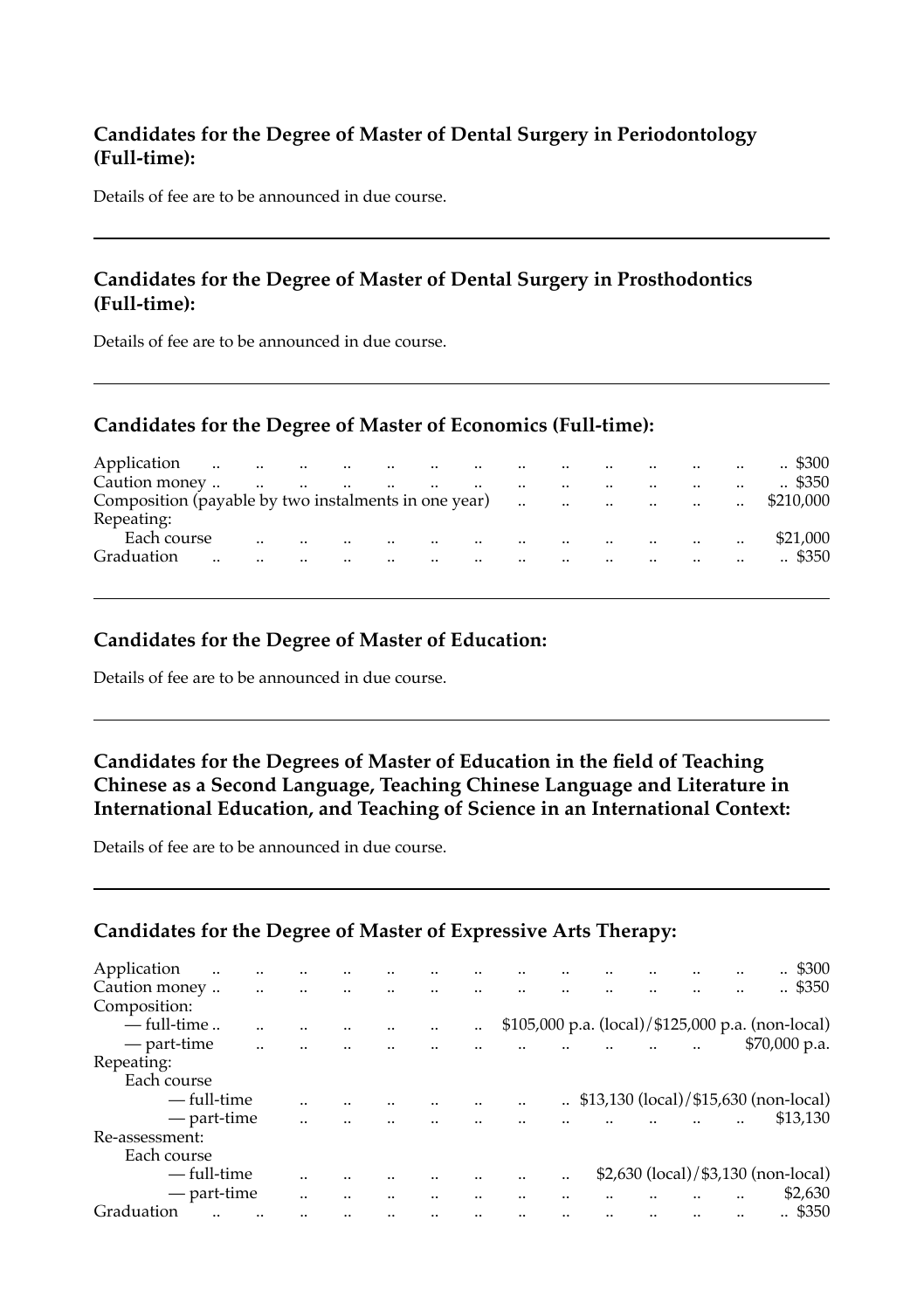## **Candidates for the Degree of Master of Finance (Full-time):**

| Application                                                        |  | the contract of the contract of the contract of the contract of |  |                                                                                                                  |  |                           |                      | $\therefore$ \$300 |
|--------------------------------------------------------------------|--|-----------------------------------------------------------------|--|------------------------------------------------------------------------------------------------------------------|--|---------------------------|----------------------|--------------------|
| Caution money                                                      |  |                                                                 |  |                                                                                                                  |  |                           |                      | $\therefore$ \$350 |
| Composition (payable by three instalments in one year)             |  |                                                                 |  |                                                                                                                  |  | المنادي المتارين المتارين |                      | \$381,600          |
| - each additional course (applicable for the 13th and 14th courses |  |                                                                 |  |                                                                                                                  |  |                           |                      |                    |
| required for double concentration)                                 |  |                                                                 |  | and the company of the company of the company of the company of the company of the company of the company of the |  |                           |                      | \$31,800           |
| Fee reduction for advanced standing:                               |  |                                                                 |  |                                                                                                                  |  |                           |                      |                    |
| Each course                                                        |  |                                                                 |  |                                                                                                                  |  |                           |                      | \$31,800           |
| Repeating:                                                         |  |                                                                 |  |                                                                                                                  |  |                           |                      |                    |
| Each course                                                        |  |                                                                 |  |                                                                                                                  |  |                           | $\ddot{\phantom{a}}$ | \$31,800           |
| Graduation                                                         |  |                                                                 |  | $\mathbf{u} = \mathbf{u}$ , and the contract of the contract of $\mathbf{u} = \mathbf{u}$                        |  |                           |                      | $\therefore$ \$350 |
|                                                                    |  |                                                                 |  |                                                                                                                  |  |                           |                      |                    |

### **Candidates for the Degree of Master of Global Public Policy (Full-time):**

| Application<br>$\sim$ 100 $\mu$ |           | $\sim 100$ km s $^{-1}$ | $\sim 100$ | <b>Contract</b>   | $\sim$ 100 $\mu$     | $\ddotsc$            | $\sim 100$ km s $^{-1}$  | $\ddotsc$     | $\ddotsc$            |                      |                      |                      | $\ddot{\phantom{a}}$ | $\therefore$ \$300 |
|---------------------------------|-----------|-------------------------|------------|-------------------|----------------------|----------------------|--------------------------|---------------|----------------------|----------------------|----------------------|----------------------|----------------------|--------------------|
| Caution money                   |           | $\cdot$                 |            | $\ddotsc$         | $\ddotsc$            | $\ddot{\phantom{a}}$ | $\sim$                   |               | $\ddot{\phantom{a}}$ |                      | $\cdot$ .            | $\cdot$ .            |                      | $\therefore$ \$350 |
| Composition                     | $\ddotsc$ | $\ddotsc$               | $\ddotsc$  | $\sim$ 100 $\sim$ | $\ddot{\phantom{a}}$ | $\ddotsc$            | <b>Contract Contract</b> | $\sim$ $\sim$ | $\ddots$             | $\ddot{\phantom{a}}$ | $\ddotsc$            | $\ddot{\phantom{a}}$ |                      | \$526,968          |
| Repeating:                      |           |                         |            |                   |                      |                      |                          |               |                      |                      |                      |                      |                      |                    |
| Each course                     |           |                         |            |                   |                      | $\cdot$              | $\sim$                   | $\ddotsc$     | $\ddot{\phantom{a}}$ |                      | $\cdot$              | $\cdot$ .            | $\cdot$ .            | \$37.640           |
| Re-assessment:                  |           |                         |            |                   |                      |                      |                          |               |                      |                      |                      |                      |                      |                    |
| Each course                     |           |                         |            |                   |                      |                      |                          |               | $\cdot$              |                      | $\ddot{\phantom{a}}$ | $\cdot$ .            | $\cdot$ .            | \$37,640           |
| Graduation                      |           |                         |            |                   |                      |                      |                          | $\cdot$ .     |                      |                      |                      |                      |                      | . \$350            |
|                                 |           |                         |            |                   |                      |                      |                          |               |                      |                      |                      |                      |                      |                    |

## **Candidates for the Degree of Master of Housing Management:**

| Application<br>Caution money<br>Composition: | $\sim$                | $\ddotsc$<br>and the control of | $\ddotsc$ | $\ddotsc$<br><b>Contractor</b> | $\ddotsc$<br>$\ddotsc$ | $\ddotsc$            |                                                                               |                                                           |                                                                          |               |                      | . \$300<br>\$350   |
|----------------------------------------------|-----------------------|---------------------------------|-----------|--------------------------------|------------------------|----------------------|-------------------------------------------------------------------------------|-----------------------------------------------------------|--------------------------------------------------------------------------|---------------|----------------------|--------------------|
|                                              |                       |                                 |           |                                |                        |                      |                                                                               |                                                           |                                                                          |               |                      |                    |
| — full-time (professional stream)            |                       |                                 |           |                                | $\ddot{\phantom{a}}$   | $\ddotsc$            | $\ddotsc$                                                                     |                                                           |                                                                          | $\ddotsc$     |                      | \$149,960 p.a.     |
| - part-time (academic stream)                |                       |                                 |           |                                | $\ddot{\phantom{a}}$   |                      | $\mathbf{m}^{\prime}$ , and $\mathbf{m}^{\prime}$ , and $\mathbf{m}^{\prime}$ |                                                           |                                                                          |               |                      | \$62,780 p.a.      |
| - part-time (professional stream)            |                       |                                 |           |                                |                        | $\ddot{\phantom{a}}$ | $\ddot{\phantom{a}}$                                                          |                                                           | $\mathbf{u} = \mathbf{u} \cdot \mathbf{u} = \mathbf{u} \cdot \mathbf{u}$ |               | $\ddotsc$            | \$74,980 p.a.      |
| Repeating:                                   |                       |                                 |           |                                |                        |                      |                                                                               |                                                           |                                                                          |               |                      |                    |
| Each credit                                  |                       |                                 |           |                                |                        |                      |                                                                               |                                                           |                                                                          |               |                      |                    |
|                                              | — academic stream     |                                 |           |                                |                        |                      |                                                                               |                                                           |                                                                          |               | $\ddotsc$            | <br>\$2,000        |
|                                              | - professional stream |                                 |           |                                | $\ddot{\phantom{a}}$   |                      |                                                                               |                                                           | and the company of the company of                                        |               |                      | \$1,730            |
| Re-assessment:                               |                       |                                 |           |                                |                        |                      |                                                                               |                                                           |                                                                          |               |                      |                    |
| Each credit                                  |                       |                                 |           |                                |                        |                      |                                                                               |                                                           |                                                                          |               |                      |                    |
|                                              | - academic stream     |                                 |           |                                |                        |                      |                                                                               |                                                           |                                                                          |               |                      | <br>\$400          |
|                                              | - professional stream |                                 |           |                                |                        | $\ddotsc$            | $\ddotsc$                                                                     | $\mathcal{L}_{\text{max}}$ and $\mathcal{L}_{\text{max}}$ |                                                                          | $\cdot \cdot$ | $\ddot{\phantom{a}}$ | $\therefore$ \$350 |
| Graduation                                   |                       |                                 |           |                                |                        |                      |                                                                               |                                                           |                                                                          |               |                      | \$350              |
|                                              |                       |                                 |           |                                |                        |                      |                                                                               |                                                           |                                                                          |               |                      |                    |

## **Candidates for the Degree of Master of International and Public Affairs:**

| Application<br>$\ldots$<br>$\sim$            | $\ldots$ | <b>Contract Contract</b> | $\ldots$  | $\sim$ 100 $\sim$          | $\sim$ $\sim$            | $\ddotsc$ | $\sim$                     |           | the contract of the contract of the contract of the contract of the contract of the contract of the contract of |                            | $\ddotsc$ | \$300     |
|----------------------------------------------|----------|--------------------------|-----------|----------------------------|--------------------------|-----------|----------------------------|-----------|-----------------------------------------------------------------------------------------------------------------|----------------------------|-----------|-----------|
| Qualifying examination:                      |          |                          |           |                            |                          |           |                            |           |                                                                                                                 |                            |           |           |
| Each paper<br>$\sim$<br>(Maximum fee: \$100) | $\ldots$ | <b>Contractor</b>        | $\ddotsc$ | the company of the company |                          | $\cdots$  | the company of the company |           |                                                                                                                 | the company of the company | $\sim$    | $\cdot$ . |
| Caution money<br>$\cdots$                    | $\ldots$ | $\cdots$                 | $\ddotsc$ | $\ddotsc$                  | <b>Contract Contract</b> | $\ddotsc$ | $\sim$                     | $\cdot$ . | $\sim$ 100 $\sim$ 100 $\sim$                                                                                    | $\sim$ $\sim$              | $\ddotsc$ | \$350     |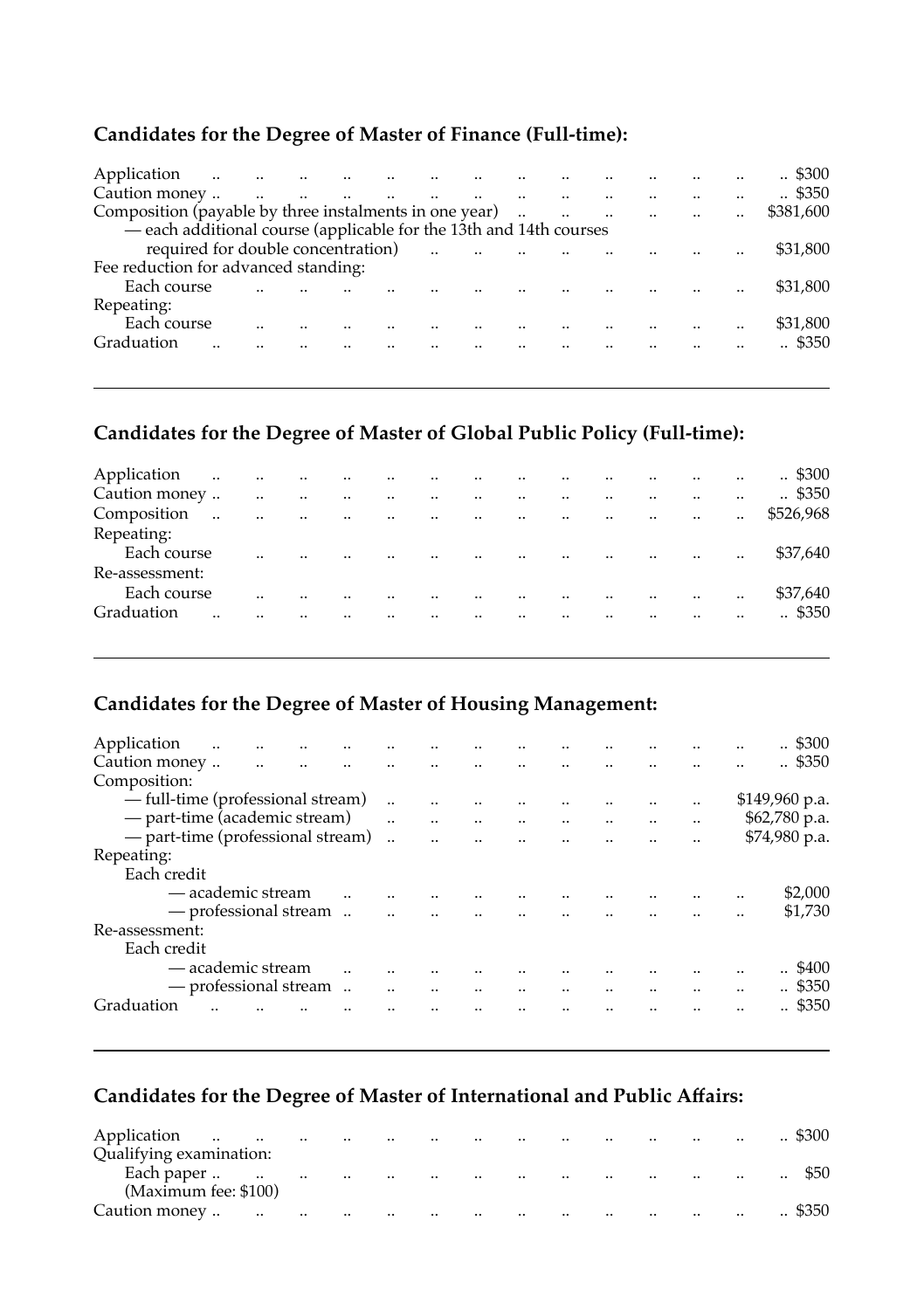| Composition:                                           |  |  |  |  |  |  |                |
|--------------------------------------------------------|--|--|--|--|--|--|----------------|
| $-$ full-time                                          |  |  |  |  |  |  | \$142,000 p.a. |
| — part-time                                            |  |  |  |  |  |  | \$71,000 p.a.  |
| Students taking courses offered by the LLM programme   |  |  |  |  |  |  |                |
| (Department of Law) will have to pay the difference    |  |  |  |  |  |  |                |
| between the course fee for a MIPA course (\$14,200 for |  |  |  |  |  |  |                |
| 2018–19) and the course fee charged by the Department  |  |  |  |  |  |  |                |
| of Law                                                 |  |  |  |  |  |  |                |
| Repeating:                                             |  |  |  |  |  |  |                |
| Each course                                            |  |  |  |  |  |  | \$14,200       |
| Re-assessment:                                         |  |  |  |  |  |  |                |
| Each course                                            |  |  |  |  |  |  | \$2,840        |
| Graduation<br>                                         |  |  |  |  |  |  | \$350          |
|                                                        |  |  |  |  |  |  |                |

#### **Candidates for the Degree of Master of Journalism:**

| Application    | $\ddot{\phantom{a}}$ | $\ddot{\phantom{a}}$ | $\ddot{\phantom{a}}$ | $\sim$                | $\cdot$ | $\ddot{\phantom{a}}$ | $\sim$    |                      |           |                                                          | $\cdot$ .                                |  | $\therefore$ \$300 |
|----------------|----------------------|----------------------|----------------------|-----------------------|---------|----------------------|-----------|----------------------|-----------|----------------------------------------------------------|------------------------------------------|--|--------------------|
| Caution money  |                      |                      |                      | $\cdot$ .             |         | $\ddot{\phantom{a}}$ | $\ddotsc$ | $\ddot{\phantom{a}}$ | $\ddotsc$ |                                                          |                                          |  | $\therefore$ \$350 |
| Composition    | $\ddotsc$            | $\ddotsc$            | $\ddotsc$            | <b>Contract State</b> |         | $\ddotsc$            |           |                      |           | $$2,730$ per unit (local)/ $$3,120$ per unit (non-local) |                                          |  |                    |
| Repeating:     |                      |                      |                      |                       |         |                      |           |                      |           |                                                          |                                          |  |                    |
| Each unit      |                      |                      |                      |                       |         |                      |           |                      |           | \$2,730 (local)/\$3,120 (non-local)                      |                                          |  |                    |
| Re-assessment: |                      |                      |                      |                       |         |                      |           |                      |           |                                                          |                                          |  |                    |
| Each unit      |                      |                      |                      |                       |         | $\cdot$ .            |           | $\sim$               | $\cdot$ . |                                                          | $\ldots$ \$550 (local)/\$630 (non-local) |  |                    |
| Graduation     |                      |                      |                      |                       |         |                      |           |                      |           |                                                          |                                          |  | \$350              |

### **Candidates for the Degree of Master of Landscape Architecture (Full-time) (Self-funded stream):**

| Application<br>$\ddotsc$<br>$\ddotsc$ | $\ddotsc$            | $\ddot{\phantom{a}}$ |                      |           |                                     |           |               |                      |           |               | <br>.5300      |
|---------------------------------------|----------------------|----------------------|----------------------|-----------|-------------------------------------|-----------|---------------|----------------------|-----------|---------------|----------------|
| Qualifying examination:               |                      |                      |                      |           |                                     |           |               |                      |           |               |                |
| Each paper                            |                      |                      |                      |           |                                     |           |               |                      |           |               | \$50<br>       |
| (Maximum fee: \$100)                  |                      |                      |                      |           |                                     |           |               |                      |           |               |                |
| Caution money<br>$\ddotsc$            |                      |                      |                      |           |                                     |           | $\cdot \cdot$ |                      | $\cdot$ . | $\ddotsc$     | <br>.5350      |
| Composition<br>$\sim 100$ and         | $\ddot{\phantom{a}}$ |                      | $\ddot{\phantom{a}}$ |           | and the company of the state of the |           |               | $\ddot{\phantom{a}}$ | $\cdot$ . | $\cdot \cdot$ | \$150,000 p.a. |
| Repeating:                            |                      |                      |                      |           |                                     |           |               |                      |           |               |                |
| Each course                           |                      |                      |                      |           |                                     |           |               |                      |           |               |                |
| $-6$ credits                          |                      |                      |                      |           |                                     |           |               |                      | $\ddotsc$ | $\cdot \cdot$ | <br>\$15,000   |
| — studio course                       |                      |                      |                      |           |                                     |           |               |                      |           |               | \$30,000       |
| Re-assessment:                        |                      |                      |                      |           |                                     |           |               |                      |           |               |                |
| Each course                           |                      |                      |                      |           |                                     |           |               |                      |           |               |                |
| $-6$ credits                          |                      |                      |                      |           |                                     |           |               |                      |           |               | <br>\$3,000    |
| — studio course                       |                      |                      |                      | $\ddotsc$ | $\ddotsc$                           | $\ddotsc$ | $\cdot$ .     | $\cdot$              | $\ddotsc$ | $\cdot$       | <br>\$6,000    |
| Graduation                            |                      |                      |                      |           |                                     |           |               |                      |           |               | <br>.5350      |
|                                       |                      |                      |                      |           |                                     |           |               |                      |           |               |                |

### **Candidates for the Degrees of Master of Laws and Master of Laws in Chinese Law and in Information Technology and Intellectual Property Law:**

| Application   | $\ddot{\phantom{a}}$ | $\sim$ $\sim$ | $\ddotsc$            | $\cdots$  | $\sim$            | $\cdot \cdot$                       | $\cdot$ .     | $\cdot$ . | $\cdot$ . | $\cdot$ .                           | $\cdot$ . | $\cdot$ .                         | $\ddotsc$                                         | $\therefore$ \$300 |
|---------------|----------------------|---------------|----------------------|-----------|-------------------|-------------------------------------|---------------|-----------|-----------|-------------------------------------|-----------|-----------------------------------|---------------------------------------------------|--------------------|
| Caution money |                      | $\ldots$      | $\ddotsc$            | $\cdots$  | $\sim$ 100 $\sim$ | the contract of the contract of the |               |           |           | the contract of the contract of the |           | <b>Contract Contract Contract</b> | $\cdot$ .                                         | $\therefore$ \$350 |
| Composition:  |                      |               |                      |           |                   |                                     |               |           |           |                                     |           |                                   |                                                   |                    |
| — full-time   |                      | $\cdot$ .     | $\ddot{\phantom{a}}$ | $\ddotsc$ | $\sim$            | $\cdot$ .                           | $\sim$ $\sim$ |           |           |                                     |           |                                   | \$127,000 p.a. (local)/\$153,300 p.a. (non-local) |                    |
| — part-time   |                      | $\cdot$ .     | $\cdot$ .            | $\ddotsc$ | $\cdots$          | $\cdot \cdot$                       | $\cdot$ .     | $\cdot$ . | $\ddotsc$ | the company's company's company's   |           | $\cdot$ .                         |                                                   | $$63,500$ p.a.     |
|               |                      |               |                      |           |                   |                                     |               |           |           |                                     |           |                                   |                                                   |                    |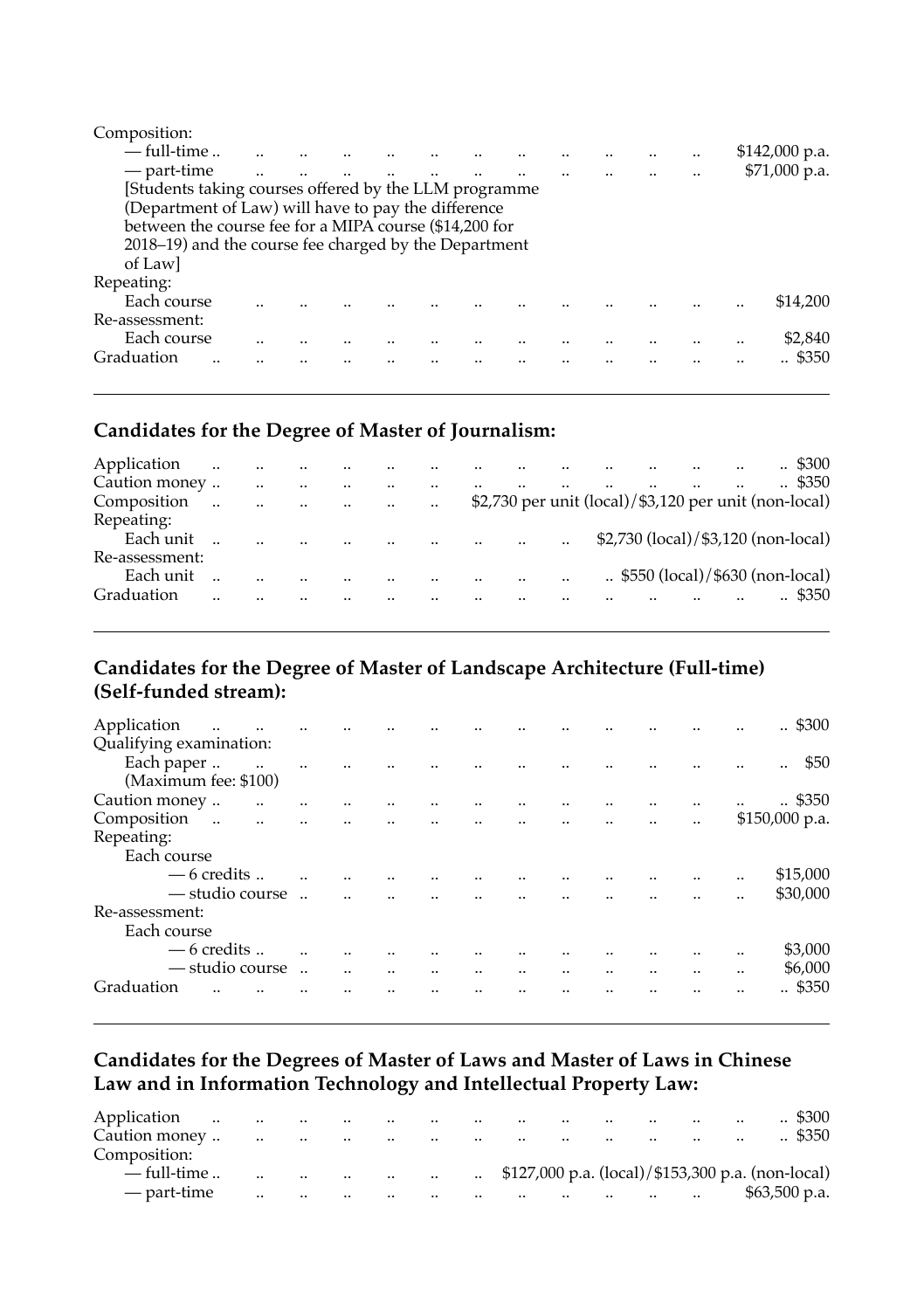| Repeating:     |      |      |  |           |  |  |                                       |
|----------------|------|------|--|-----------|--|--|---------------------------------------|
| Each 9 credits |      |      |  |           |  |  |                                       |
| — full-time    |      |      |  |           |  |  | \$15,880 (local)/\$19,170 (non-local) |
| — part-time    |      | <br> |  |           |  |  | \$15,880                              |
| Re-assessment: |      |      |  |           |  |  |                                       |
| Each 9 credits |      |      |  |           |  |  |                                       |
| — full-time    |      |      |  | $\cdot$ . |  |  | \$3,180 (local)/\$3,840 (non-local)   |
| — part-time    | <br> |      |  |           |  |  | \$3,180                               |
| Graduation     |      |      |  |           |  |  | \$350                                 |
|                |      |      |  |           |  |  |                                       |

#### **Candidates for the Degrees of Master of Laws in Arbitration and Dispute Resolution, in Compliance and Regulation, and in Corporate and Financial Law:**

| Application    | $\cdot$ | <br> |      |      |      |  |      | \$300<br>$\cdot$ .                                |
|----------------|---------|------|------|------|------|--|------|---------------------------------------------------|
| Caution money  |         |      |      |      |      |  |      | \$350                                             |
| Composition:   |         |      |      |      |      |  |      |                                                   |
| $-$ full-time  |         |      |      | <br> |      |  |      | \$133,000 p.a. (local)/\$161,000 p.a. (non-local) |
| — part-time    |         |      |      |      |      |  |      | $$66,500$ p.a.                                    |
| Repeating:     |         |      |      |      |      |  |      |                                                   |
| Each 9 credits |         |      |      |      |      |  |      |                                                   |
| — full-time    |         |      |      |      |      |  |      | \$16,630 (local)/\$20,130 (non-local)             |
| — part-time    |         |      |      |      |      |  |      | \$16,630                                          |
| Re-assessment: |         |      |      |      |      |  |      |                                                   |
| Each 9 credits |         |      |      |      |      |  |      |                                                   |
| — full-time    |         |      |      |      | <br> |  |      | \$3,330 (local)/\$4,030 (non-local)               |
| — part-time    |         |      | <br> | <br> | <br> |  | <br> | \$3,330                                           |
| Graduation     |         |      |      |      |      |  |      | \$350                                             |
|                |         |      |      |      |      |  |      |                                                   |

## **Candidates for the Degree of Master of Medical Sciences:**

Details of fee are to be announced in due course.

### **Candidates for the Degree of Master of Nursing (Part-time):**

Details of fee are to be announced in due course.

### **Candidates for the Degree of Master of Psychological Medicine (Psychosis Studies) (Part-time):**

Details of fee are to be announced in due course.

#### **Candidates for the Degree of Master of Public Administration:**

| Application<br>$\ddotsc$ | $\sim$    | $\sim$    | $\sim$   | $\cdot \cdot$            | $\cdot \cdot$                   | $\cdots$ | $\cdot \cdot$ | $\sim$ $\sim$   |                                                 | $\cdots$  | $\sim$        | $\ddotsc$ | \$300     |
|--------------------------|-----------|-----------|----------|--------------------------|---------------------------------|----------|---------------|-----------------|-------------------------------------------------|-----------|---------------|-----------|-----------|
| Qualifying examination:  |           |           |          |                          |                                 |          |               |                 |                                                 |           |               |           |           |
| Each paper               | $\ldots$  | $\ldots$  | $\cdots$ | <b>Contract Contract</b> | the contract of the contract of |          | $\cdots$      | <b>Contract</b> | the contract of the contract of the contract of |           |               | $\cdot$ . | $\cdot$ . |
| (Maximum fee: \$100)     |           |           |          |                          |                                 |          |               |                 |                                                 |           |               |           |           |
| Caution money            | $\ddotsc$ | $\ddotsc$ | $\sim$   | $\ddotsc$                | $\ddotsc$                       | $\sim$   | $\ddotsc$     | $\cdot$ .       |                                                 | $\cdot$ . | $\sim$ $\sim$ | $\ddotsc$ | \$350     |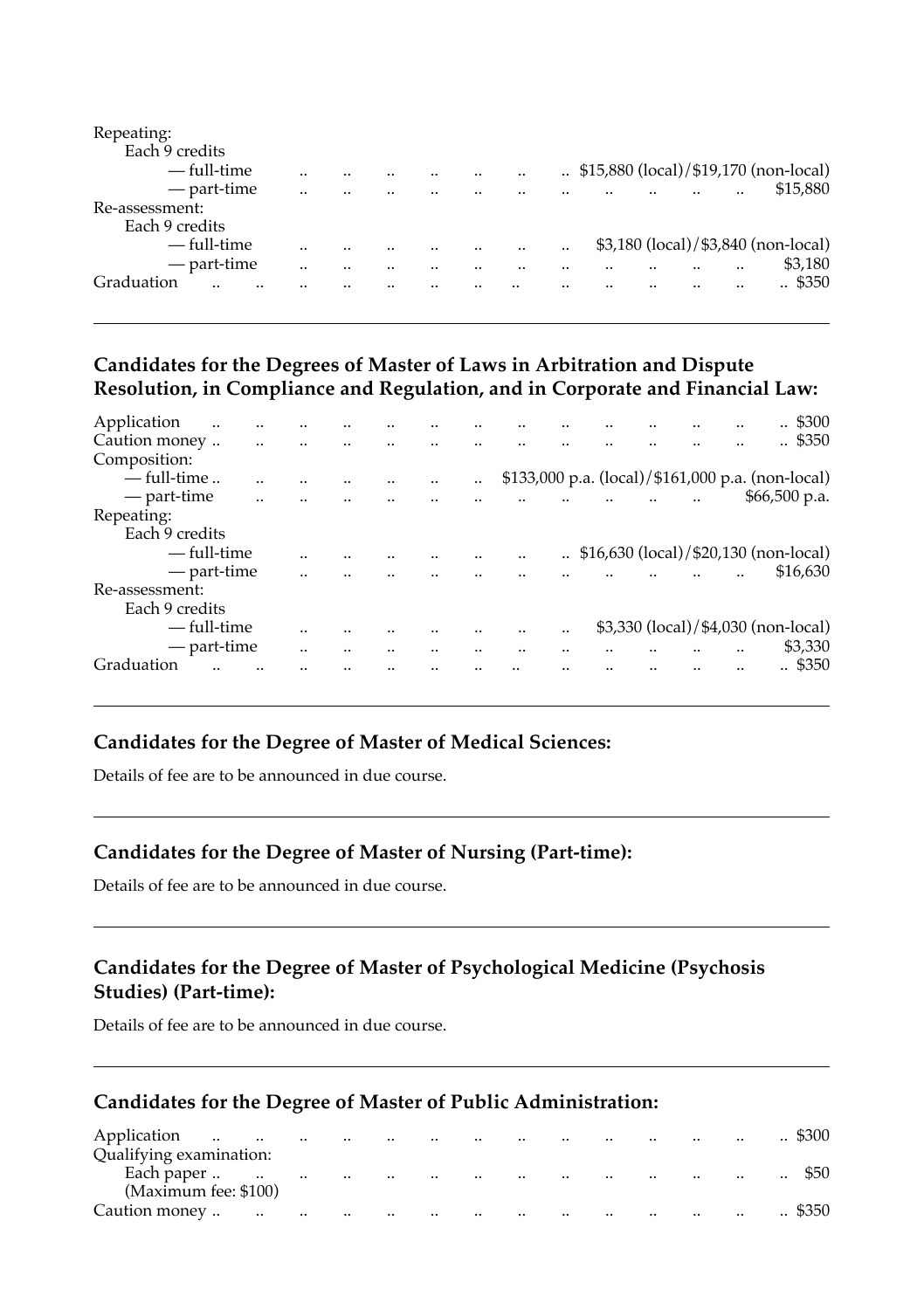| Composition:              |      |         |                      |           |                                                |                      |                      |           |                      |           |                     |
|---------------------------|------|---------|----------------------|-----------|------------------------------------------------|----------------------|----------------------|-----------|----------------------|-----------|---------------------|
| — full-time               |      |         |                      | $\ddotsc$ |                                                | $\cdot$              |                      |           | $\ddot{\phantom{a}}$ |           | $$142,000$ p.a.     |
| — part-time               | <br> | $\cdot$ | $\ddot{\phantom{a}}$ | $\cdot$   | $\cdot$                                        | $\ddot{\phantom{a}}$ | $\ddot{\phantom{a}}$ |           | $\ddot{\phantom{a}}$ | $\cdot$ . | $$71,000$ p.a.      |
| - for occasional students |      |         | $\ddot{\phantom{a}}$ |           | $\mathbf{r}$ and $\mathbf{r}$ and $\mathbf{r}$ | $\ddotsc$            | $\ddot{\phantom{a}}$ | $\ddotsc$ | $\cdot$ .            |           | \$18,000 per course |
| Repeating:                |      |         |                      |           |                                                |                      |                      |           |                      |           |                     |
| Each course               |      |         |                      |           |                                                |                      |                      |           | $\cdot$ .            |           | <br>\$14,200        |
| Re-assessment:            |      |         |                      |           |                                                |                      |                      |           |                      |           |                     |
| Each course               |      |         |                      |           |                                                |                      |                      |           |                      |           | <br>\$2,840         |
| Graduation<br>            |      |         |                      |           |                                                |                      |                      |           |                      |           | <br>. \$350         |
|                           |      |         |                      |           |                                                |                      |                      |           |                      |           |                     |

### **Candidates for the Degree of Master of Public Health:**

Details of fee are to be announced in due course.

### **Candidates for the Degree of Master of Science in the field of Applied Geosciences:**

| Application<br>Caution money | $\ddotsc$<br>$\ddotsc$ | $\ddotsc$ | $\ddotsc$ | $\cdot \cdot$        | $\cdot$   |                                                |                       |                |         |           |           | \$300<br>$\ddotsc$<br><br>$\therefore$ \$350 |
|------------------------------|------------------------|-----------|-----------|----------------------|-----------|------------------------------------------------|-----------------------|----------------|---------|-----------|-----------|----------------------------------------------|
|                              | $\ddot{\phantom{a}}$   | $\sim$    | $\sim$    | <b>Contract</b>      | $\cdot$   | $\sim$ $\sim$                                  | $\sim$                | $\sim 100$ and |         |           |           |                                              |
| Composition:                 |                        |           |           |                      |           |                                                |                       |                |         |           |           |                                              |
| — full-time                  |                        |           |           |                      |           |                                                |                       |                |         | $\ddotsc$ | $\cdot$ . | $$120,000$ p.a.                              |
| — part-time                  |                        |           |           |                      | $\ddotsc$ | $\sim$ 100 $\mu$                               | $\ddotsc$             | $\cdot \cdot$  |         |           | $\cdot$   | \$60,000 p.a.                                |
| - for occasional students    |                        |           |           | $\ddot{\phantom{a}}$ |           | $\mathbf{r}$ and $\mathbf{r}$ and $\mathbf{r}$ | $\dddot{\phantom{0}}$ | $\ddotsc$      | $\cdot$ | $\ddotsc$ |           | $.$ \$1,820 per credit                       |
| Repeating:                   |                        |           |           |                      |           |                                                |                       |                |         |           |           |                                              |
| Each credit                  |                        |           |           |                      |           |                                                |                       |                |         |           |           | \$1,820<br>                                  |
| Re-assessment:               |                        |           |           |                      |           |                                                |                       |                |         |           |           |                                              |
| Each credit                  |                        |           |           |                      |           |                                                |                       |                |         |           |           | .5360                                        |
| Graduation                   |                        |           |           |                      |           |                                                |                       |                |         |           |           | \$350<br>                                    |
|                              |                        |           |           |                      |           |                                                |                       |                |         |           |           |                                              |

#### **Candidates for the Degree of Master of Science in the field of Food Industry: Management and Marketing (Part-time):**

| Application              |  | الموارد المتواصل المتواصل المتواصل المتواصل المتواصل المتواصل |  |                                     |                          |                                                                                                                 |                      |                                | $\sim$ $\sim$           | $\therefore$ \$300 |
|--------------------------|--|---------------------------------------------------------------|--|-------------------------------------|--------------------------|-----------------------------------------------------------------------------------------------------------------|----------------------|--------------------------------|-------------------------|--------------------|
| Caution money            |  |                                                               |  |                                     | <b>Contract Contract</b> |                                                                                                                 | $\ddot{\phantom{a}}$ | the contract of the contract   | $\sim 100$ km s $^{-1}$ | $\therefore$ \$350 |
| Composition              |  | and the company of the company of the company of              |  |                                     |                          |                                                                                                                 |                      | and the company of the company |                         | $$55,000$ p.a.     |
| -for occasional students |  |                                                               |  |                                     |                          |                                                                                                                 |                      |                                |                         |                    |
| Repeating:               |  |                                                               |  |                                     |                          |                                                                                                                 |                      |                                |                         |                    |
| Each credit              |  |                                                               |  |                                     |                          | in the company of the company of the company of the company of the company of the company of the company of the |                      |                                |                         | \$1,670            |
| Re-assessment:           |  |                                                               |  |                                     |                          |                                                                                                                 |                      |                                |                         |                    |
| Each credit              |  |                                                               |  |                                     |                          | and the contract of the contract of                                                                             |                      |                                |                         | $. \$330$          |
| Graduation               |  |                                                               |  | and the contract of the contract of |                          |                                                                                                                 |                      |                                |                         | $\therefore$ \$350 |
|                          |  |                                                               |  |                                     |                          |                                                                                                                 |                      |                                |                         |                    |

### **Candidates for the Degree of Master of Science in the field of Food Safety and Toxicology (Full-time):**

| Application               |  |  |  |  |                                                                                                                 |                      |  |                                     | $\therefore$ \$300 |
|---------------------------|--|--|--|--|-----------------------------------------------------------------------------------------------------------------|----------------------|--|-------------------------------------|--------------------|
| Caution money             |  |  |  |  |                                                                                                                 | $\ddot{\phantom{a}}$ |  | and the contract of the contract of | $\therefore$ \$350 |
| Composition               |  |  |  |  |                                                                                                                 |                      |  |                                     | $$130,000$ p.a.    |
| - for occasional students |  |  |  |  |                                                                                                                 |                      |  |                                     |                    |
| Repeating:                |  |  |  |  |                                                                                                                 |                      |  |                                     |                    |
| Each credit               |  |  |  |  | in the company of the company of the company of the company of the company of the company of the company of the |                      |  |                                     | \$1,880            |
| Re-assessment:            |  |  |  |  |                                                                                                                 |                      |  |                                     |                    |
| Each credit               |  |  |  |  | and the contract of the contract of                                                                             |                      |  |                                     | .4380              |
| Graduation                |  |  |  |  |                                                                                                                 |                      |  |                                     | $\therefore$ \$350 |
|                           |  |  |  |  |                                                                                                                 |                      |  |                                     |                    |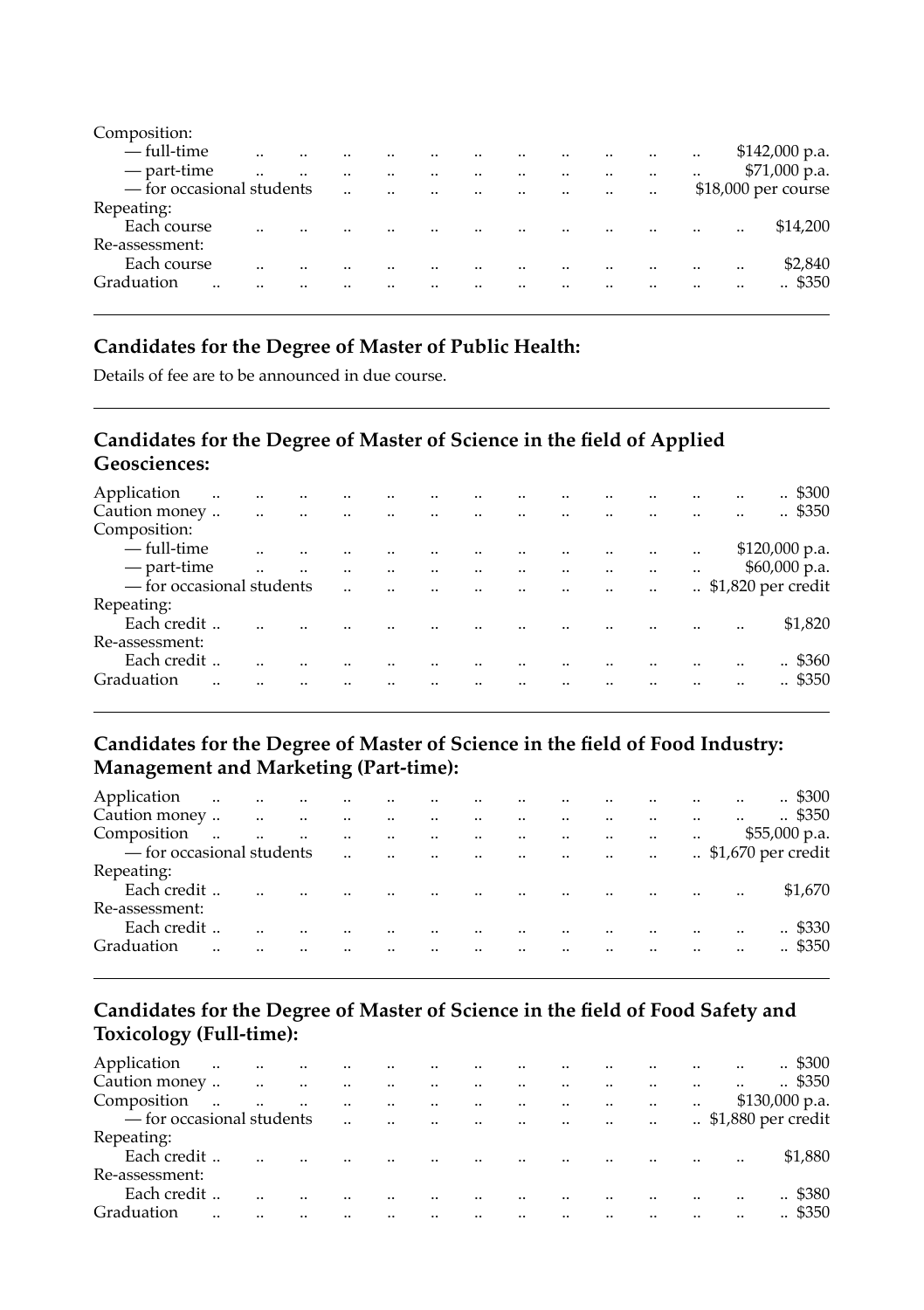### **Candidates for the Degree of Master of Science in Business Analytics (Full-time):**

| Application   | $\ddots$ |                                   |                      |                              |                      |                          |           |                      |                      |                      | المستوقف والمستند والمستند والمستند والمستند والمستند والمستند والمستند والمستند والمستند والمستند والمستند والمستند والمستند والمستند والمستند والمستند والمستند والمستند والمستند والمستند والمستند والمستند والمستند والمست | $\ddot{\phantom{a}}$ | $\cdot$ \$300      |
|---------------|----------|-----------------------------------|----------------------|------------------------------|----------------------|--------------------------|-----------|----------------------|----------------------|----------------------|--------------------------------------------------------------------------------------------------------------------------------------------------------------------------------------------------------------------------------|----------------------|--------------------|
| Caution money |          | $\sim$<br>$\sim 100$ km s $^{-1}$ |                      | the contract of the contract |                      | the contract of the con- |           | $\ddot{\phantom{a}}$ | $\cdot$ .            | $\ddot{\phantom{a}}$ | <b>Contract Contract</b>                                                                                                                                                                                                       | $\cdot$ .            | $\therefore$ \$350 |
|               |          |                                   |                      |                              |                      |                          |           |                      |                      |                      |                                                                                                                                                                                                                                | $\ddotsc$            | \$280,000          |
| Repeating:    |          |                                   |                      |                              |                      |                          |           |                      |                      |                      |                                                                                                                                                                                                                                |                      |                    |
| Each course   |          |                                   | $\ddot{\phantom{a}}$ |                              | $\ddot{\phantom{a}}$ | $\ddot{\phantom{a}}$     |           |                      | $\cdot$ .            | $\ddot{\phantom{a}}$ | $\sim$                                                                                                                                                                                                                         | $\ddot{\phantom{a}}$ | \$28,000           |
| Graduation    |          |                                   |                      | $\ddot{\phantom{a}}$         |                      | $\cdot$                  | $\cdot$ . | $\ddot{\phantom{a}}$ | $\ddot{\phantom{a}}$ |                      | $\cdot$ .                                                                                                                                                                                                                      | $\cdot$ .            | .4350              |
|               |          |                                   |                      |                              |                      |                          |           |                      |                      |                      |                                                                                                                                                                                                                                |                      |                    |

### **Candidates for the Degree of Master of Science in Chinese Medicine (Part-time):**

Details of fee are to be announced in due course.

### **Candidates for the Degree of Master of Science in Community Dentistry:**

Details of fee are to be announced in due course.

### **Candidates for the Degree of Master of Science in Computer Science:**

| Application<br>$\ddotsc$                          |  |  |  |  |      | <br>$\therefore$ \$300 |
|---------------------------------------------------|--|--|--|--|------|------------------------|
| Qualifying examination:                           |  |  |  |  |      |                        |
| Each paper                                        |  |  |  |  |      | \$50<br>               |
| (Maximum fee: \$100)                              |  |  |  |  |      |                        |
| Caution money                                     |  |  |  |  |      | \$350                  |
| Composition:                                      |  |  |  |  |      |                        |
| — 6 credits MSc(CompSc) and MSc(Eng) course       |  |  |  |  |      | <br>\$11,000           |
| -6 credits MSc(ECom&IComp) course                 |  |  |  |  |      | <br>\$13,000           |
| Repeating:                                        |  |  |  |  |      |                        |
| — 6 credits MSc(CompSc) and MSc(Eng) course       |  |  |  |  |      | <br>\$11,000           |
| — 6 credits MSc(ECom&IComp) course                |  |  |  |  |      | <br>\$13,000           |
| - re-submission of dissertation or project report |  |  |  |  | <br> | <br>\$11,000           |
| Graduation                                        |  |  |  |  |      | <br>$\therefore$ \$350 |
|                                                   |  |  |  |  |      |                        |

#### **Candidates for the Degree of Master of Science in Conservation:**

| Application<br>$\ddots$<br>Qualifying examination: | $\sim 100$ km s $^{-1}$ |               |  |               |         |      |               |           | <br>$\therefore$ \$300 |
|----------------------------------------------------|-------------------------|---------------|--|---------------|---------|------|---------------|-----------|------------------------|
| Each paper<br>(Maximum fee: \$100)                 | $\ddotsc$               | <br>$\cdot$ . |  |               |         |      |               |           | <br>\$50<br>           |
| Caution money                                      | $\cdot \cdot$           |               |  |               |         |      |               |           | <br>. \$350            |
| Composition:                                       |                         |               |  |               |         |      |               |           |                        |
| $-$ full-time                                      |                         |               |  |               |         |      | $\cdot \cdot$ | $\cdot$ . | \$157,520 p.a.         |
| — part-time                                        |                         | <br>          |  | $\cdot \cdot$ | $\cdot$ | <br> |               |           | $$78,760$ p.a.         |
| Repeating:                                         |                         |               |  |               |         |      |               |           |                        |
| Each credit                                        |                         |               |  |               |         |      |               |           | <br>\$1,750            |
| Re-assessment:                                     |                         |               |  |               |         |      |               |           |                        |
| Each credit                                        |                         |               |  |               |         |      |               |           | <br>. \$350            |
| Graduation<br>                                     |                         |               |  |               |         |      |               |           | <br>$\therefore$ \$350 |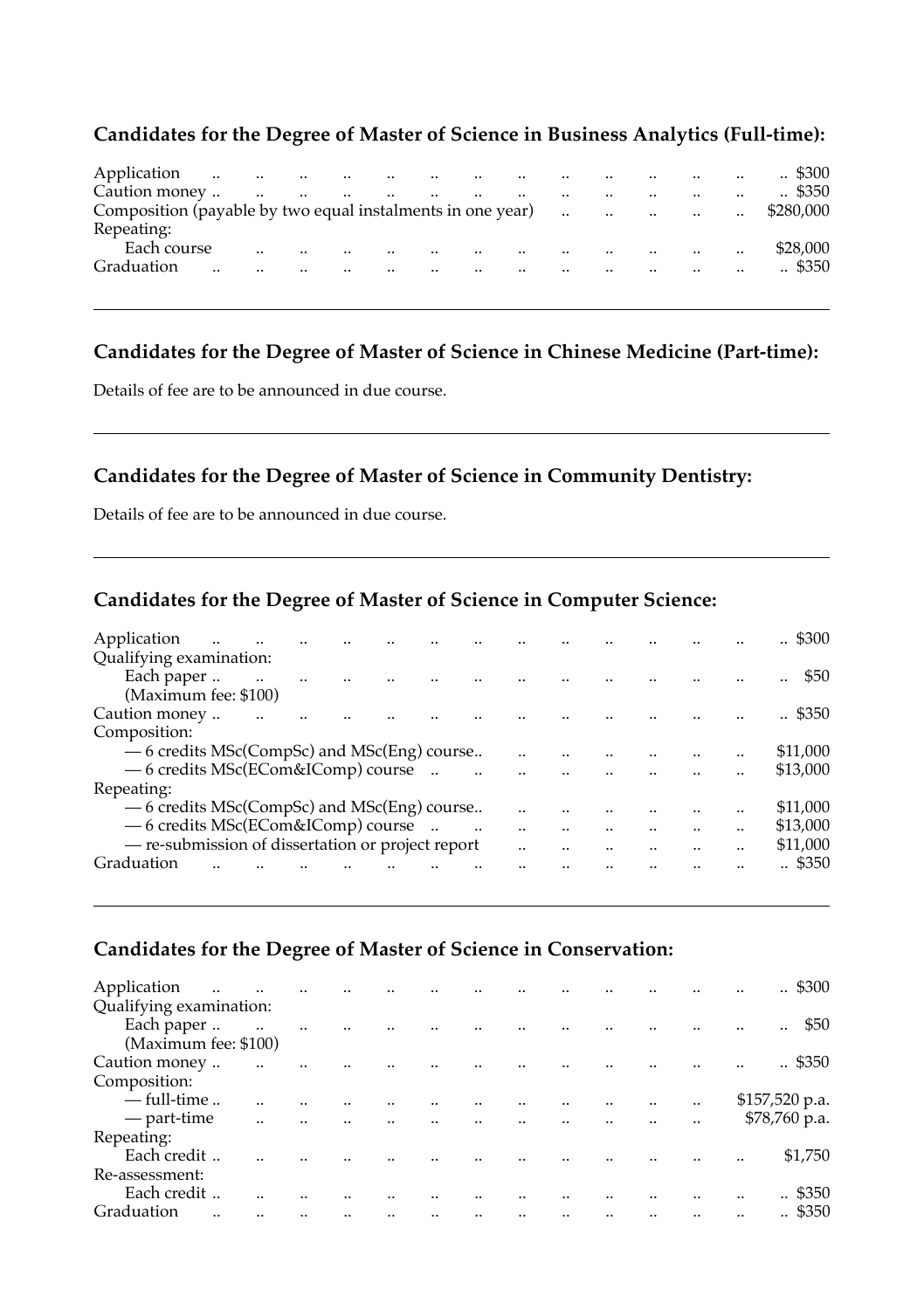### **Candidates for the Degree of Master of Science in Construction Project Management:**

| Application<br>$\ddotsc$            | <b>Contract Contract</b> | $\ddot{\phantom{a}}$ | $\cdot$ |                      |                                     |                         |                         |                      |                      |           | <br>. \$300           |
|-------------------------------------|--------------------------|----------------------|---------|----------------------|-------------------------------------|-------------------------|-------------------------|----------------------|----------------------|-----------|-----------------------|
| Qualifying examination:             |                          |                      |         |                      |                                     |                         |                         |                      |                      |           |                       |
| Each paper                          | $\overline{\phantom{a}}$ | $\ddot{\phantom{a}}$ |         | $\ddot{\phantom{a}}$ |                                     | $\ddotsc$               | $\dddot{\phantom{0}}$   |                      |                      |           | <br>\$50<br>$\ddotsc$ |
| (Maximum fee: \$100)                |                          |                      |         |                      |                                     |                         |                         |                      |                      |           |                       |
| Caution money                       | $\ddot{\phantom{a}}$     |                      |         |                      |                                     |                         |                         |                      |                      | $\ddotsc$ | . \$350               |
| Composition<br>$\ddot{\phantom{a}}$ | $\ddot{\phantom{a}}$     | $\ddot{\phantom{a}}$ |         | $\ddotsc$            | and the contract of the contract of |                         | $\sim 100$ km s $^{-1}$ | $\ddot{\phantom{a}}$ | $\ddot{\phantom{a}}$ |           | \$12,800 per course   |
| Repeating:                          |                          |                      |         |                      |                                     |                         |                         |                      |                      |           |                       |
| Each course                         |                          |                      |         |                      |                                     |                         |                         |                      |                      |           | <br>\$12,800          |
| Dissertation                        |                          |                      |         |                      |                                     | and the contract of the |                         |                      |                      |           | <br>\$38,400          |
| Re-assessment:                      |                          |                      |         |                      |                                     |                         |                         |                      |                      |           |                       |
| Each course                         |                          |                      |         |                      |                                     |                         |                         |                      |                      |           | <br>\$2,560           |
| Graduation<br>                      |                          |                      |         |                      |                                     |                         |                         |                      |                      |           | <br>\$350             |
|                                     |                          |                      |         |                      |                                     |                         |                         |                      |                      |           |                       |

### **Candidates for the Degree of Master of Science in Dental Materials Science (Full-time):**

Details of fee are to be announced in due course.

### **Candidates for the Degree of Master of Science in Electronic Commerce and Internet Computing:**

| Application<br>$\ddotsc$                         |  |  |        |  |  |  | $\therefore$ \$300 |
|--------------------------------------------------|--|--|--------|--|--|--|--------------------|
| Qualifying examination:                          |  |  |        |  |  |  |                    |
| Each paper                                       |  |  |        |  |  |  | \$50               |
| (Maximum fee: \$100)                             |  |  |        |  |  |  |                    |
| Caution money                                    |  |  |        |  |  |  | \$350              |
| Composition:                                     |  |  |        |  |  |  |                    |
| — 6 credits MSc(CompSc) and MSc(Eng) course      |  |  |        |  |  |  | \$11,000           |
| — 6 credits MSc(ECom&IComp) course               |  |  |        |  |  |  | \$13,000           |
| Repeating:                                       |  |  |        |  |  |  |                    |
| — 6 credits MSc(CompSc) and MSc(Eng) course      |  |  |        |  |  |  | <br>\$11,000       |
| — 6 credits MSc(ECom&IComp) course               |  |  | $\sim$ |  |  |  | <br>\$13,000       |
| - re-submission of 24 credits dissertation       |  |  |        |  |  |  | <br>\$13,000       |
| - re-submission of 12 credits case study project |  |  |        |  |  |  | \$6,500            |
| Re-assessment:                                   |  |  |        |  |  |  |                    |
| - 6 credits MSc(ECom&IComp) course               |  |  |        |  |  |  | <br>\$2,600        |
| Graduation                                       |  |  |        |  |  |  | \$350              |
|                                                  |  |  |        |  |  |  |                    |

### **Candidates for the Degree of Master of Science in Engineering in the field of Building Services Engineering (Part-time):**

| Application<br>$\ddot{\phantom{a}}$<br>$\sim$ | and the contract     |                      |  |                      | $\sim$ |                      |  |           |          |
|-----------------------------------------------|----------------------|----------------------|--|----------------------|--------|----------------------|--|-----------|----------|
| Qualifying examination:                       |                      |                      |  |                      |        |                      |  |           |          |
| Each paper<br>$\sim$ $\sim$                   | $\ddot{\phantom{a}}$ | $\ddot{\phantom{a}}$ |  |                      |        |                      |  |           |          |
| (Maximum fee: \$100)                          |                      |                      |  |                      |        |                      |  |           |          |
| Caution money                                 |                      | $\ddot{\phantom{a}}$ |  |                      |        |                      |  |           | \$350    |
| Composition:                                  |                      |                      |  |                      |        |                      |  |           |          |
| - 6 credits MSc(CompSc) and MSc(Eng) course   |                      |                      |  | $\ddot{\phantom{a}}$ |        | $\ddot{\phantom{a}}$ |  | $\cdot$ . | \$11,000 |
| — 6 credits MSc(ECom&IComp) course            |                      |                      |  |                      |        |                      |  | $\cdot$ . | \$13,000 |
|                                               |                      |                      |  |                      |        |                      |  |           |          |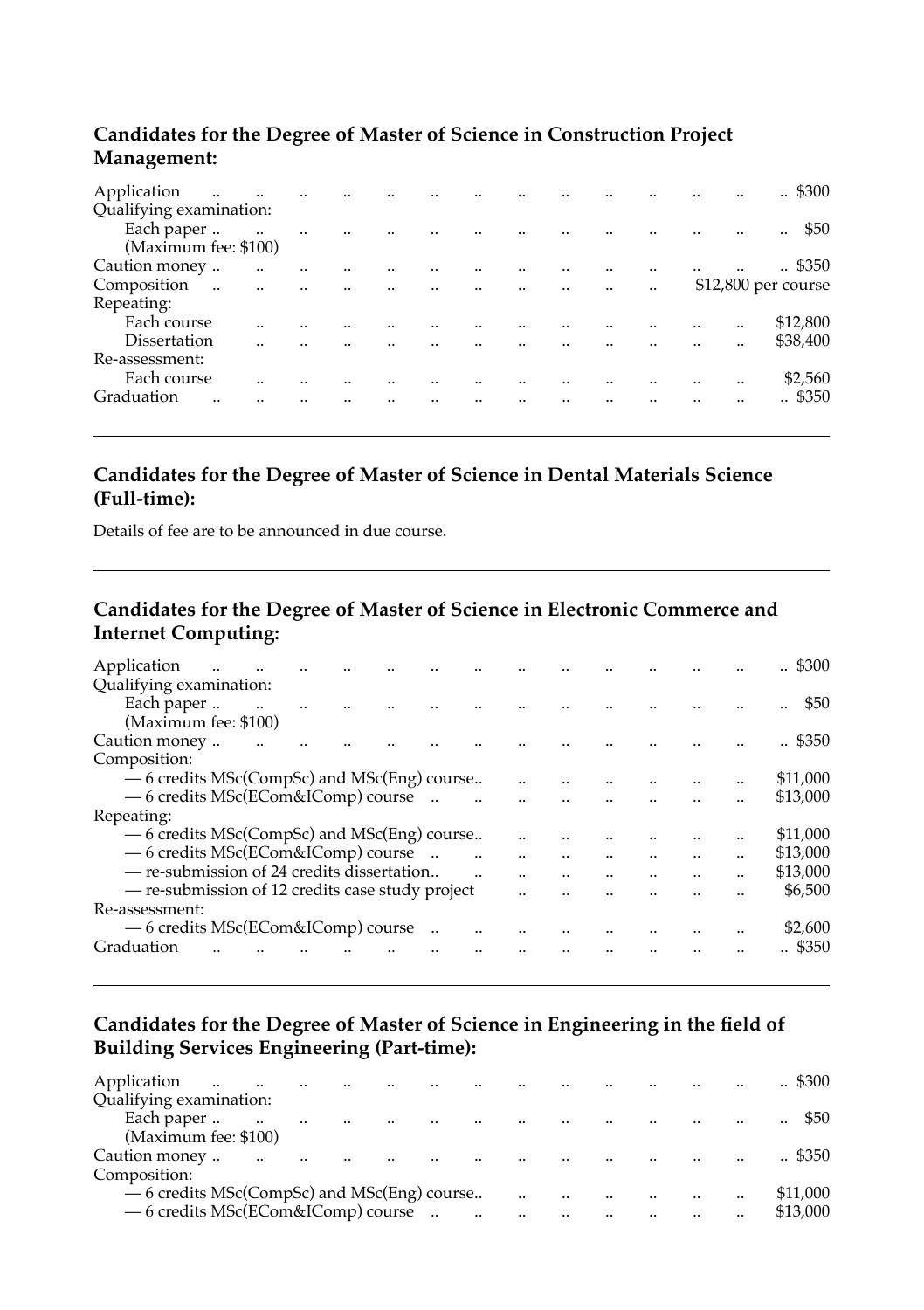| Repeating:                                        |               |                      |           |         |           |                      |                                                |                                                  |                               |                      |                    |
|---------------------------------------------------|---------------|----------------------|-----------|---------|-----------|----------------------|------------------------------------------------|--------------------------------------------------|-------------------------------|----------------------|--------------------|
| -6 credits MSc(CompSc) and MSc(Eng) course        |               |                      |           |         |           |                      | $\mathbf{r}$ and $\mathbf{r}$ and $\mathbf{r}$ | the contract of the contract of the              |                               | $\ddot{\phantom{a}}$ | \$11,000           |
| $-6$ credits MSc(ECom&IComp) course               |               |                      |           |         |           | $\cdot$ .            |                                                | and the company of the company of                |                               | $\cdot$              | \$13,000           |
| - re-submission of dissertation or project report |               |                      |           |         |           | $\ddots$             |                                                | and the company of the company of the company of |                               | $\ddotsc$            | \$11,000           |
| Graduation                                        | <br>$\cdot$ . | $\ddot{\phantom{a}}$ | $\cdot$ . | $\cdot$ | $\cdot$ . | $\ddot{\phantom{a}}$ | $\cdot$ .                                      | $\ddot{\phantom{a}}$                             | $\mathbf{a}$ and $\mathbf{a}$ | $\cdot$ .            | $\therefore$ \$350 |
|                                                   |               |                      |           |         |           |                      |                                                |                                                  |                               |                      |                    |

#### **Candidates for the Degree of Master of Science in Engineering in the fields of Electrical and Electronic Engineering, Energy Engineering, Environmental Engineering, Geotechnical Engineering, Industrial Engineering and Logistics Management, Infrastructure Project Management, Structural Engineering, and Transportation Engineering:**

| Application                                       | $\ddot{\phantom{a}}$ |  |  |  |      |  |      | \$300<br>          |
|---------------------------------------------------|----------------------|--|--|--|------|--|------|--------------------|
| Qualifying examination:                           |                      |  |  |  |      |  |      |                    |
| Each paper                                        |                      |  |  |  |      |  |      | \$50               |
| (Maximum fee: \$100)                              |                      |  |  |  |      |  |      |                    |
| Caution money                                     |                      |  |  |  |      |  |      | $\therefore$ \$350 |
| Composition:                                      |                      |  |  |  |      |  |      |                    |
| — 6 credits MSc(CompSc) and MSc(Eng) course       |                      |  |  |  |      |  |      | \$11,000           |
| -6 credits MSc(ECom&IComp) course                 |                      |  |  |  |      |  |      | \$13,000           |
| Repeating:                                        |                      |  |  |  |      |  |      |                    |
| -6 credits MSc(CompSc) and MSc(Eng) course        |                      |  |  |  |      |  | <br> | \$11,000           |
| - 6 credits MSc(ECom&IComp) course                |                      |  |  |  |      |  |      | \$13,000           |
| - re-submission of dissertation or project report |                      |  |  |  | <br> |  |      | \$11,000           |
| Graduation                                        |                      |  |  |  |      |  |      | \$350              |
|                                                   |                      |  |  |  |      |  |      |                    |

### **Candidates for the Degree of Master of Science in Engineering in the field of Mechanical Engineering:**

| Application                                                |  |           |  |        |      |                      |  |                      | $\therefore$ \$300 |
|------------------------------------------------------------|--|-----------|--|--------|------|----------------------|--|----------------------|--------------------|
| Qualifying examination:                                    |  |           |  |        |      |                      |  |                      |                    |
| Each paper                                                 |  | $\ddotsc$ |  |        |      |                      |  |                      | \$50               |
| (Maximum fee: \$100)                                       |  |           |  |        |      |                      |  |                      |                    |
| Caution money                                              |  |           |  |        |      |                      |  |                      | \$350              |
| Composition:                                               |  |           |  |        |      |                      |  |                      |                    |
| — 6 credits MSc(CompSc) and MSc(Eng) course                |  |           |  |        |      |                      |  |                      | \$11,000           |
| - 6 credits MSc(Eng)(ME) cross-listed undergraduate course |  |           |  |        |      | $\ddot{\phantom{a}}$ |  | $\ddot{\phantom{a}}$ | \$11,000           |
| - 6 credits MSc(ECom&IComp) course                         |  |           |  | $\sim$ |      |                      |  |                      | \$13,000           |
| Repeating:                                                 |  |           |  |        |      |                      |  |                      |                    |
| — 6 credits MSc(CompSc) and MSc(Eng) course                |  |           |  |        |      |                      |  |                      | \$11,000           |
| - 6 credits MSc(Eng)(ME) cross-listed undergraduate course |  |           |  |        |      |                      |  |                      | \$11,000           |
| - 6 credits MSc(ECom&IComp) course                         |  |           |  |        |      |                      |  |                      | \$13,000           |
| - re-submission of dissertation or project report          |  |           |  |        | <br> |                      |  |                      | \$11,000           |
| Graduation                                                 |  |           |  |        |      |                      |  |                      | \$350              |
|                                                            |  |           |  |        |      |                      |  |                      |                    |

#### **Candidates for the Degree of Master of Science in Environmental Management:**

| Application               | $\ddotsc$<br>$\ddotsc$ | $\cdot$       | $\ddot{\phantom{a}}$ | $\cdot$ .     | $\cdot \cdot$        | $\cdot$ .     |                      | $\cdot$ . |           |               |           | $\cdot$ .                       | $\therefore$ \$300 |
|---------------------------|------------------------|---------------|----------------------|---------------|----------------------|---------------|----------------------|-----------|-----------|---------------|-----------|---------------------------------|--------------------|
| Caution money             |                        | $\cdot \cdot$ | $\cdot \cdot$        | $\cdot \cdot$ |                      | $\cdot \cdot$ | $\ddot{\phantom{a}}$ | $\cdot$ . |           |               |           | $\cdot$ .                       | $\therefore$ \$350 |
| Composition:              |                        |               |                      |               |                      |               |                      |           |           |               |           |                                 |                    |
| — full-time               |                        |               | $\cdot$ .            | $\cdot$ .     | $\ddotsc$            | $\cdot$ .     | $\cdot$ .            | $\cdot$ . | $\cdot$ . | $\cdot$ .     | $\cdot$ . |                                 | $$120,000$ p.a.    |
| — part-time               |                        |               |                      | $\cdot$ .     |                      | $\cdot$ .     |                      | $\cdot$ . | $\cdot$ . |               | $\ddotsc$ |                                 | $$60,000$ p.a.     |
| - for occasional students |                        |               |                      | $\cdot$ .     | $\ddot{\phantom{a}}$ | $\cdot$ .     | $\cdot$ .            | $\ddotsc$ | $\ddotsc$ | $\cdot \cdot$ |           | $\therefore$ \$2,000 per credit |                    |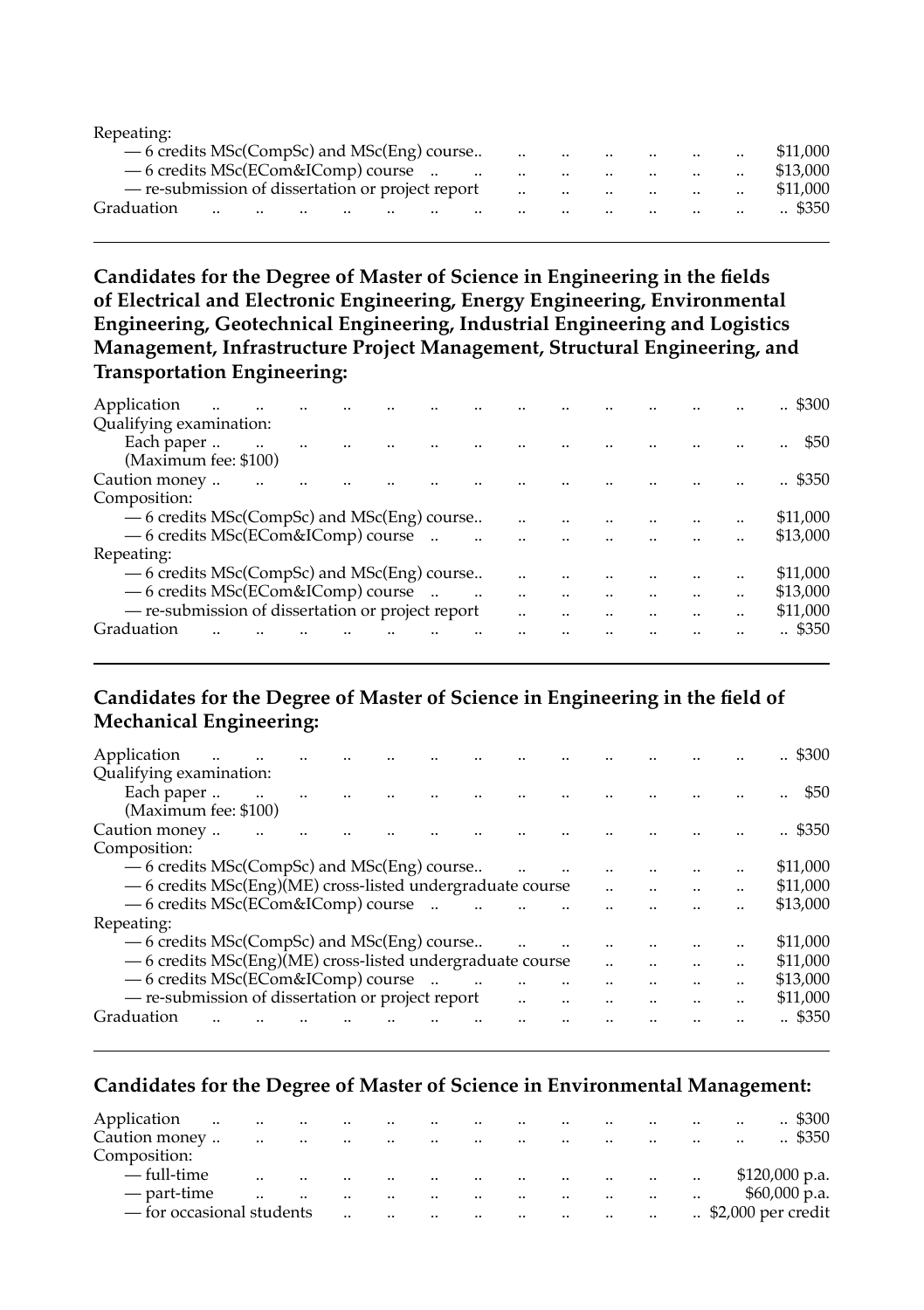| Repeating:     |               |           |           |           |         |           |           |           |           |           |               |           |           |                    |
|----------------|---------------|-----------|-----------|-----------|---------|-----------|-----------|-----------|-----------|-----------|---------------|-----------|-----------|--------------------|
| Each credit    |               | $\cdot$ . | $\cdot$ . | $\cdot$ . | $\cdot$ |           | $\cdot$ . | $\cdot$ . | $\cdot$ . | $\cdot$ . | $\cdot \cdot$ | $\cdot$ . | $\cdot$   | \$2.000            |
| Re-assessment: |               |           |           |           |         |           |           |           |           |           |               |           |           |                    |
| Each credit    |               | $\cdot$ . | $\cdot$ . | $\cdot$ . | $\cdot$ | $\cdot$   | $\cdot$ . | $\cdot$ . | $\cdot$ . | $\cdot$ . | $\cdot \cdot$ | $\cdot$ . | $\ddotsc$ | \$400<br>$\cdot$ . |
| Graduation     | $\cdot \cdot$ | $\cdot$ . | $\cdot$ . | $\cdot$   |         | $\cdot$ . |           | $\cdot$   | $\cdot$   | $\cdot$ . | $\cdot \cdot$ | $\cdot$ . | $\ddotsc$ | $\therefore$ \$350 |
|                |               |           |           |           |         |           |           |           |           |           |               |           |           |                    |

#### **Candidates for the Degree of Master of Science in Implant Dentistry (Part-time):**

Details of fee are to be announced in due course.

### **Candidates for the Degrees of Master of Science in Information Technology in Education, and Master of Science in Library and Information Management:**

Details of fee are to be announced in due course.

### **Candidates for the Degree of Master of Science in Integrated Project Delivery (Part-time):**

| Application<br>$\ddot{\phantom{a}}$                           |           | $\ddot{\phantom{a}}$ |                       |                      |                                       |  |         |         |        |           | \$300              |
|---------------------------------------------------------------|-----------|----------------------|-----------------------|----------------------|---------------------------------------|--|---------|---------|--------|-----------|--------------------|
| Qualifying examination:                                       |           |                      |                       |                      |                                       |  |         |         |        |           |                    |
| Each paper<br>$\sim$                                          |           | $\ddotsc$            | $\dddot{\phantom{0}}$ | $\ddot{\phantom{a}}$ |                                       |  |         |         |        |           | \$50<br>           |
| (Maximum fee: \$100)                                          |           |                      |                       |                      |                                       |  |         |         |        |           |                    |
| Caution money                                                 | $\ddotsc$ | $\ddotsc$            |                       |                      | and the company of the company of the |  |         |         |        |           | $\therefore$ \$350 |
| Composition (payable by four equal instalments in two years). |           |                      |                       |                      |                                       |  | $\cdot$ | $\cdot$ | $\sim$ | $\ddotsc$ | \$153,600          |
| Repeating:                                                    |           |                      |                       |                      |                                       |  |         |         |        |           |                    |
| Each course                                                   |           |                      |                       |                      |                                       |  |         |         |        |           | \$12,800           |
| Re-assessment:                                                |           |                      |                       |                      |                                       |  |         |         |        |           |                    |
| Each course                                                   |           |                      |                       |                      |                                       |  |         |         |        |           | \$2,560            |
| Graduation<br>                                                |           |                      |                       |                      |                                       |  |         |         |        |           | \$350              |
|                                                               |           |                      |                       |                      |                                       |  |         |         |        |           |                    |

#### **Candidates for the Degree of Master of Science in Marketing (Full-time):**

| Application   |           |         |                      |                      |                      |                      |                                                                                                                                                                                                                                |               |                      |                                                                                                                                                                                                                                | $\sim$               | $\therefore$ \$300 |
|---------------|-----------|---------|----------------------|----------------------|----------------------|----------------------|--------------------------------------------------------------------------------------------------------------------------------------------------------------------------------------------------------------------------------|---------------|----------------------|--------------------------------------------------------------------------------------------------------------------------------------------------------------------------------------------------------------------------------|----------------------|--------------------|
| Caution money |           |         |                      |                      |                      |                      |                                                                                                                                                                                                                                | $\sim$        | $\ddot{\phantom{a}}$ | $\cdot$                                                                                                                                                                                                                        |                      | $\therefore$ \$350 |
|               |           |         |                      |                      |                      |                      |                                                                                                                                                                                                                                |               |                      |                                                                                                                                                                                                                                | $\ddotsc$            | \$250.000          |
| Repeating:    |           |         |                      |                      |                      |                      |                                                                                                                                                                                                                                |               |                      |                                                                                                                                                                                                                                |                      |                    |
| Each course   |           | $\cdot$ | $\ddotsc$            | $\sim$ 100 $\mu$     | <b>Contract</b>      |                      | and the contract of the contract of the contract of the contract of the contract of the contract of the contract of the contract of the contract of the contract of the contract of the contract of the contract of the contra |               |                      | المنافذة المنافذة المنافذة المتناورة والمنافذة المتناورة والمنافذة والمنافذة والمنافذة والمنافذة والمنافذة وال                                                                                                                 | $\ddot{\phantom{a}}$ | \$25,000           |
| Graduation    | $\cdot$ . |         | $\ddot{\phantom{a}}$ | $\ddot{\phantom{a}}$ | $\ddot{\phantom{a}}$ | $\ddot{\phantom{a}}$ | and the contract of the contract of the contract of the contract of the contract of the contract of the contract of the contract of the contract of the contract of the contract of the contract of the contract of the contra | $\sim$ $\sim$ | $\ddot{\phantom{a}}$ | and the contract of the contract of the contract of the contract of the contract of the contract of the contract of the contract of the contract of the contract of the contract of the contract of the contract of the contra |                      | $\therefore$ \$350 |
|               |           |         |                      |                      |                      |                      |                                                                                                                                                                                                                                |               |                      |                                                                                                                                                                                                                                |                      |                    |

#### **Candidates for the Degree of Master of Science in Real Estate:**

| Application<br>$\ddotsc$<br>$\ddotsc$ | $\ldots$ | $\sim$    | $\cdots$  | $\cdots$                        | <b>Contract Contract</b> | $\cdots$     | $\cdots$                 | $\cdot$ .         |           | $\cdots$      | $\cdots$  | \$300     |
|---------------------------------------|----------|-----------|-----------|---------------------------------|--------------------------|--------------|--------------------------|-------------------|-----------|---------------|-----------|-----------|
| Qualifying examination:               |          |           |           |                                 |                          |              |                          |                   |           |               |           |           |
| Each paper<br>$\ldots$                | $\ldots$ | $\cdot$ . | $\ldots$  | the contract of the contract of |                          | $\ldots$     | <b>Contract Contract</b> | <b>Contractor</b> |           |               | $\cdot$ . | $\cdot$ . |
| (Maximum fee: \$100)                  |          |           |           |                                 |                          |              |                          |                   |           |               |           |           |
| Caution money<br>$\ddotsc$            | $\ldots$ | $\ddotsc$ | $\ddotsc$ | $\ddotsc$                       | $\sim$                   | $\cdot\cdot$ | $\cdots$                 | $\cdot$ .         | $\cdot$ . | $\sim$ $\sim$ | $\cdot$ . | \$350     |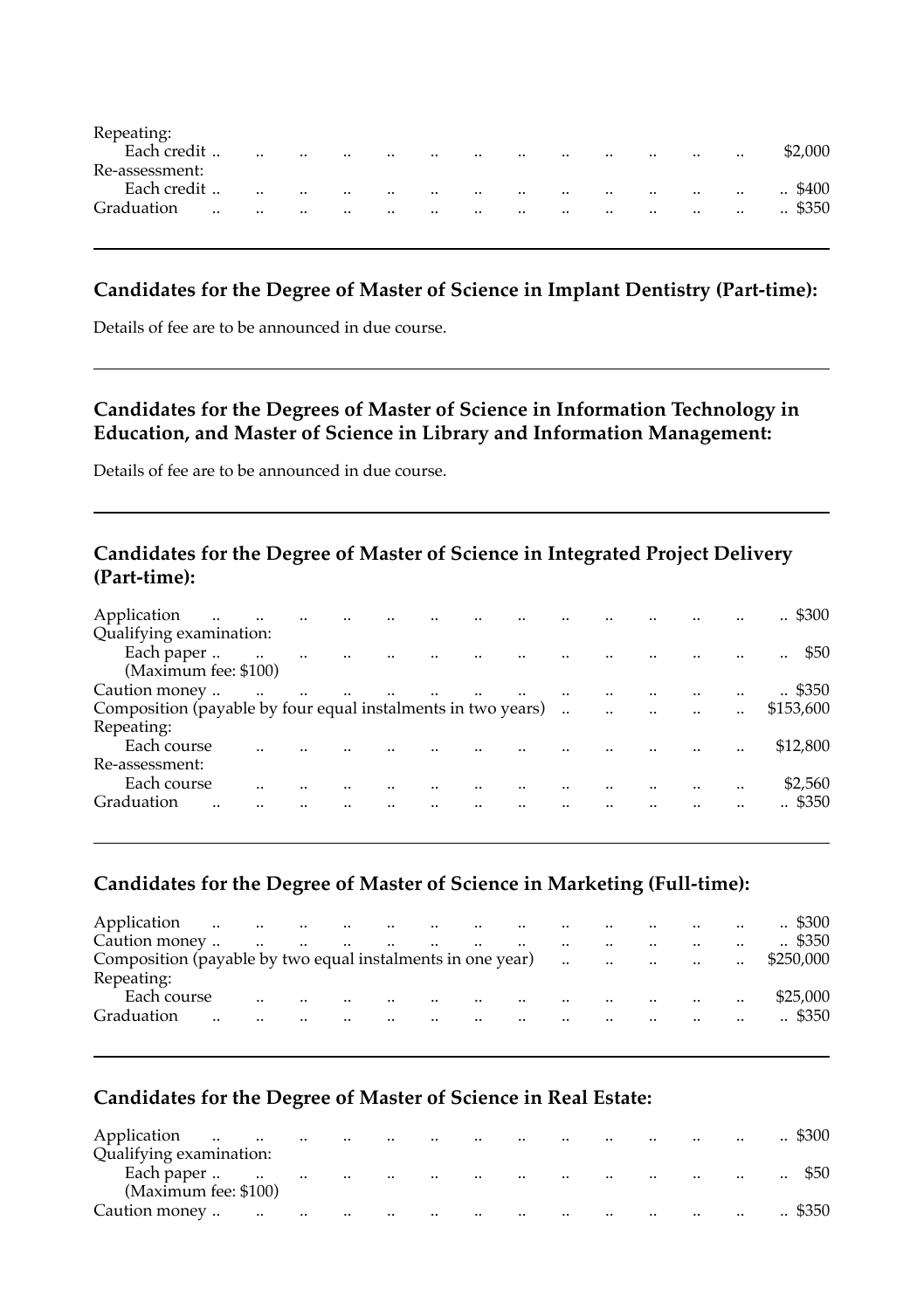| Composition<br>Repeating: | $\cdot$ | $\cdot$ . | $\cdot$ . |           | <br>$\cdot$ . | $\cdot$ . | <br>$\cdot$ . | <br>$\cdot$ . |           |           | \$12,800 per course |
|---------------------------|---------|-----------|-----------|-----------|---------------|-----------|---------------|---------------|-----------|-----------|---------------------|
| Each course               |         |           |           |           | <br>          |           | <br>          | <br>          | $\cdot$ . |           | \$12,800            |
| Dissertation              |         |           |           |           | <br>          |           | <br>$\cdot$ . | <br>          |           | $\cdot$ . | \$38,400            |
| Re-assessment:            |         |           |           |           |               |           |               |               |           |           |                     |
| Each course               |         | $\cdot$ . |           |           | <br>          |           | <br>          | <br>          |           |           | \$2,560             |
| Graduation                |         |           |           | $\cdot$ . | <br>          |           | <br>          | <br>          |           |           | . \$350             |
|                           |         |           |           |           |               |           |               |               |           |           |                     |

## **Candidates for the Degree of Master of Science in Urban Planning (Part-time):**

| Application    | المتارين والمتارين والمتارين والمتارين والمتارين والمتارين |              |                                    |                         |                      |                                       |                         | $\sim$ $\sim$                       |                      | <b>Contract Contract</b>                                                       |         | $\ddotsc$            | $\therefore$ \$300 |
|----------------|------------------------------------------------------------|--------------|------------------------------------|-------------------------|----------------------|---------------------------------------|-------------------------|-------------------------------------|----------------------|--------------------------------------------------------------------------------|---------|----------------------|--------------------|
| Caution money  |                                                            | $\mathbf{u}$ | $\ddotsc$<br>$\sim 100$ km $^{-1}$ | $\sim 100$ km s $^{-1}$ |                      | and the contract of the contract      |                         | $\sim$                              | $\ddotsc$            | $\ddotsc$                                                                      | $\cdot$ | $\ddotsc$            | $\therefore$ \$350 |
| Composition    | $\sim$                                                     |              |                                    |                         |                      |                                       |                         |                                     |                      |                                                                                |         |                      |                    |
| Repeating:     |                                                            |              |                                    |                         |                      |                                       |                         |                                     |                      |                                                                                |         |                      |                    |
| Each credit    |                                                            |              | $\ddot{\phantom{a}}$<br>$\sim$     |                         | $\sim$               |                                       |                         |                                     |                      | and the company of the company of the company of the company of the company of |         |                      | \$2,580            |
| Re-assessment: |                                                            |              |                                    |                         |                      |                                       |                         |                                     |                      |                                                                                |         |                      |                    |
| Each credit    |                                                            |              |                                    |                         | $\ddot{\phantom{a}}$ | $\ddot{\phantom{a}}$                  |                         | $\sim 100$<br><b>Contract State</b> |                      | $\sim$ $\sim$<br>$\ddotsc$                                                     |         | $\ddot{\phantom{a}}$ | $\therefore$ \$520 |
| Graduation     | $\cdot$ .                                                  | $\cdot$ .    |                                    | $\sim$                  | $\ddot{\phantom{a}}$ | <b>Contract Contract</b><br>$\ddotsc$ | $\sim 100$ km s $^{-1}$ | $\sim$                              | $\ddot{\phantom{a}}$ | $\ddot{\phantom{a}}$                                                           |         | $\ddotsc$            | $\therefore$ \$350 |
|                |                                                            |              |                                    |                         |                      |                                       |                         |                                     |                      |                                                                                |         |                      |                    |

## **Candidates for the Degree of Master of Social Sciences in the field of Behavioral Health:**

| Application    | $\cdot$     |  |  |  |      |  |  | \$300<br>$\ddotsc$                                |
|----------------|-------------|--|--|--|------|--|--|---------------------------------------------------|
| Caution money  |             |  |  |  |      |  |  | .4350                                             |
| Composition:   |             |  |  |  |      |  |  |                                                   |
| $-$ full-time  |             |  |  |  |      |  |  | \$125,000 p.a. (local)/\$160,000 p.a. (non-local) |
| — part-time    |             |  |  |  |      |  |  | \$62,500 p.a.                                     |
| Repeating:     |             |  |  |  |      |  |  |                                                   |
| Each course    |             |  |  |  |      |  |  |                                                   |
| — full-time    |             |  |  |  |      |  |  | \$12,500 (local)/\$16,000 (non-local)             |
| — part-time    |             |  |  |  |      |  |  | \$12,500                                          |
| Re-assessment: |             |  |  |  |      |  |  |                                                   |
| Each course    |             |  |  |  |      |  |  |                                                   |
|                | — full-time |  |  |  | <br> |  |  | \$2,500 (local)/\$3,200 (non-local)               |
| — part-time    |             |  |  |  |      |  |  | \$2,500                                           |
| Graduation     |             |  |  |  |      |  |  | \$350                                             |
|                |             |  |  |  |      |  |  |                                                   |

### **Candidates for the Degree of Master of Social Sciences in the field of Corporate Environmental Governance:**

| $\ddot{\phantom{a}}$ |                                                    |                                                   |                                     |                                      |                                                                               |                                                                                                     |                                                 |                                                                                           |                               |                                                                      |                                             | $\therefore$ \$300 |
|----------------------|----------------------------------------------------|---------------------------------------------------|-------------------------------------|--------------------------------------|-------------------------------------------------------------------------------|-----------------------------------------------------------------------------------------------------|-------------------------------------------------|-------------------------------------------------------------------------------------------|-------------------------------|----------------------------------------------------------------------|---------------------------------------------|--------------------|
| Caution money        |                                                    |                                                   |                                     |                                      |                                                                               |                                                                                                     |                                                 |                                                                                           |                               |                                                                      |                                             | $\therefore$ \$350 |
|                      |                                                    |                                                   |                                     |                                      |                                                                               |                                                                                                     |                                                 |                                                                                           |                               |                                                                      |                                             |                    |
| $-$ full-time        |                                                    |                                                   |                                     |                                      |                                                                               |                                                                                                     |                                                 |                                                                                           |                               |                                                                      |                                             | $$132,000$ p.a.    |
| — part-time          |                                                    |                                                   |                                     |                                      |                                                                               |                                                                                                     |                                                 |                                                                                           |                               |                                                                      |                                             | \$66,000 p.a.      |
|                      |                                                    |                                                   |                                     |                                      |                                                                               |                                                                                                     |                                                 |                                                                                           |                               |                                                                      |                                             |                    |
| Each course          |                                                    |                                                   |                                     |                                      |                                                                               |                                                                                                     |                                                 |                                                                                           |                               |                                                                      |                                             |                    |
|                      |                                                    |                                                   |                                     |                                      |                                                                               | $\ddot{\phantom{a}}$                                                                                |                                                 |                                                                                           | $\cdot$ .                     |                                                                      |                                             | \$6,600            |
| — 6 credits          |                                                    |                                                   |                                     |                                      |                                                                               |                                                                                                     |                                                 |                                                                                           |                               |                                                                      |                                             | \$13,200           |
|                      | $\ldots$<br>$\ddotsc$<br>$\cdot$ .<br>$-3$ credits | $\ddotsc$<br>$\ddot{\phantom{a}}$<br><br><br><br> | $\cdot \cdot$<br>$\cdot$<br>$\cdot$ | <br>$\ddotsc$<br><br>$\cdot$<br><br> | $\cdot$ .<br>$\ddots$<br>$\ddot{\phantom{a}}$<br>$\ddot{\phantom{a}}$<br><br> | <b>Contract Contract</b><br>$\sim 10^{11}$ and $\sim 10^{11}$<br>$\cdot$<br>$\sim 100$ km s $^{-1}$ | $\cdot \cdot$<br>$\sim$<br>$\cdot$<br>$\ddotsc$ | $\cdot$<br>$\sim$<br>$\ddot{\phantom{a}}$<br>$\ddot{\phantom{a}}$<br>$\ddot{\phantom{a}}$ | <br><br>$\ddotsc$<br><br><br> | $\cdot$ .<br>$\ddot{\phantom{a}}$<br>$\cdot$<br>$\ddot{\phantom{a}}$ | $\cdot$ .<br><br>$\ddotsc$<br>$\cdot$ .<br> | $\cdot \cdot$      |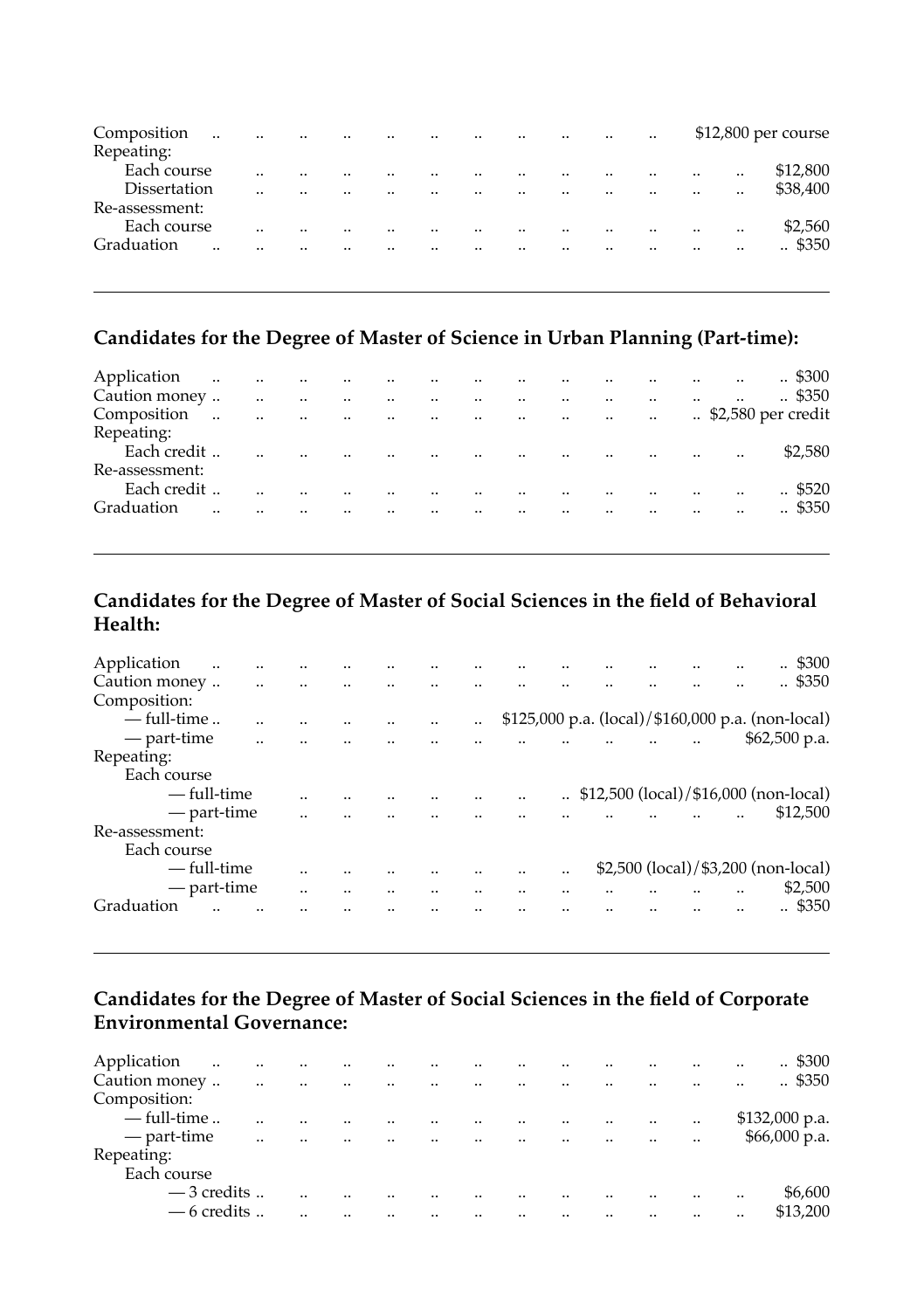| Re-assessment: |               |          |           |               |               |               |           |          |          |              |               |           |               |                    |
|----------------|---------------|----------|-----------|---------------|---------------|---------------|-----------|----------|----------|--------------|---------------|-----------|---------------|--------------------|
| Each course    |               |          |           |               |               |               |           |          |          |              |               |           |               |                    |
|                | $-3$ credits  |          | $\cdot$ . | $\cdot$ .     | $\cdot \cdot$ | $\cdot \cdot$ | $\cdot$   | $\cdot$  | $\cdot$  |              | $\cdot \cdot$ | $\cdot$   | $\ddotsc$     | \$1.320            |
|                | $-6$ credits  |          |           | $\cdot \cdot$ | $\ddotsc$     | $\ldots$      | $\cdot$ . | $\cdots$ | $\cdots$ | $\cdot\cdot$ | $\cdot$ .     | $\cdot$ . | $\cdot\cdot$  | \$2,640            |
| Graduation     | $\cdot \cdot$ | $\cdots$ | $\cdots$  | $\cdot\cdot$  | $\ddotsc$     | $\ldots$      | $\cdot$   | $\ldots$ | $\cdots$ | $\cdot\cdot$ | $\cdots$      | $\cdot$ . | $\cdot \cdot$ | \$350<br>$\cdot$ . |
|                |               |          |           |               |               |               |           |          |          |              |               |           |               |                    |

### **Candidates for the Degree of Master of Social Sciences in the field of Counselling (Part-time):**

| Application          | $\ddot{\phantom{a}}$ | $\ddotsc$ | $\ddotsc$            |          |                                |         |                      |                      |               |           | <br>.4300              |
|----------------------|----------------------|-----------|----------------------|----------|--------------------------------|---------|----------------------|----------------------|---------------|-----------|------------------------|
| Caution money        |                      | $\ddotsc$ | $\ddotsc$            | $\ddots$ | <br>the company of the company |         | $\cdot$ .            | $\cdot$ .            | <br>$\cdot$ . |           | <br>$\therefore$ \$350 |
| Composition          |                      |           |                      |          |                                |         |                      |                      |               |           |                        |
| - 2-year part-time   |                      |           | $\ddot{\phantom{a}}$ |          | <br>$\ddot{\phantom{a}}$       |         | $\ddot{\phantom{a}}$ |                      | $\ddotsc$     | $\cdot$ . | $$62,500$ p.a.         |
| $-3$ -year part-time |                      |           | $\ddot{\phantom{a}}$ |          | <br>$\ddot{\phantom{a}}$       | $\cdot$ | $\cdot$              | $\ddot{\phantom{a}}$ |               |           | \$41,680 p.a.          |
| Repeating:           |                      |           |                      |          |                                |         |                      |                      |               |           |                        |
| Each course          |                      |           |                      |          |                                |         |                      |                      |               |           | <br>\$11,370           |
| Re-assessment:       |                      |           |                      |          |                                |         |                      |                      |               |           |                        |
| Each course          |                      |           |                      |          |                                |         |                      |                      |               |           | <br>\$2,280            |
| Graduation           |                      |           |                      |          |                                |         |                      |                      |               |           | <br>.5350              |
|                      |                      |           |                      |          |                                |         |                      |                      |               |           |                        |

## **Candidates for the Degree of Master of Social Sciences in the field of Criminology:**

| Application<br>$\ddotsc$ |                      |  |  |                            |                         |           |                      | <br>$\cdot$ \$300      |
|--------------------------|----------------------|--|--|----------------------------|-------------------------|-----------|----------------------|------------------------|
| Qualifying examination:  |                      |  |  |                            |                         |           |                      |                        |
| Each paper               |                      |  |  |                            |                         |           |                      | <br>\$50<br>           |
| (Maximum fee: \$100)     |                      |  |  |                            |                         |           |                      |                        |
| Caution money            |                      |  |  |                            |                         |           |                      | <br>$\therefore$ \$350 |
| Composition:             |                      |  |  |                            |                         |           |                      |                        |
| — full-time              |                      |  |  |                            |                         |           | $\ddot{\phantom{a}}$ | $$105,000$ p.a.        |
| — part-time              | $\ddot{\phantom{a}}$ |  |  | $\sim 10$<br>$\sim$ $\sim$ | $\sim 100$ km s $^{-1}$ |           |                      | \$52,500 p.a.          |
| Repeating:               |                      |  |  |                            |                         |           |                      |                        |
| Each course              |                      |  |  |                            |                         |           |                      | <br>\$10,500           |
| Each dissertation        |                      |  |  |                            |                         | $\ddotsc$ |                      | <br>\$21,000           |
| Re-assessment:           |                      |  |  |                            |                         |           |                      |                        |
| Each course              |                      |  |  |                            |                         |           |                      | <br>\$2,100            |
| Graduation               |                      |  |  |                            |                         |           |                      | \$350                  |
|                          |                      |  |  |                            |                         |           |                      |                        |

## **Candidates for the Degree of Master of Social Sciences in the field of Gerontology (Part-time):**

| Application    | $\ldots$<br><b>Contractor</b> |           | $\ddots$<br>$\sim$ 100 $\mu$ | $\sim$               |                      | $\ddotsc$<br><b>Contract Contract Contract</b> |                          | $\cdot$ . | $\cdot$ . |                                | $\cdot$              | $\cdot$ .            | $\ddotsc$ | . \$300            |
|----------------|-------------------------------|-----------|------------------------------|----------------------|----------------------|------------------------------------------------|--------------------------|-----------|-----------|--------------------------------|----------------------|----------------------|-----------|--------------------|
| Caution money  |                               | $\ddotsc$ | $\ddot{\phantom{a}}$         | $\ddot{\phantom{a}}$ | $\ddot{\phantom{a}}$ | $\ddot{\phantom{a}}$                           | $\overline{\phantom{a}}$ | $\ddotsc$ | $\cdot$ . |                                |                      | $\cdot$ .            | $\cdot$ . | $\therefore$ \$350 |
| Composition    | $\ddotsc$                     | $\ddotsc$ | $\sim$<br>$\ddotsc$          | $\sim$               |                      | and the contract of the con-                   | $\sim$ $\sim$            |           | $\sim$    | <b>Contractor</b><br>$\ddotsc$ |                      | $\ddot{\phantom{a}}$ |           | $$62,500$ p.a.     |
| Repeating:     |                               |           |                              |                      |                      |                                                |                          |           |           |                                |                      |                      |           |                    |
| Each course    |                               | $\cdot$ . |                              |                      |                      | $\ddot{\phantom{a}}$                           |                          | $\cdot$ . | $\sim$    | $\ddot{\phantom{a}}$           | $\ddotsc$            | $\cdot$ .            | $\cdot$ . | \$12,500           |
| Re-assessment: |                               |           |                              |                      |                      |                                                |                          |           |           |                                |                      |                      |           |                    |
| Each course    |                               |           |                              |                      |                      | $\cdot$                                        |                          | $\cdot$ . | $\cdot$ . |                                | $\ddot{\phantom{a}}$ | $\cdot$ .            | $\cdot$ . | \$2,500            |
| Graduation     |                               |           |                              |                      |                      |                                                |                          |           |           |                                |                      |                      |           | \$350              |
|                |                               |           |                              |                      |                      |                                                |                          |           |           |                                |                      |                      |           |                    |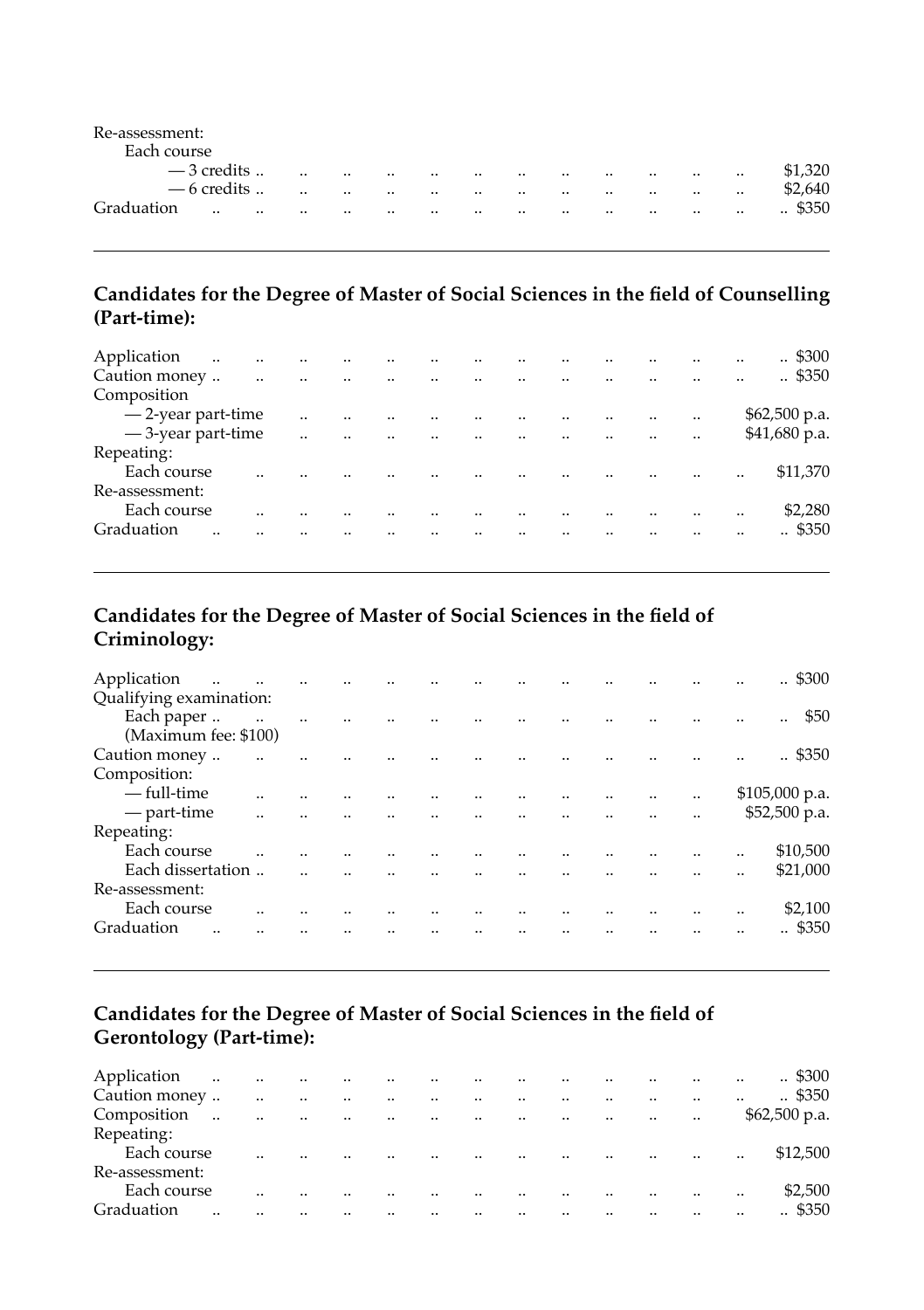#### **Candidates for the Degree of Master of Social Sciences in the field of Media, Culture and Creative Cities (Part-time):**

| Application<br><b>Contract Contract</b>  |           | $\ddotsc$            | $\cdot$   | $\ddot{\phantom{a}}$    |                                                |                                                  | $\cdot \cdot$ |                 |                      | $\ddot{\phantom{a}}$     |                      | $\ddot{\phantom{a}}$ | $\cdot$ \$300                |
|------------------------------------------|-----------|----------------------|-----------|-------------------------|------------------------------------------------|--------------------------------------------------|---------------|-----------------|----------------------|--------------------------|----------------------|----------------------|------------------------------|
| Qualifying examination:                  |           |                      |           |                         |                                                |                                                  |               |                 |                      |                          |                      |                      |                              |
| Each paper                               | $\sim$    | $\ddot{\phantom{a}}$ | $\ddotsc$ | $\ddot{\phantom{a}}$    |                                                |                                                  |               |                 | $\ddot{\phantom{a}}$ |                          |                      | $\ddot{\phantom{a}}$ | \$50<br>$\ddot{\phantom{a}}$ |
| (Maximum fee: \$100)                     |           |                      |           |                         |                                                |                                                  |               |                 |                      |                          |                      |                      |                              |
| Caution money                            | $\ddotsc$ | $\ddot{\phantom{a}}$ | $\ddotsc$ | $\ddot{\phantom{a}}$    | $\mathbf{a}$ and $\mathbf{a}$ and $\mathbf{a}$ |                                                  |               |                 |                      |                          |                      | $\ddot{\phantom{a}}$ | $\therefore$ \$350           |
| Composition<br>$\sim$<br><b>Contract</b> |           | $\ddotsc$            | $\sim$    | $\sim 100$ km s $^{-1}$ |                                                | and the company of the company of the company of |               |                 |                      |                          | $\cdot$ .            |                      | $$52,500$ p.a.               |
| Repeating:                               |           |                      |           |                         |                                                |                                                  |               |                 |                      |                          |                      |                      |                              |
| Each course                              |           |                      |           |                         |                                                |                                                  |               |                 |                      |                          | $\ddot{\phantom{a}}$ |                      | \$10,500                     |
| Each dissertation                        |           |                      |           | $\ddotsc$               | and the control                                |                                                  | $\sim 100$    | and the company | $\ddot{\phantom{a}}$ | $\overline{\phantom{a}}$ | $\ddot{\phantom{a}}$ |                      | \$21,000                     |
| Re-assessment:                           |           |                      |           |                         |                                                |                                                  |               |                 |                      |                          |                      |                      |                              |
| Each course                              |           |                      |           |                         |                                                |                                                  |               |                 |                      |                          |                      |                      | \$2,100                      |
| Graduation                               |           |                      |           |                         |                                                |                                                  |               |                 |                      |                          |                      |                      | .4350                        |
|                                          |           |                      |           |                         |                                                |                                                  |               |                 |                      |                          |                      |                      |                              |

### **Candidates for the Degree of Master of Social Sciences in the field of Mental Health (Part-time):**

| Application<br>$\sim 100$ |                      |           | and the company of the company |                               |           | the contract of the contract and         |                    |                                                  | $\cdots$             |                       | $\cdot$<br>$\sim$ $\sim$ |                      | $\ddotsc$            | $\therefore$ \$300 |
|---------------------------|----------------------|-----------|--------------------------------|-------------------------------|-----------|------------------------------------------|--------------------|--------------------------------------------------|----------------------|-----------------------|--------------------------|----------------------|----------------------|--------------------|
| Caution money             |                      | $\ddotsc$ | $\ddotsc$                      | $\sim$                        | $\ddotsc$ | $\ddot{\phantom{a}}$                     | and the control of |                                                  | $\cdot$ .            |                       |                          | $\ddot{\phantom{a}}$ | $\cdot$ .            | $\therefore$ \$350 |
| Composition               | $\ddot{\phantom{a}}$ | $\sim$    | $\ddotsc$                      | $\sim 100$<br><b>Contract</b> |           | and the company of the company           |                    | $\sim$                                           | $\sim$               | <b>Contract State</b> |                          | $\cdot$ .            |                      | $$62,500$ p.a.     |
| Repeating:                |                      |           |                                |                               |           |                                          |                    |                                                  |                      |                       |                          |                      |                      |                    |
| Each course               |                      | $\cdot$   | $\ddot{\phantom{a}}$           |                               |           | $\cdot$ .                                |                    | <b>Contract Contract</b><br>$\ddot{\phantom{a}}$ | $\sim$ $\sim$        |                       | $\sim$ $\sim$ $\sim$     | $\ddot{\phantom{a}}$ | $\ddot{\phantom{a}}$ | \$12,500           |
| Re-assessment:            |                      |           |                                |                               |           |                                          |                    |                                                  |                      |                       |                          |                      |                      |                    |
| Each course               |                      | $\cdot$   |                                |                               |           | $\ddot{\phantom{a}}$                     |                    | $\ddot{\phantom{a}}$                             | $\ddot{\phantom{a}}$ |                       | $\ddotsc$                | $\cdot$              | $\cdot$ .            | \$2,500            |
| Graduation                | $\cdot$ .            |           |                                | $\ddots$                      |           | $\sim$ 100 $\mu$<br>$\ddot{\phantom{a}}$ |                    | $\ddotsc$                                        | $\ddots$             |                       | $\ddot{\phantom{a}}$     | $\cdot$              | $\cdot$ .            | .5350              |
|                           |                      |           |                                |                               |           |                                          |                    |                                                  |                      |                       |                          |                      |                      |                    |

### **Candidates for the Degree of Master of Social Sciences in the field of Nonprofit Management (Full-time):**

| Application           | $\ddot{\phantom{a}}$ | $\cdot \cdot$ | $\ddotsc$            | $\ddotsc$            | $\cdot$              | $\cdot$ .            | $\ddotsc$                         |                      |                      |                      |           | <br> | $\therefore$ \$300 |
|-----------------------|----------------------|---------------|----------------------|----------------------|----------------------|----------------------|-----------------------------------|----------------------|----------------------|----------------------|-----------|------|--------------------|
| Caution money         |                      | $\ddotsc$     | $\ddot{\phantom{a}}$ | $\ddot{\phantom{a}}$ |                      | $\ddot{\phantom{a}}$ |                                   | $\ddot{\phantom{a}}$ |                      |                      |           |      | $\therefore$ \$350 |
| Composition           | $\ddotsc$            | $\ddotsc$     | $\ddot{\phantom{a}}$ | $\ddotsc$            | $\ddot{\phantom{a}}$ | $\ddotsc$            | <b>Contract Contract Contract</b> | $\cdot$              | $\ddotsc$            | $\cdot$ .            | $\cdot$ . |      | $$148,000$ p.a.    |
| Repeating:            |                      |               |                      |                      |                      |                      |                                   |                      |                      |                      |           |      |                    |
| Each course           |                      |               |                      |                      |                      |                      |                                   |                      |                      |                      |           | <br> | \$14,800           |
| Each capstone project |                      |               |                      | $\cdot$              | $\cdot$ .            | $\ddot{\phantom{a}}$ | $\sim$ 100 $\mu$                  | $\sim$ $\sim$        |                      | $\ddot{\phantom{a}}$ |           |      | \$29,600           |
| Re-assessment:        |                      |               |                      |                      |                      |                      |                                   |                      |                      |                      |           |      |                    |
| Each course           |                      |               |                      |                      |                      |                      |                                   |                      |                      |                      |           |      | \$2,960            |
| Each capstone project |                      |               |                      | $\cdot$ .            |                      | $\ddot{\phantom{a}}$ | $\cdot$                           |                      | $\ddot{\phantom{a}}$ |                      |           | <br> | \$5,920            |
| Graduation            |                      |               |                      |                      |                      |                      |                                   | $\ddot{\phantom{a}}$ |                      |                      |           |      | . \$350            |
|                       |                      |               |                      |                      |                      |                      |                                   |                      |                      |                      |           |      |                    |

### **Candidates for the Degree of Master of Social Sciences in the field of Psychology:**

| Application   | $\ddots$<br>and a state |               | and the company of the company |                                      |                          | and the contract of the con-  |           | the company of the company of the company |                               |                     |        |           | $\cdot$ \$300      |
|---------------|-------------------------|---------------|--------------------------------|--------------------------------------|--------------------------|-------------------------------|-----------|-------------------------------------------|-------------------------------|---------------------|--------|-----------|--------------------|
| Caution money |                         | $\ddotsc$     | $\ddotsc$                      | <b>Contractor</b><br><b>Contract</b> |                          | the company of the company of |           | $\cdots$                                  | <b>SALE</b>                   | the company's state |        | $\ddotsc$ | $\therefore$ \$350 |
| Composition:  |                         |               |                                |                                      |                          |                               |           |                                           |                               |                     |        |           |                    |
| — full-time   |                         | $\cdot \cdot$ | $\ddotsc$                      | $\sim$                               | <b>Contract Contract</b> | and the contract of the       | $\sim$    | and the company of the company of         |                               |                     |        |           | $$120,000$ p.a.    |
| — part-time   |                         | $\ddotsc$     | $\ddotsc$                      | $\cdots$                             | $\sim 100$ km s $^{-1}$  | and the company of the com-   | $\ddotsc$ | <b>Contract Contract</b>                  | the company of the company of |                     | $\sim$ |           | $$60,000$ p.a.     |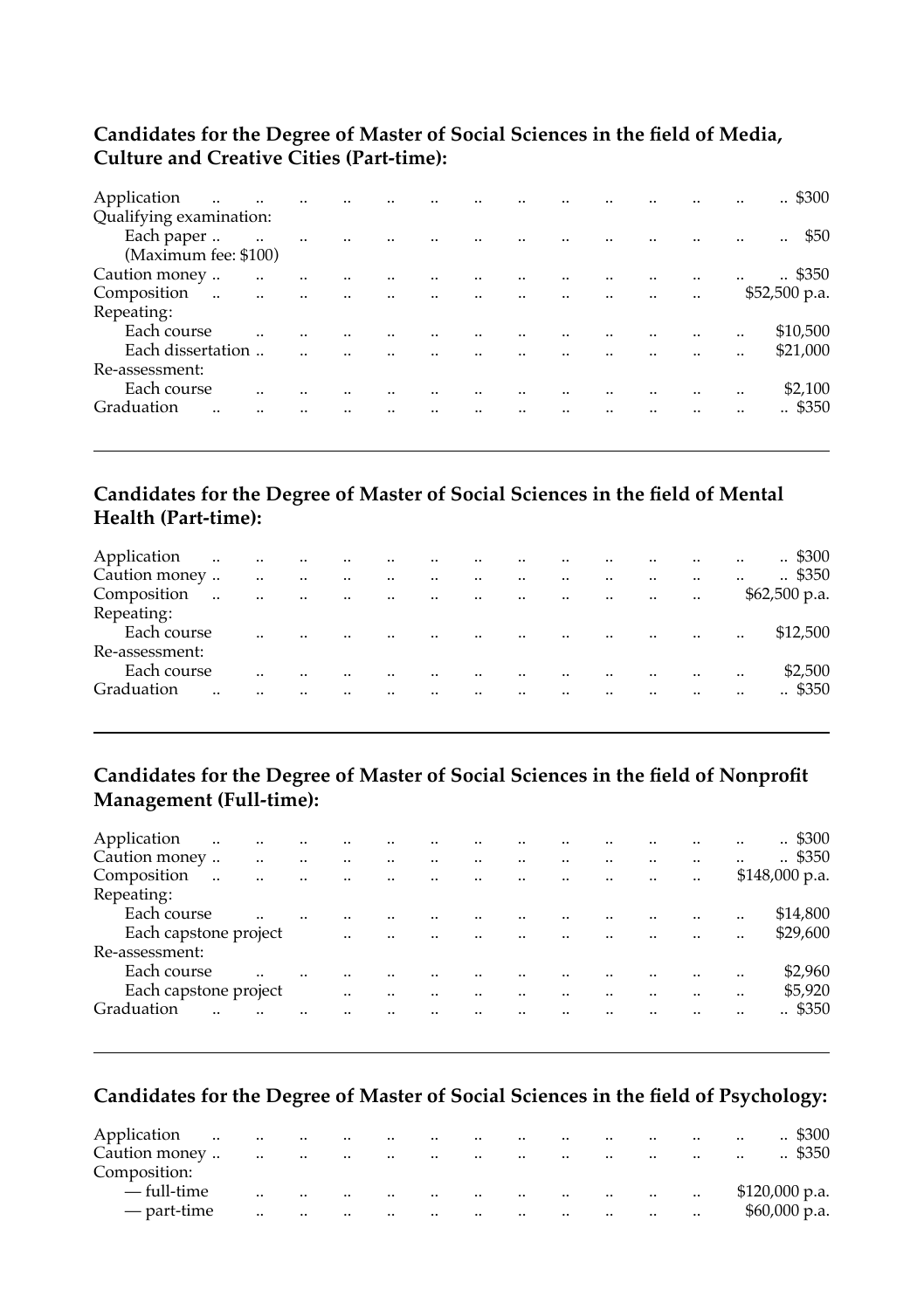| Repeating:              |           |           |           |         |                      |           |           |           |           |                      |           |               |                    |
|-------------------------|-----------|-----------|-----------|---------|----------------------|-----------|-----------|-----------|-----------|----------------------|-----------|---------------|--------------------|
| Each course             | $\cdot$ . | $\cdot$ . | $\cdot$ . | $\cdot$ | $\ddot{\phantom{a}}$ | $\cdot$ . | $\cdot$ . | $\cdot$ . |           | $\ddot{\phantom{a}}$ | $\cdot$ . | $\cdot$ .     | \$12,000           |
| Each dissertation       |           |           |           |         | $\cdot$              | $\cdot$ . | $\cdot$ . | $\cdot$ . |           | $\cdot$ .            | $\cdot$ . |               | \$24,000           |
| Re-assessment:          |           |           |           |         |                      |           |           |           |           |                      |           |               |                    |
| Each course             |           |           |           |         |                      |           |           | $\cdot$ . | $\cdot$ . | $\cdot$ .            | $\cdot$ . | $\cdot \cdot$ | \$2,400            |
| Graduation<br>$\cdot$ . |           |           | $\cdot$ . |         | $\cdot$              |           | $\cdot$ . | $\cdot$ . |           | $\cdot \cdot$        | $\cdot$ . | $\cdot$ .     | $\therefore$ \$350 |
|                         |           |           |           |         |                      |           |           |           |           |                      |           |               |                    |

#### **Candidates for the Degree of Master of Social Sciences in the field of Social Service Management (Part-time):**

| Application<br>$\sim 100$ |           |           | and the company of the company |            |                 | and the state of the                 |                      | $\sim$                   |           |                   | $\ddot{\phantom{a}}$ | $\cdot$ .            | $\ddotsc$ | $\therefore$ \$300 |
|---------------------------|-----------|-----------|--------------------------------|------------|-----------------|--------------------------------------|----------------------|--------------------------|-----------|-------------------|----------------------|----------------------|-----------|--------------------|
| Caution money             |           | $\ddotsc$ | $\ddotsc$                      | $\sim 100$ | $\sim$          | $\sim 100$ km s $^{-1}$<br>$\ddotsc$ |                      | $\ddotsc$                | $\cdot$   |                   | $\ddot{\phantom{a}}$ | $\cdot$ .            |           | $\therefore$ \$350 |
| Composition               | $\ddotsc$ | $\ddotsc$ | $\ddotsc$<br>$\sim 100$        |            | <b>Contract</b> | and the company of the company       |                      | <b>Contract Contract</b> |           | <b>Contractor</b> | <b>Contractor</b>    | $\ddot{\phantom{a}}$ |           | $$62,500$ p.a.     |
| Repeating:                |           |           |                                |            |                 |                                      |                      |                          |           |                   |                      |                      |           |                    |
| Each course               |           | $\cdot$ . |                                |            |                 | $\ddot{\phantom{a}}$                 |                      | and the contract of the  |           | Ω.                | $\cdot$<br>$\sim$    |                      | $\cdot$ . | \$12,500           |
| Re-assessment:            |           |           |                                |            |                 |                                      |                      |                          |           |                   |                      |                      |           |                    |
| Each course               |           | $\cdot$ . |                                |            |                 | $\ddot{\phantom{a}}$                 | $\ddot{\phantom{a}}$ | $\ddot{\phantom{a}}$     | $\cdot$   |                   | $\ddot{\phantom{a}}$ | $\ddot{\phantom{a}}$ | $\cdot$ . | \$2,500            |
| Graduation                |           |           |                                | $\ddotsc$  |                 |                                      | $\sim$ 100 $\mu$     | $\cdot$ .                | $\cdot$ . |                   | $\cdot$ .            |                      | $\cdot$ . | .5350              |
|                           |           |           |                                |            |                 |                                      |                      |                          |           |                   |                      |                      |           |                    |

## **Candidates for the Degree of Master of Social Sciences in the field of Social Work (Part-time):**

| Application    | $\ddotsc$<br><b>Contract</b> |                      | $\ldots$             | $\sim$               | $\sim$    | the contract of the contract of |                      | $\cdot$              | $\ddot{\phantom{a}}$ |           | $\cdot$ .            | $\cdot$ . | $\ddotsc$ | . \$300            |
|----------------|------------------------------|----------------------|----------------------|----------------------|-----------|---------------------------------|----------------------|----------------------|----------------------|-----------|----------------------|-----------|-----------|--------------------|
| Caution money  |                              | $\ddot{\phantom{a}}$ | $\ddotsc$            | $\ddotsc$            |           |                                 | $\ddot{\phantom{a}}$ | $\cdot \cdot$        |                      |           |                      | $\cdot$ . | $\cdot$   | $\therefore$ \$350 |
| Composition    | $\ddot{\phantom{a}}$         | $\cdot$ .            | $\ddot{\phantom{a}}$ | $\ddot{\phantom{a}}$ | $\ddotsc$ | <b>Contract Contract</b>        |                      | $\ddotsc$            | $\cdot$              | $\cdot$ . | $\ddotsc$            | $\cdot$ . |           | $$62,500$ p.a.     |
| Repeating:     |                              |                      |                      |                      |           |                                 |                      |                      |                      |           |                      |           |           |                    |
| Each course    |                              |                      |                      |                      |           | $\cdot$ .                       | $\cdot$ .            | $\ddot{\phantom{a}}$ | $\cdot$ .            | $\cdot$   | $\ddot{\phantom{a}}$ | $\cdot$ . | $\cdot$ . | \$12,500           |
| Re-assessment: |                              |                      |                      |                      |           |                                 |                      |                      |                      |           |                      |           |           |                    |
| Each course    |                              |                      |                      |                      |           |                                 |                      |                      | $\cdot$ .            |           | $\cdot$ .            | $\cdot$   |           | \$2,500            |
| Graduation     |                              |                      |                      |                      |           |                                 |                      |                      |                      |           |                      |           |           | . \$350            |
|                |                              |                      |                      |                      |           |                                 |                      |                      |                      |           |                      |           |           |                    |

## **Candidates for the Degree of Master of Social Work:**

| Application    |  |      |      |  |      |  | <br>\$300<br>                                      |
|----------------|--|------|------|--|------|--|----------------------------------------------------|
| Caution money  |  |      |      |  |      |  | <br>.4350                                          |
| Composition:   |  |      |      |  |      |  |                                                    |
| $-$ full-time  |  |      | <br> |  |      |  | \$105,000 p.a. (local)/\$125,000 p.a. (non-local)  |
| — part-time    |  |      |      |  |      |  | \$70,000 p.a.                                      |
| Repeating:     |  |      |      |  |      |  |                                                    |
| Each course    |  |      |      |  |      |  |                                                    |
| — full-time    |  |      |      |  |      |  | $\therefore$ \$12,360 (local)/\$14,710 (non-local) |
| — part-time    |  |      |      |  |      |  | <br>\$12,360                                       |
| Re-assessment: |  |      |      |  |      |  |                                                    |
| Each course    |  |      |      |  |      |  |                                                    |
| — full-time    |  |      |      |  |      |  | \$2,480 (local)/\$2,950 (non-local)                |
| — part-time    |  | <br> |      |  | <br> |  | <br>\$2,480                                        |
| Graduation     |  |      |      |  |      |  | . \$350                                            |
|                |  |      |      |  |      |  |                                                    |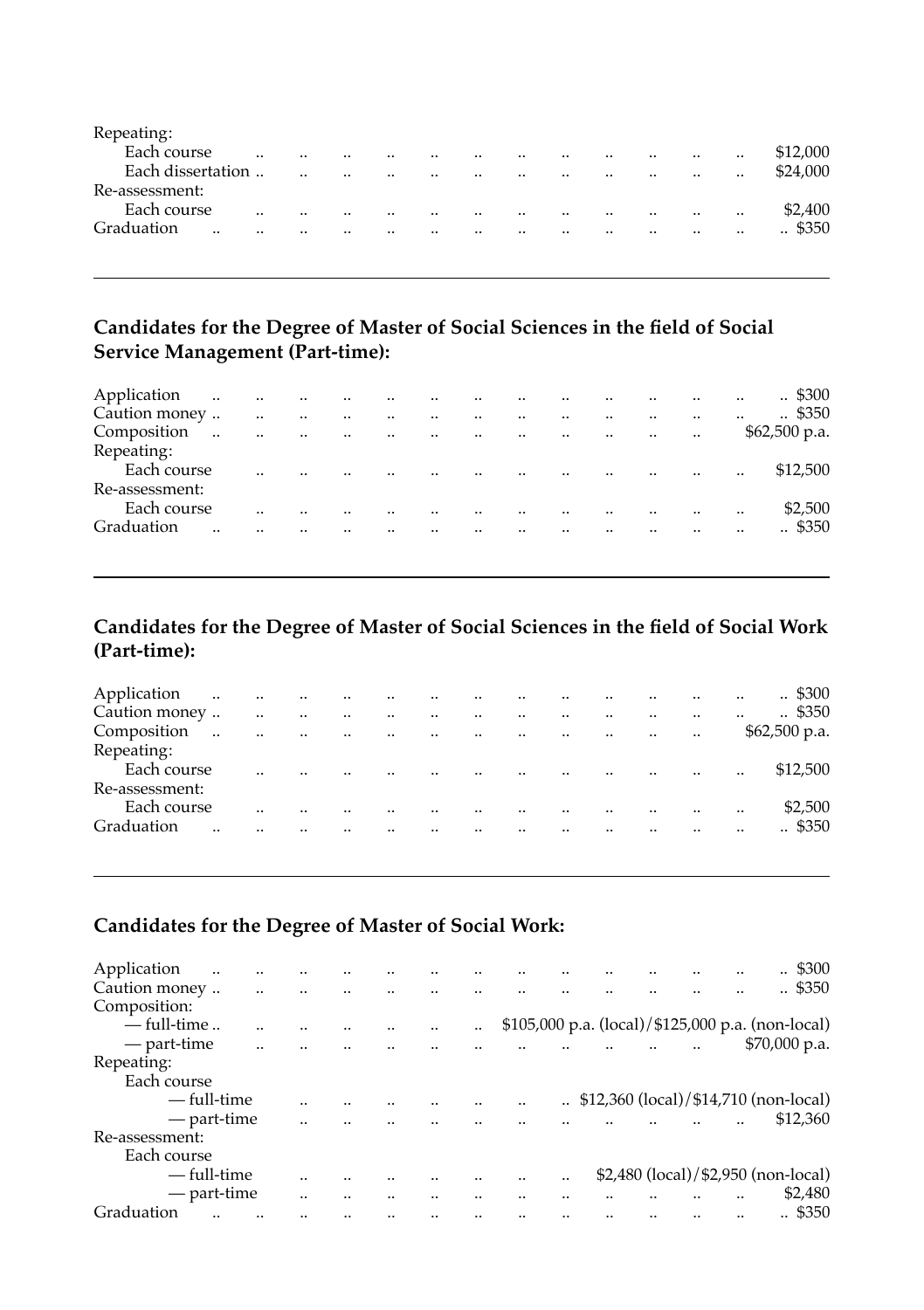### **Candidates for the Degree of Master of Statistics:**

| Application                            | $\ddot{\phantom{a}}$ | $\ddots$  | $\ddotsc$            | the contract of the contract of the con-         |                      |                                     |            |                                     |               |        | $\ddot{\phantom{a}}$ | . \$300            |
|----------------------------------------|----------------------|-----------|----------------------|--------------------------------------------------|----------------------|-------------------------------------|------------|-------------------------------------|---------------|--------|----------------------|--------------------|
| Caution money                          |                      |           |                      | and the company of the company of the company of |                      |                                     |            |                                     | <br>$\cdot$ . |        |                      | $\therefore$ \$350 |
| Composition:                           |                      |           |                      |                                                  |                      |                                     |            |                                     |               |        |                      |                    |
| $-$ full-time                          |                      |           |                      |                                                  |                      | $\sim$ $\sim$ $\sim$ $\sim$         | $\sim 100$ | and the contract of the contract of |               | $\sim$ |                      | $$150,000$ p.a.    |
| — part-time                            |                      | $\ddotsc$ | $\ddot{\phantom{a}}$ | $\ddot{\phantom{a}}$                             | $\ddotsc$            | and the contract of the contract of |            | الموارد المتوارد المتوارد والمتوارد |               |        |                      | $$75,000$ p.a.     |
| $\overline{-}$ for occasional students |                      |           |                      |                                                  | $\ddot{\phantom{a}}$ | المنافذ المستندات                   |            |                                     |               |        |                      |                    |
| Repeating:                             |                      |           |                      |                                                  |                      |                                     |            |                                     |               |        |                      |                    |
| Each credit                            |                      |           |                      |                                                  |                      |                                     |            |                                     |               |        |                      | \$2,500            |
| Re-assessment:                         |                      |           |                      |                                                  |                      |                                     |            |                                     |               |        |                      |                    |
| Each credit                            |                      |           |                      |                                                  |                      |                                     |            |                                     |               |        | $\ddot{\phantom{a}}$ | .5500              |
| Graduation                             |                      |           |                      |                                                  |                      |                                     |            |                                     |               |        |                      | .4350              |
|                                        |                      |           |                      |                                                  |                      |                                     |            |                                     |               |        |                      |                    |

### **Candidates for the Degree of Master of Urban Design (Full-time):**

| Application    |                      |                      | الموارد الموارد المتوارد والموارد |                  |                      | and the contract of the                        |                          |                             | $\ddot{\phantom{a}}$ |                      | the contract of the contract |           | $\ddotsc$            | . \$300            |
|----------------|----------------------|----------------------|-----------------------------------|------------------|----------------------|------------------------------------------------|--------------------------|-----------------------------|----------------------|----------------------|------------------------------|-----------|----------------------|--------------------|
| Caution money  |                      | $\ddot{\phantom{a}}$ | $\ddot{\phantom{1}}$              | $\sim$ 100 $\mu$ | $\ddotsc$            | and the state of the                           |                          |                             | $\ddotsc$            |                      | $\cdot$ .                    | $\cdot$ . | $\cdot \cdot$        | $\therefore$ \$350 |
| Composition    | $\ddot{\phantom{a}}$ | $\sim$ 140           | $\ddotsc$                         | <b>Contract</b>  |                      | and the contract of the con-                   | $\sim$                   | $\sim$                      |                      | and the control of   |                              | $\cdots$  |                      | $$170,000$ p.a.    |
| Repeating:     |                      |                      |                                   |                  |                      |                                                |                          |                             |                      |                      |                              |           |                      |                    |
| Each credit    |                      | $\cdot$ .            | $\ddot{\phantom{a}}$              |                  | $\ddot{\phantom{a}}$ | $\mathbf{r}$ and $\mathbf{r}$ and $\mathbf{r}$ |                          | $\sim 100$<br>$\sim$ $\sim$ |                      | $\ddot{\phantom{a}}$ | <b>Contract Contract</b>     |           | $\cdot$ .            | \$2,030            |
| Re-assessment: |                      |                      |                                   |                  |                      |                                                |                          |                             |                      |                      |                              |           |                      |                    |
| Each credit    |                      | $\cdot$ .            |                                   | $\cdot$ .        | $\ddot{\phantom{a}}$ | $\ddotsc$                                      | $\overline{\phantom{a}}$ | $\sim$ 100 $\mu$            | $\sim$               |                      | and the contract and         |           | $\ddot{\phantom{a}}$ | . \$410            |
| Graduation     |                      |                      |                                   | $\cdot$ .        |                      | $\cdot$                                        | <b>Contractor</b>        | $\ddot{\phantom{a}}$        | $\ddot{\phantom{a}}$ |                      | $\cdot$                      | $\cdot$ . | $\cdot$ .            | .4350              |
|                |                      |                      |                                   |                  |                      |                                                |                          |                             |                      |                      |                              |           |                      |                    |

### **Candidates for the Degree of Doctor of Business Administration (Part-time):**

| Application<br>$\sim$<br>Caution money         | المتارين والمتارين والمتارين والمتارين والمتارين والمتارين<br>$\sim 100$ | $\ddotsc$ | and the contract of the | and the company of the company |  | $\ddot{\phantom{a}}$                |                      | $\cdot$                | $\cdot$ . |              | $\therefore$ \$300<br>$\therefore$ \$350 |  |
|------------------------------------------------|--------------------------------------------------------------------------|-----------|-------------------------|--------------------------------|--|-------------------------------------|----------------------|------------------------|-----------|--------------|------------------------------------------|--|
| Composition (payable by two equal instalments) |                                                                          |           |                         |                                |  | and the contract of the contract of |                      |                        |           | RMB1,080,000 |                                          |  |
| Repeating:                                     |                                                                          |           |                         |                                |  |                                     |                      |                        |           |              |                                          |  |
| Each course                                    |                                                                          |           |                         |                                |  |                                     |                      |                        |           |              |                                          |  |
| $-6$ credits                                   |                                                                          |           |                         |                                |  |                                     |                      | and the control of the |           |              | RMB54.000                                |  |
| Re-assessment:<br>Each course                  |                                                                          |           |                         |                                |  |                                     |                      |                        |           |              |                                          |  |
| $-6$ credits                                   |                                                                          |           |                         |                                |  |                                     | $\ddot{\phantom{a}}$ |                        |           |              | RMB10,800                                |  |
| Graduation<br>                                 |                                                                          |           |                         |                                |  |                                     |                      |                        |           |              | \$350                                    |  |
|                                                |                                                                          |           |                         |                                |  |                                     |                      |                        |           |              |                                          |  |

### **Candidates for the Degree of Doctor of Education:**

Details of fee are to be announced in due course.

### **Candidates for the Degree of Doctor of Psychology in the field of Clinical Psychology:**

| Application   | the contract of the contract of |          | $\cdots$                 | $\cdot$ . | $\cdot$   | $\cdot$ . |           | $\cdot$ . | $\cdots$ | $\cdot$ . | $\cdots$ |          | $\cdots$ | $\cdot$ \$300      |
|---------------|---------------------------------|----------|--------------------------|-----------|-----------|-----------|-----------|-----------|----------|-----------|----------|----------|----------|--------------------|
| Caution money |                                 | $\cdots$ | $\overline{\phantom{a}}$ | $\cdot$ . | $\cdot$ . | $\cdot$ . | $\cdot$ . | $\cdot$ . | $\cdots$ | $\cdot$ . | $\cdots$ | $\cdots$ | $\cdots$ | $\therefore$ \$350 |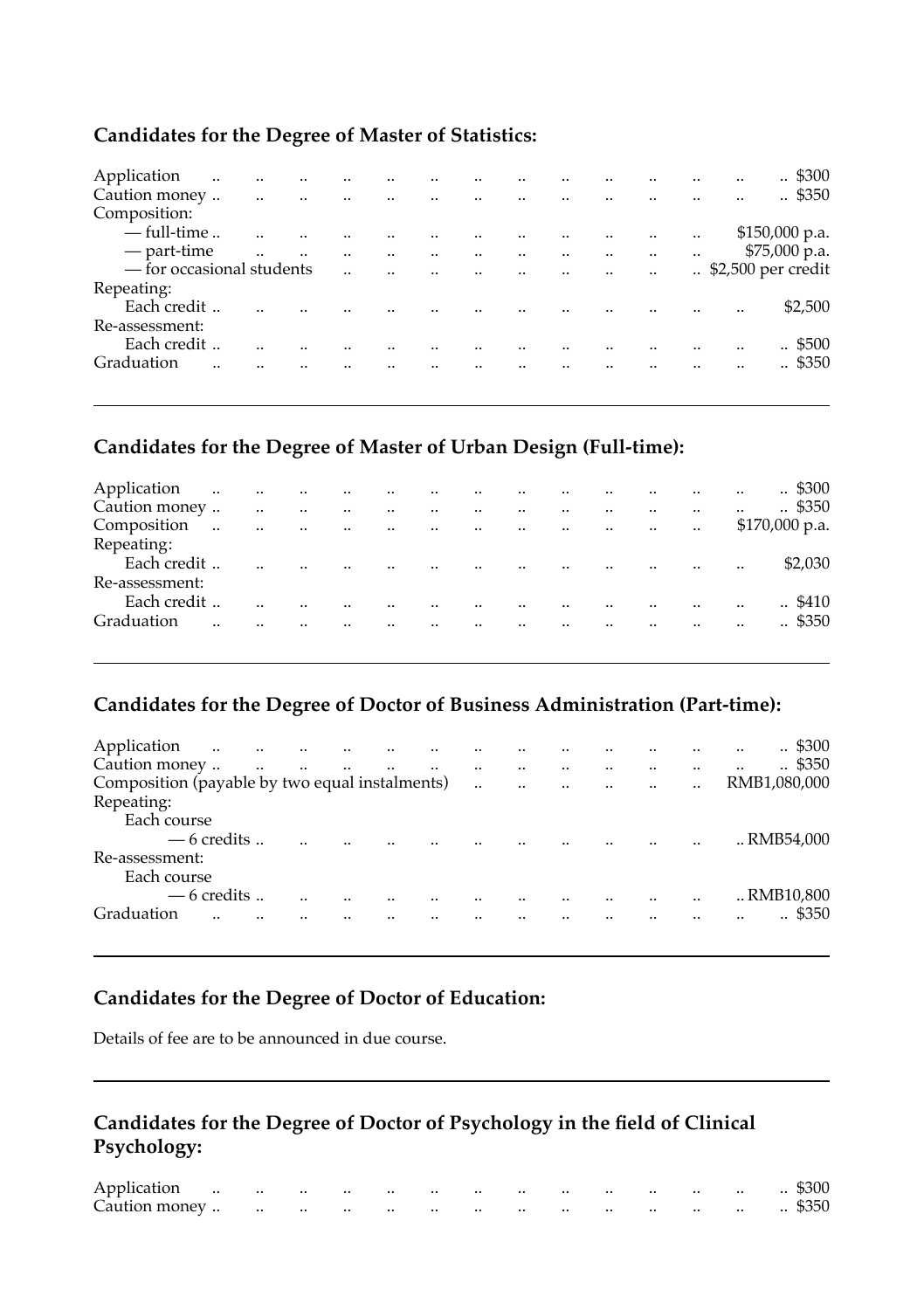| Composition:   |           |      |               |      |           |               |           |                               |
|----------------|-----------|------|---------------|------|-----------|---------------|-----------|-------------------------------|
| — full-time    |           |      | <br>$\cdot$ . |      |           | <br>$\cdot$ . | $\cdot$ . | \$129,150 p.a.                |
| — part-time    |           | <br> | <br>          |      |           | <br>$\cdot$ . |           | \$86,100 p.a.                 |
| Repeating:     |           |      |               |      |           |               |           |                               |
| Each course    | $\cdot$ . |      | <br>          | <br> | $\cdot$ . |               |           | \$43,050/\$1,000 for GRSC6029 |
| Re-assessment: |           |      |               |      |           |               |           |                               |
| Each course    |           |      | <br>          |      |           | <br>          |           | <br>\$8,610                   |
| Graduation<br> |           |      | <br>          |      |           | <br>          |           | <br>. \$350                   |
|                |           |      |               |      |           |               |           |                               |

#### **Candidates for the Degree of Doctor of Psychology in the field of Educational Psychology:**

| Application    | $\ddotsc$ |                          |           |                          |           |         |           |               |           | $\therefore$ \$300            |
|----------------|-----------|--------------------------|-----------|--------------------------|-----------|---------|-----------|---------------|-----------|-------------------------------|
| Caution money  |           | <br>$\ddot{\phantom{a}}$ | $\cdot$ . | <br>                     |           |         |           | <br>          |           | <br>$\therefore$ \$350        |
| Composition:   |           |                          |           |                          |           |         |           |               |           |                               |
| — full-time    |           |                          |           |                          |           |         |           |               | $\cdot$ . | $$129,150$ p.a.               |
| — part-time    |           |                          |           | <br>$\ddot{\phantom{a}}$ | $\cdot$ . | $\cdot$ | $\cdot$   | <br>$\cdot$ . | $\cdot$ . | \$86,100 p.a.                 |
| Repeating:     |           |                          |           |                          |           |         |           |               |           |                               |
| Each course    |           |                          |           |                          |           |         | $\cdot$ . |               |           | \$43,050/\$1,000 for GRSC6029 |
| Re-assessment: |           |                          |           |                          |           |         |           |               |           |                               |
| Each course    |           |                          |           |                          |           |         |           |               |           | <br>\$8,610                   |
| Graduation     |           |                          |           |                          |           |         |           |               |           | <br>$\therefore$ \$350        |
|                |           |                          |           |                          |           |         |           |               |           |                               |

#### **Candidates for the Degrees of Doctor of Medicine and Master of Surgery**<sup>6</sup>**:**

| Application   |                      | and the state of the state |                      | <b>Contractor</b>        | <b>Contract Contract</b>   |                                | the contract of | $\ddotsc$            | $\sim$   | $\ddotsc$         |                                   | the company of the company | $\ddotsc$            | $. \$150$          |
|---------------|----------------------|----------------------------|----------------------|--------------------------|----------------------------|--------------------------------|-----------------|----------------------|----------|-------------------|-----------------------------------|----------------------------|----------------------|--------------------|
| Caution money |                      | <b>Contract Contract</b>   | $\sim 10^{-10}$      | $\sim$ 100 $\sim$        | <b>Contractor</b>          | the company of the company     |                 | $\ddotsc$            | $\cdots$ | $\ddotsc$         |                                   | the company of the company | $\ddotsc$            | $\therefore$ \$350 |
| Registration  | $\ddotsc$            | <b>Contract Contract</b>   | $\ddotsc$            | <b>Contractor</b>        |                            | and the company of the company |                 | $\ddots$             | $\sim$   | <b>Contractor</b> | the contract of the               |                            | $\ddotsc$            | \$42,100           |
| Examination   | $\ddot{\phantom{a}}$ | $\ddotsc$                  | $\ddotsc$            | <b>Contract Contract</b> | $\sim$ 100 $\pm$ 100 $\pm$ | the company of the company of  |                 | $\ddots$             | $\sim$   | <b>Contract</b>   | the contract of the               |                            | $\ddot{\phantom{a}}$ | \$1,500            |
| Graduation    | $\ddot{\phantom{a}}$ | $\ddotsc$                  | $\ddot{\phantom{a}}$ | $\sim$ $\sim$            | $\sim$ $\sim$              | $\ddotsc$                      | $\cdots$        | $\ddot{\phantom{a}}$ | $\sim$   | $\ddotsc$         | <b>Contract Contract Contract</b> | $\sim$                     | $\cdot$ .            | .5350              |
|               |                      |                            |                      |                          |                            |                                |                 |                      |          |                   |                                   |                            |                      |                    |

#### **Candidates for the Degree of Doctor of Nursing (Part-time):**

Details of fee are to be announced in due course.

### **Candidates for Higher Doctorates**<sup>7</sup>**:**

| Application |  |  |  |  |                                                     |  | \$1,000 |
|-------------|--|--|--|--|-----------------------------------------------------|--|---------|
| Examination |  |  |  |  | the contract of the contract of the contract of the |  | \$7,800 |

<sup>6</sup> The fees are for the 2018–2019 academic year only and are subject to increase in subsequent year(s) of study.

<sup>&</sup>lt;sup>7</sup> The fees are for the 2018–2019 academic year only and may be revised for subsequent year(s) of study.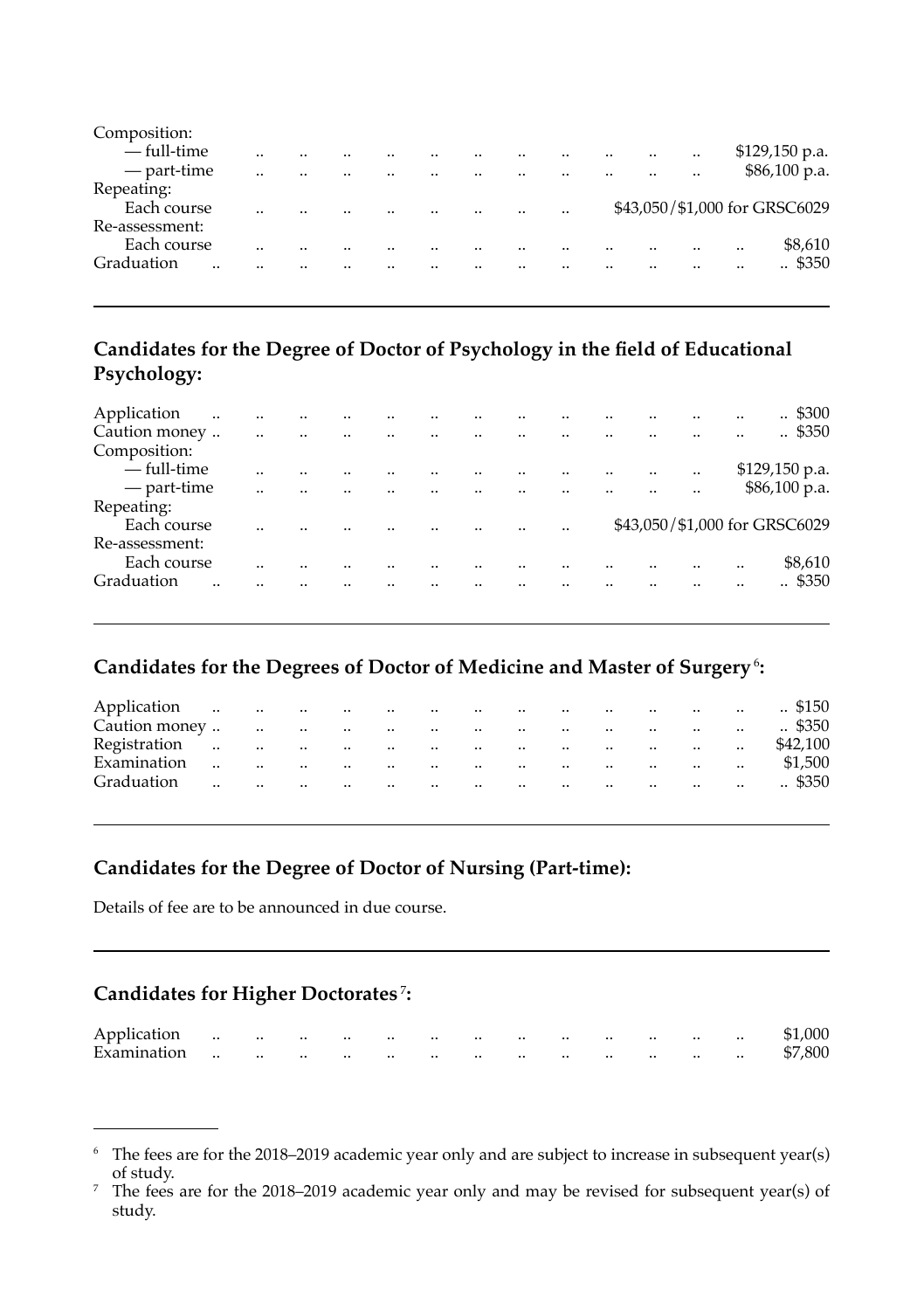#### **Candidates for Diplomas and Certificates:**

*Postgraduate Diploma in Conservation (Part-time)* 

| Application    |                         | and the company of the company of the |                        |                       |                                          |               |           | $\cdot$ .        |                                                  | $\ddotsc$ | $\ddot{\phantom{a}}$ | $\ddotsc$ | . \$300            |
|----------------|-------------------------|---------------------------------------|------------------------|-----------------------|------------------------------------------|---------------|-----------|------------------|--------------------------------------------------|-----------|----------------------|-----------|--------------------|
| Caution money  | $\sim$                  | $\ddots$                              | $\sim 100$ $M_{\odot}$ | $\sim 100$ km $^{-1}$ | and the control of the                   |               |           | $\sim$           |                                                  | $\ddotsc$ | $\sim$               | $\ddotsc$ | $\therefore$ \$350 |
| Composition    | $\sim 100$ km s $^{-1}$ | $\ddotsc$                             |                        |                       | الموارد الموارد الموارد الموارد والموارد |               |           |                  | and the company of the company                   |           | $\ddotsc$            |           | $$78,760$ p.a.     |
| Repeating:     |                         |                                       |                        |                       |                                          |               |           |                  |                                                  |           |                      |           |                    |
| Each credit    |                         | $\sim$                                | $\sim$                 |                       |                                          |               |           |                  | المتارين والمتارين والمتارين والمتارين والمتارين |           |                      | $\cdot$ . | \$1,750            |
| Re-assessment: |                         |                                       |                        |                       |                                          |               |           |                  |                                                  |           |                      |           |                    |
| Each credit    | $\sim$                  | $\ddot{\phantom{a}}$                  | $\ddotsc$              |                       |                                          | $\cdot \cdot$ | $\ddotsc$ | $\ddotsc$        |                                                  | $\ddotsc$ | $\cdots$             | $\ddotsc$ | .4350              |
| Graduation     | $\ddotsc$               | $\ddotsc$                             | $\sim$                 | $\sim$                | and the contract of the contract of      |               |           | $\sim$ 100 $\mu$ | $\ddotsc$                                        | $\ddots$  | $\sim$               | $\ddotsc$ | .4350              |
|                |                         |                                       |                        |                       |                                          |               |           |                  |                                                  |           |                      |           |                    |
|                |                         |                                       |                        |                       |                                          |               |           |                  |                                                  |           |                      |           |                    |

*Postgraduate Diploma in Education* <sup>8</sup>

| Application                                          |             |  |  |                      |         |             |                                                                    |                                     |                             |  | .5300              |
|------------------------------------------------------|-------------|--|--|----------------------|---------|-------------|--------------------------------------------------------------------|-------------------------------------|-----------------------------|--|--------------------|
| Caution money                                        |             |  |  |                      |         |             |                                                                    |                                     |                             |  | $\therefore$ \$350 |
| Composition:                                         |             |  |  |                      |         |             |                                                                    |                                     |                             |  |                    |
| $-$ full-time                                        |             |  |  |                      |         |             | $$42,100 \text{ p.a.} (local) / $161,000 \text{ p.a.} (non-local)$ |                                     |                             |  |                    |
| — part-time                                          |             |  |  | $\ddot{\phantom{a}}$ | $\cdot$ |             | \$21,050 p.a. (local)/\$80,500 p.a. (non-local)                    |                                     |                             |  |                    |
| Repeating:                                           |             |  |  |                      |         |             |                                                                    |                                     |                             |  |                    |
| Each course                                          |             |  |  |                      |         |             |                                                                    | 25% of the annual composition       |                             |  |                    |
| (Maximum fee: the amount of the<br>composition fee.) |             |  |  |                      |         |             |                                                                    | fee for the curriculum, rounded     | upward to the nearest \$50. |  |                    |
| Re-assessment:                                       |             |  |  |                      |         |             |                                                                    |                                     |                             |  |                    |
| Each paper                                           |             |  |  |                      |         |             |                                                                    |                                     |                             |  |                    |
|                                                      | — full-time |  |  |                      |         |             |                                                                    | \$2,150 (local)/\$8,050 (non-local) |                             |  |                    |
|                                                      | — part-time |  |  |                      |         | <br>$\cdot$ |                                                                    | \$1,100 (local)/\$4,050 (non-local) |                             |  |                    |
| Graduation                                           |             |  |  |                      |         |             |                                                                    |                                     |                             |  | \$350              |
|                                                      |             |  |  |                      |         |             |                                                                    |                                     |                             |  |                    |

*Postgraduate Diploma in Education (Teaching Chinese as a Second Lauguage) (Full-time)*  Details of fee are to be announced in due course.

#### *Postgraduate Diploma in Infectious Diseases (Part-time)*

Details of fee are to be announced in due course.

#### *Postgraduate Diploma in Landscape Architecture (Full-time)*

| Application<br>$\sim 100$<br><b>Contractor</b><br>Qualifying examination: | $\ddotsc$            | $\ddotsc$ |                      | $\ddot{\phantom{a}}$      | $\ddotsc$                           | $\cdot$ .            |                      |           |                      | $\cdot$ .            | .5300                                 |
|---------------------------------------------------------------------------|----------------------|-----------|----------------------|---------------------------|-------------------------------------|----------------------|----------------------|-----------|----------------------|----------------------|---------------------------------------|
| Each paper<br>(Maximum fee: \$100)                                        | $\ddotsc$            | $\sim$    | $\ddotsc$            |                           | and the contract of the contract of |                      |                      |           |                      |                      | \$50<br>                              |
| Caution money<br>$\ddotsc$<br>Composition<br>$\sim$                       | $\ddotsc$            |           |                      |                           |                                     |                      |                      |           |                      | $\cdot$ .            | $\therefore$ \$350<br>$$150,000$ p.a. |
| $\ddotsc$<br>Repeating:                                                   | $\ddot{\phantom{a}}$ | $\ddots$  | $\ddot{\phantom{a}}$ | الموارد المتعارف المتوارد |                                     | $\ddot{\phantom{a}}$ | $\ddot{\phantom{a}}$ | $\ddotsc$ | $\cdot$ .            |                      |                                       |
| Each course                                                               |                      |           |                      |                           |                                     |                      |                      |           |                      |                      |                                       |
| $-6$ credits                                                              |                      |           |                      |                           |                                     |                      | $\ddot{\phantom{a}}$ |           | $\ddot{\phantom{a}}$ | $\ddot{\phantom{a}}$ | \$13,640                              |
| — studio course                                                           |                      |           |                      |                           |                                     |                      |                      |           |                      |                      | \$27,280                              |

<sup>8</sup>  The fees, except those listed for non-local candidates, are for the 2018–2019 academic year only and may be revised for subsequent year(s) of study.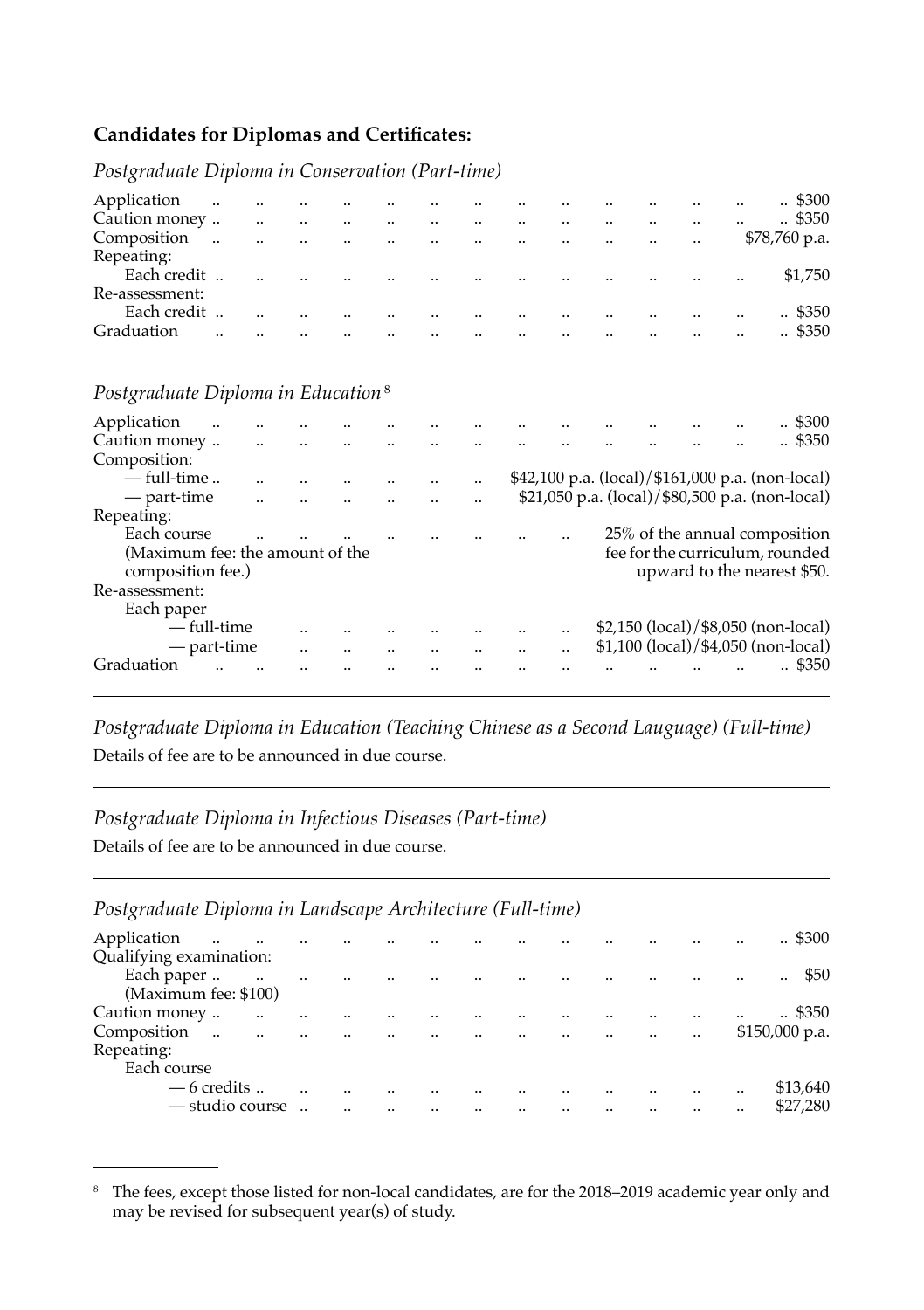| $\cdot \cdot$ | $\cdot \cdot$                                | $\cdot \cdot$ | $\cdot \cdot$ | $\cdot \cdot$ | $\cdot \cdot$ | $\cdots$  | $\cdot \cdot$ | $\cdot \cdot$ | $\cdot \cdot$ | $\cdot\cdot$ | \$2.730            |
|---------------|----------------------------------------------|---------------|---------------|---------------|---------------|-----------|---------------|---------------|---------------|--------------|--------------------|
|               | $\cdot \cdot$                                | $\cdot \cdot$ | $\cdot \cdot$ | $\cdot$ .     | $\cdot \cdot$ | $\cdot$ . | $\cdot \cdot$ | $\cdot \cdot$ | $\cdot$       | $\cdot\cdot$ | \$5,460            |
| $\cdot$ .     | $\cdot$ .                                    | $\cdot \cdot$ | $\cdot$ .     | $\cdot$ .     | $\cdot \cdot$ | $\cdot$ . |               | $\cdot \cdot$ | $\cdot$ .     | $\cdot$ .    | $\therefore$ \$350 |
|               | $-6$ credits<br>— studio course<br>$\cdot$ . |               |               |               |               |           |               |               |               |              |                    |

*Postgraduate Diploma in Molecular and Diagnostic Pathology (Part-time)* 

Details of fee are to be announced in due course.

*Postgraduate Diploma in Psychological Medicine (Psychosis Studies) (Part-time)* 

Details of fee are to be announced in due course.

#### *Postgraduate Diploma in Public Health*

Details of fee are to be announced in due course.

#### *Certificate in Chinese Language (Full-time)*

| Application                                |           |                      | المنادين المنادين المنادين والمنادين |                                 | the company of the company        |            | $\dddot{\phantom{0}}$                    | $\ddot{\phantom{a}}$ |           | $\cdot$                                    | $\ddot{\phantom{a}}$ | $\ddot{\phantom{a}}$ | $\therefore$ \$300 |
|--------------------------------------------|-----------|----------------------|--------------------------------------|---------------------------------|-----------------------------------|------------|------------------------------------------|----------------------|-----------|--------------------------------------------|----------------------|----------------------|--------------------|
| Caution money                              |           | $\ddot{\phantom{a}}$ | $\ddotsc$                            | $\sim$<br>$\dddot{\phantom{0}}$ | $\cdot$                           |            | $\ddot{\phantom{a}}$                     | $\cdot$ .            |           | $\cdot$ .                                  | $\cdot$ .            |                      | $\therefore$ \$350 |
| Composition (payable by three instalments) |           |                      |                                      |                                 |                                   | $\sim 100$ | $\ddot{\phantom{a}}$<br>$\sim$ 100 $\mu$ |                      |           | and the contract of the contract of        |                      |                      | \$88,200 p.a.      |
| Repeating                                  | $\ddotsc$ | $\ddot{\phantom{a}}$ | $\sim$                               |                                 | المنافس المستنبين المستنب المستنب |            |                                          | $\cdot$ .            | $\ddotsc$ | <b>Contract Contract Contract Contract</b> | $\ddot{\phantom{a}}$ |                      | \$88,200 p.a.      |
| Re-assessment:                             |           |                      |                                      |                                 |                                   |            |                                          |                      |           |                                            |                      |                      |                    |
| Each course                                |           |                      |                                      |                                 | <br>$\cdot$ .                     |            |                                          |                      |           | $\cdot$ .                                  |                      |                      | \$3,920            |
| Graduation                                 |           |                      |                                      |                                 | <br>                              |            |                                          |                      |           |                                            |                      |                      | .4350              |
|                                            |           |                      |                                      |                                 |                                   |            |                                          |                      |           |                                            |                      |                      |                    |

### *Postgraduate Certificate in Laws*

| Application                             | $\ddotsc$ | $\ddots$                 | $\ddotsc$               | $\ddotsc$               | $\ldots$              | $\ldots$             | $\ldots$ |                          |                                                  |          |                                     |                | . \$300            |
|-----------------------------------------|-----------|--------------------------|-------------------------|-------------------------|-----------------------|----------------------|----------|--------------------------|--------------------------------------------------|----------|-------------------------------------|----------------|--------------------|
| Caution money                           |           | <b>Contract Contract</b> | $\sim 100$ km s $^{-1}$ | $\sim 100$ km s $^{-1}$ | $\sim 100$ km $^{-1}$ | $\ddot{\phantom{a}}$ |          |                          |                                                  |          |                                     |                | $\therefore$ \$350 |
| Composition:                            |           |                          |                         |                         |                       |                      |          |                          |                                                  |          |                                     |                |                    |
| - government-funded stream <sup>9</sup> |           |                          |                         |                         |                       |                      |          |                          |                                                  |          |                                     |                |                    |
| full-time                               |           | <b>Contract Contract</b> |                         |                         |                       |                      |          |                          | \$42,100 p.a. (local)/\$161,000 p.a. (non-local) |          |                                     |                |                    |
| - self-funded stream                    |           |                          |                         |                         |                       |                      |          |                          |                                                  |          |                                     |                |                    |
| full-time                               |           |                          |                         |                         |                       |                      |          |                          | $\ddotsc$                                        |          |                                     | \$174,500 p.a. |                    |
| part-time                               |           | $\ddot{\phantom{a}}$     |                         |                         |                       |                      |          |                          |                                                  |          |                                     | \$101,750 p.a. |                    |
| Repeating:                              |           |                          |                         |                         |                       |                      |          |                          |                                                  |          |                                     |                |                    |
| Self-funded stream                      |           |                          |                         |                         |                       |                      |          |                          |                                                  |          |                                     |                |                    |
| - full-time                             |           |                          |                         |                         |                       |                      |          |                          | $\ddotsc$                                        | $\ldots$ |                                     | \$174,500 p.a. |                    |
| — part-time                             |           |                          |                         |                         | $\ddot{\phantom{a}}$  |                      |          | المنافذ المتناقص المنافذ |                                                  |          |                                     | \$101,750 p.a. |                    |
| Re-assessment:                          |           |                          |                         |                         |                       |                      |          |                          |                                                  |          |                                     |                |                    |
| Each paper                              |           |                          |                         |                         |                       |                      |          |                          |                                                  |          |                                     |                |                    |
| - government-funded stream <sup>9</sup> |           |                          |                         |                         |                       |                      |          |                          |                                                  |          |                                     |                |                    |
| full-time                               |           |                          |                         |                         |                       |                      |          |                          |                                                  |          | \$2,150 (local)/\$8,050 (non-local) |                |                    |
| Graduation                              |           |                          |                         |                         |                       |                      |          |                          |                                                  |          |                                     |                | . \$350            |

<sup>9</sup> The fees, except those listed for non-local candidates, are for the 2018–2019 academic year only and may be revised for subsequent year(s) of study.